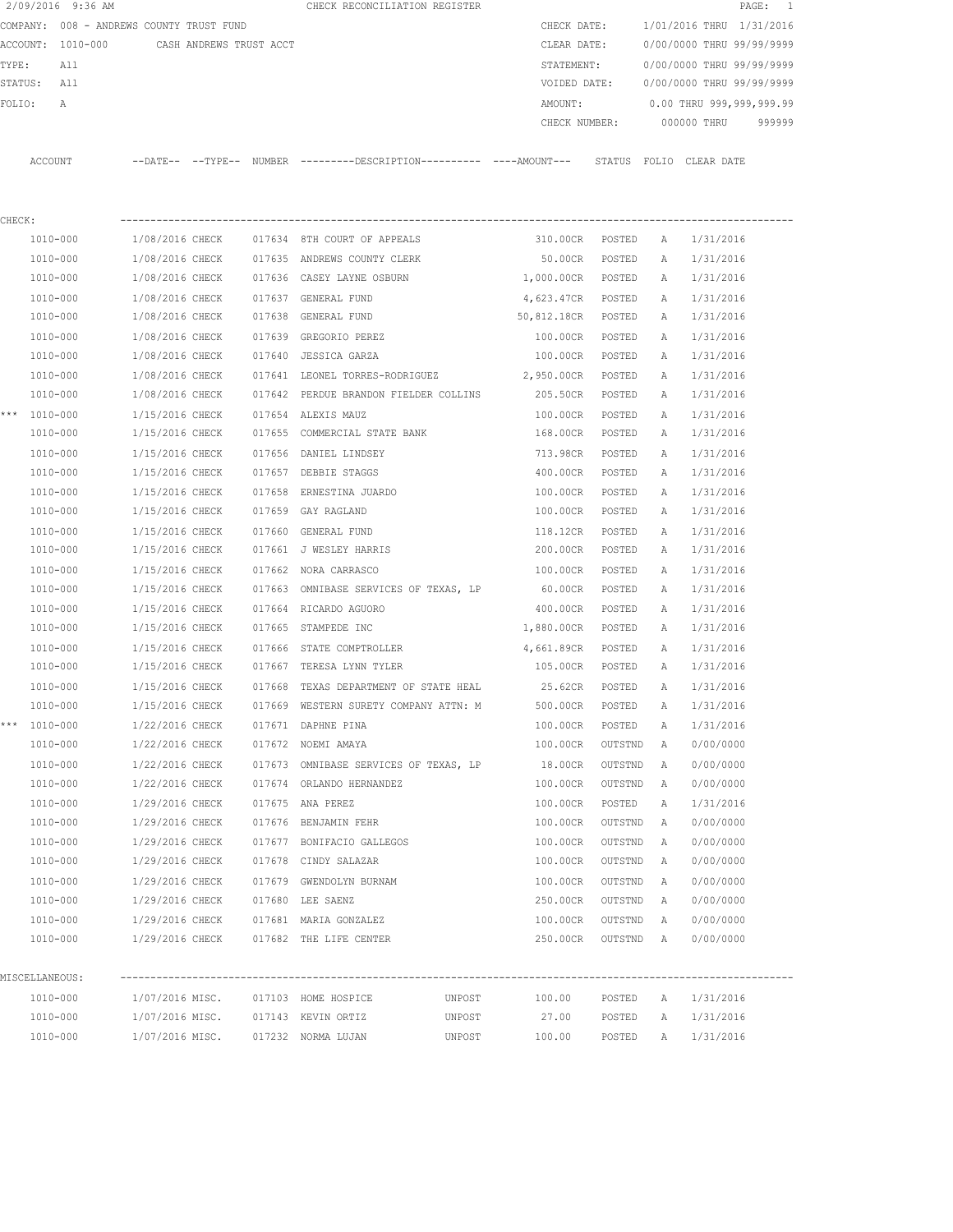|             | 2/09/2016 9:36 AM                         |  | CHECK RECONCILIATION REGISTER                                                                                  |                                                                                                    |            |  | PAGE: 2                                |
|-------------|-------------------------------------------|--|----------------------------------------------------------------------------------------------------------------|----------------------------------------------------------------------------------------------------|------------|--|----------------------------------------|
|             | COMPANY: 008 - ANDREWS COUNTY TRUST FUND  |  |                                                                                                                |                                                                                                    |            |  | CHECK DATE: 1/01/2016 THRU 1/31/2016   |
|             | ACCOUNT: 1010-000 CASH ANDREWS TRUST ACCT |  |                                                                                                                |                                                                                                    |            |  | CLEAR DATE: 0/00/0000 THRU 99/99/9999  |
| TYPE:       | All                                       |  |                                                                                                                |                                                                                                    | STATEMENT: |  | 0/00/0000 THRU 99/99/9999              |
| STATUS: All |                                           |  |                                                                                                                |                                                                                                    |            |  | VOIDED DATE: 0/00/0000 THRU 99/99/9999 |
| FOLIO:      | $\mathbb{A}$                              |  |                                                                                                                |                                                                                                    |            |  | AMOUNT: 0.00 THRU 999,999,999.99       |
|             |                                           |  |                                                                                                                |                                                                                                    |            |  | CHECK NUMBER: 000000 THRU 999999       |
|             |                                           |  |                                                                                                                | ACCOUNT -DATE-- --TYPE-- NUMBER --------DESCRIPTION--------- ----AMOUNT--- STATUS FOLIO CLEAR DATE |            |  |                                        |
|             | TOTALS FOR ACCOUNT 1010-000               |  |                                                                                                                | CHECK TOTAL: 71,201.76CR                                                                           |            |  |                                        |
|             |                                           |  | DEPOSIT TOTAL:                                                                                                 |                                                                                                    | 0.00       |  |                                        |
|             |                                           |  | INTEREST TOTAL:                                                                                                |                                                                                                    | 0.00       |  |                                        |
|             |                                           |  | MISCELLANEOUS TOTAL:                                                                                           |                                                                                                    | 227.00     |  |                                        |
|             |                                           |  | SERVICE CHARGE TOTAL:                                                                                          |                                                                                                    | 0.00       |  |                                        |
|             |                                           |  | EFT FOR THE STATE OF THE STATE OF THE STATE OF THE STATE OF THE STATE OF THE STATE OF THE STATE OF THE STATE O | TOTAL:                                                                                             | 0.00       |  |                                        |
|             |                                           |  | BANK-DRAFT TOTAL:                                                                                              |                                                                                                    | 0.00       |  |                                        |
|             | TOTALS FOR ANDREWS COUNTY TRUST FUND      |  |                                                                                                                | CHECK TOTAL: 71,201.76CR                                                                           |            |  |                                        |
|             |                                           |  | DEPOSIT                                                                                                        | TOTAL:                                                                                             | 0.00       |  |                                        |
|             |                                           |  | INTEREST                                                                                                       | TOTAL:                                                                                             | 0.00       |  |                                        |
|             |                                           |  | MISCELLANEOUS TOTAL:                                                                                           |                                                                                                    | 227.00     |  |                                        |
|             |                                           |  | SERVICE CHARGE TOTAL:                                                                                          |                                                                                                    | 0.00       |  |                                        |
|             |                                           |  | EFT                                                                                                            | TOTAL:                                                                                             | 0.00       |  |                                        |

BANK-DRAFT TOTAL: 0.00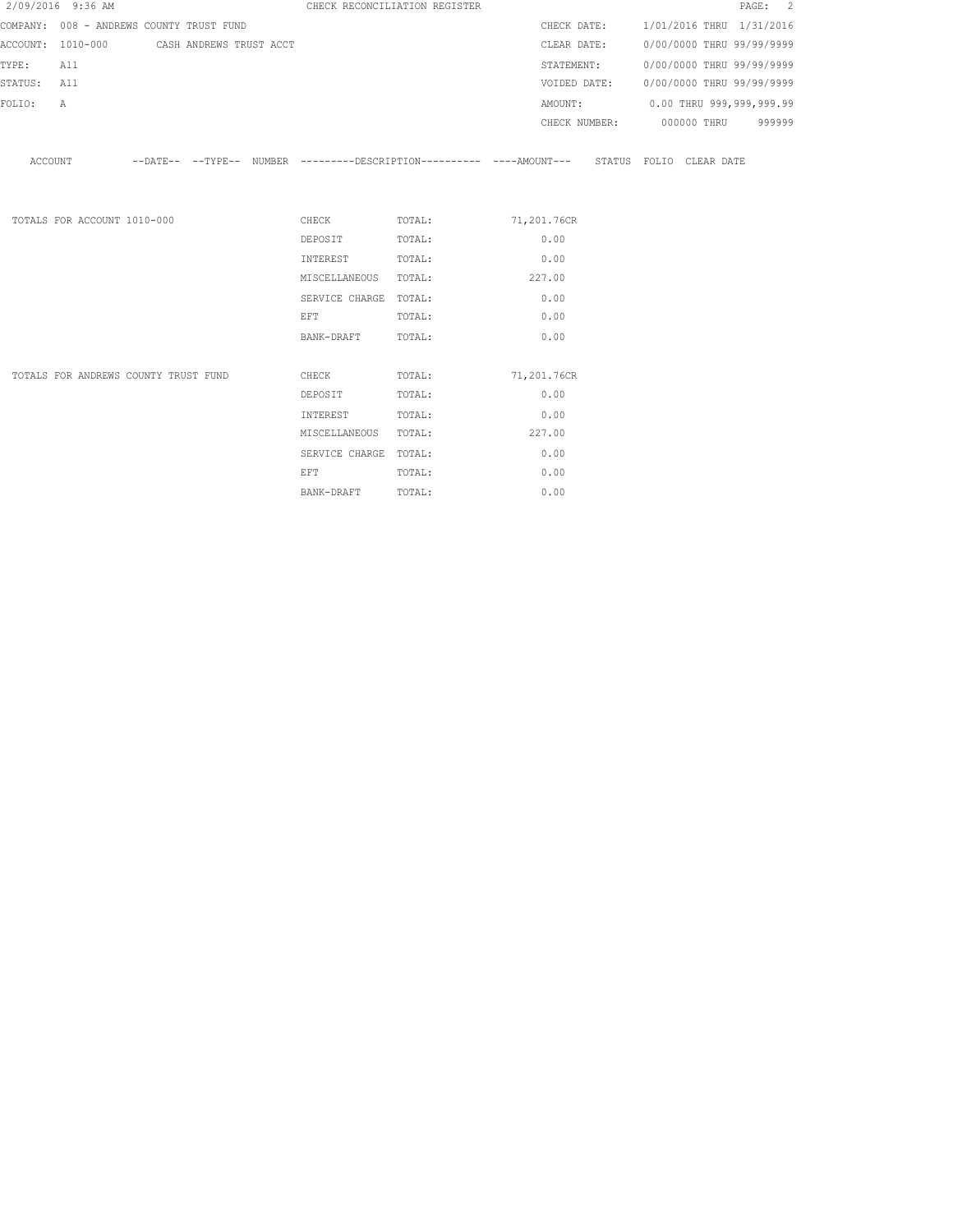| 2/09/2016 9:36 AM                          |  |  |                                                | CHECK RECONCILIATION REGISTER                  |                                                                                           |  |                                        | PAGE: 3 |
|--------------------------------------------|--|--|------------------------------------------------|------------------------------------------------|-------------------------------------------------------------------------------------------|--|----------------------------------------|---------|
| COMPANY: 015 - CAPITAL IMPROVEMENT         |  |  |                                                |                                                | CHECK DATE:                                                                               |  | 1/01/2016 THRU 1/31/2016               |         |
| ACCOUNT: 1010-000 CASH CAPITAL IMPROVEMENT |  |  |                                                |                                                | CLEAR DATE:                                                                               |  | 0/00/0000 THRU 99/99/9999              |         |
| TYPE:<br>All                               |  |  |                                                |                                                |                                                                                           |  | STATEMENT: 0/00/0000 THRU 99/99/9999   |         |
| STATUS: All                                |  |  |                                                |                                                |                                                                                           |  | VOIDED DATE: 0/00/0000 THRU 99/99/9999 |         |
| FOLIO:<br>$\mathbb{A}$                     |  |  |                                                |                                                |                                                                                           |  | AMOUNT: 0.00 THRU 999,999,999.99       |         |
|                                            |  |  |                                                |                                                |                                                                                           |  | CHECK NUMBER: 000000 THRU              | 999999  |
|                                            |  |  |                                                |                                                |                                                                                           |  |                                        |         |
| ACCOUNT                                    |  |  |                                                |                                                | --DATE-- --TYPE-- NUMBER --------DESCRIPTION--------- ---AMOUNT--- STATUS FOLIO CLEARDATE |  |                                        |         |
|                                            |  |  |                                                |                                                |                                                                                           |  |                                        |         |
| CHECK:                                     |  |  |                                                |                                                |                                                                                           |  |                                        |         |
| 1010-000                                   |  |  |                                                |                                                | 1/08/2016 CHECK 6017650 DECKER'S FARM SUPPLY & NURSERY 3,500.00CR POSTED A 1/31/2016      |  |                                        |         |
| 1010-000                                   |  |  |                                                | 1/08/2016 CHECK 017651 ELLIOTT ELECTRIC SUPPLY | 7.19CR POSTED                                                                             |  | A 1/31/2016                            |         |
| 1010-000                                   |  |  | 1/08/2016 CHECK 017652 GENERAL FUND            |                                                | 20.94CR POSTED                                                                            |  | A 1/31/2016                            |         |
| 1010-000                                   |  |  | 1/08/2016 CHECK 017653 MUSTANG LUMBER CO       |                                                | 203.33CR POSTED                                                                           |  | A 1/31/2016                            |         |
| *** 1010-000                               |  |  | $1/29/2016$ CHECK $017687$ L 5 CONTRUCTION LLC |                                                | 170,792.60CR OUTSTND A 0/00/0000                                                          |  |                                        |         |
|                                            |  |  |                                                |                                                |                                                                                           |  |                                        |         |
| TOTALS FOR ACCOUNT 1010-000                |  |  | CHECK                                          | TOTAL:                                         | 174,524.06CR                                                                              |  |                                        |         |
|                                            |  |  | DEPOSIT                                        | TOTAL:                                         | 0.00                                                                                      |  |                                        |         |
|                                            |  |  | INTEREST                                       | TOTAL:                                         | 0.00                                                                                      |  |                                        |         |
|                                            |  |  | MISCELLANEOUS TOTAL:                           |                                                | 0.00                                                                                      |  |                                        |         |
|                                            |  |  | SERVICE CHARGE TOTAL:                          |                                                | 0.00                                                                                      |  |                                        |         |
|                                            |  |  | EFT                                            | TOTAL:                                         | 0.00                                                                                      |  |                                        |         |
|                                            |  |  | BANK-DRAFT TOTAL:                              |                                                | 0.00                                                                                      |  |                                        |         |
| TOTALS FOR CAPITAL IMPROVEMENT             |  |  | CHECK                                          | TOTAL:                                         | 174,524.06CR                                                                              |  |                                        |         |
|                                            |  |  | DEPOSIT                                        | TOTAL:                                         | 0.00                                                                                      |  |                                        |         |
|                                            |  |  | INTEREST                                       | TOTAL:                                         | 0.00                                                                                      |  |                                        |         |
|                                            |  |  | MISCELLANEOUS TOTAL:                           |                                                | 0.00                                                                                      |  |                                        |         |
|                                            |  |  | SERVICE CHARGE TOTAL:                          |                                                | 0.00                                                                                      |  |                                        |         |
|                                            |  |  | EFT                                            | TOTAL:                                         | 0.00                                                                                      |  |                                        |         |
|                                            |  |  | BANK-DRAFT                                     | TOTAL:                                         | 0.00                                                                                      |  |                                        |         |
|                                            |  |  |                                                |                                                |                                                                                           |  |                                        |         |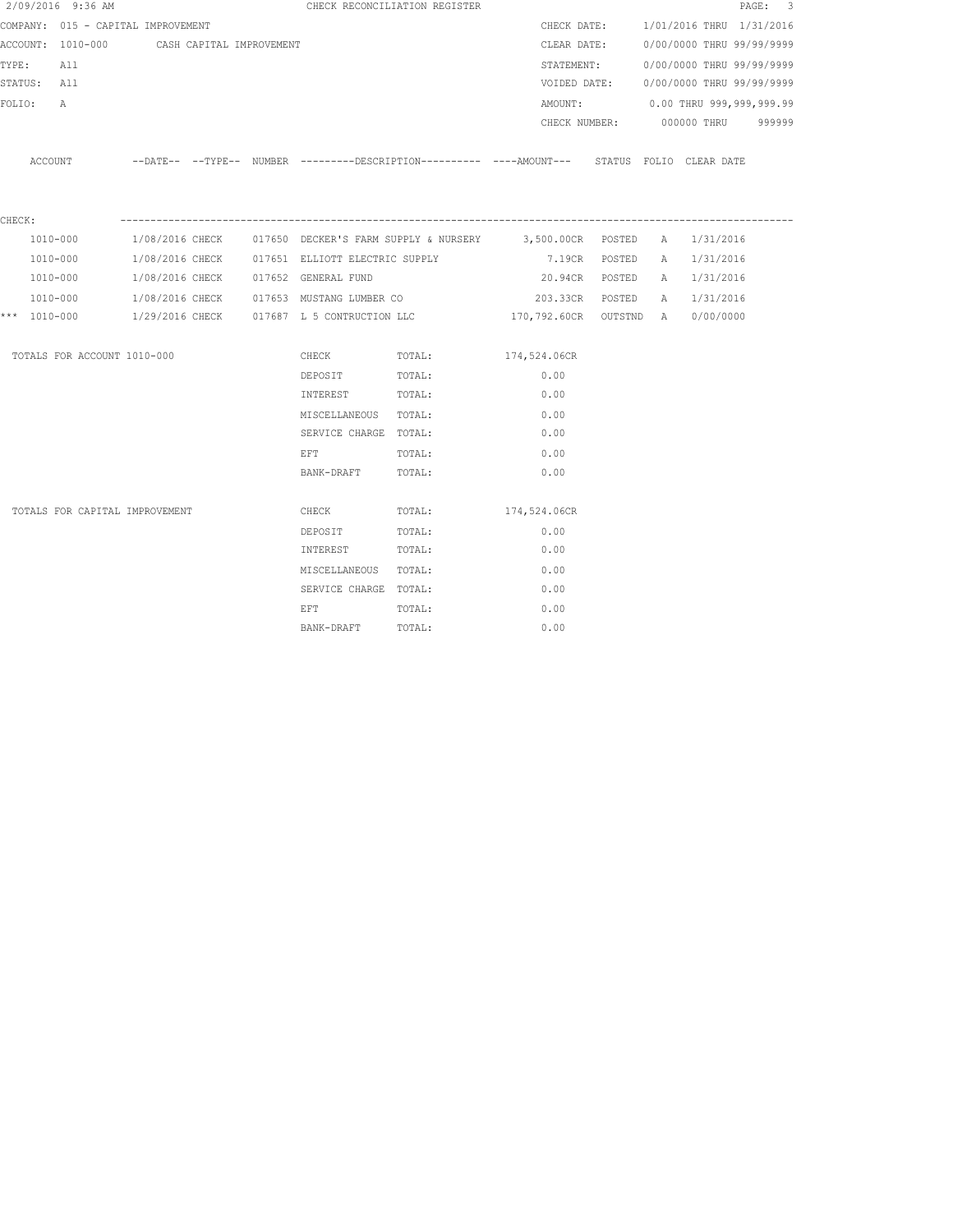|         | 2/09/2016 9:36 AM |                                       |        | CHECK RECONCILIATION REGISTER                 |               |        |                           |            | PAGE: 4 |  |
|---------|-------------------|---------------------------------------|--------|-----------------------------------------------|---------------|--------|---------------------------|------------|---------|--|
|         |                   | COMPANY: 018 - ANDREWS EMPLOYEE TRUST |        |                                               | CHECK DATE:   |        | 1/01/2016 THRU 1/31/2016  |            |         |  |
|         | ACCOUNT: 1010-000 | CASH ANDREWS EMPLOYEE TRUST           |        |                                               | CLEAR DATE:   |        | 0/00/0000 THRU 99/99/9999 |            |         |  |
| TYPE:   | All               |                                       |        |                                               | STATEMENT:    |        | 0/00/0000 THRU 99/99/9999 |            |         |  |
| STATUS: | All               |                                       |        |                                               | VOIDED DATE:  |        | 0/00/0000 THRU 99/99/9999 |            |         |  |
| FOLTO:  | A                 |                                       |        |                                               | AMOUNT:       |        | 0.00 THRU 999,999,999.99  |            |         |  |
|         |                   |                                       |        |                                               | CHECK NUMBER: |        | 000000 THRU               |            | 999999  |  |
|         |                   |                                       |        |                                               |               |        |                           |            |         |  |
| ACCOUNT |                   | --DATE-- --TYPE--                     | NUMBER | ---------DESCRIPTION----------- ----AMOUNT--- |               | STATUS | FOLTO                     | CLEAR DATE |         |  |

| CHECK:       |                 |        |                                                         |                 |                   |              |           |
|--------------|-----------------|--------|---------------------------------------------------------|-----------------|-------------------|--------------|-----------|
| 1010-000     | 1/05/2016 CHECK |        | 045529 QUICK CARE CLINIC                                |                 | 20.86CR OUTSTND A |              | 0/00/0000 |
| 1010-000     | 1/05/2016 CHECK |        | 045530 QUICK CARE CLINIC                                | 59.00CR         | OUTSTND           | A            | 0/00/0000 |
| 1010-000     | 1/05/2016 CHECK |        | 045531 PERMIAN REGIONAL MEDICAL CTR. 1,604.80CR         |                 | POSTED            | A            | 1/31/2016 |
| 1010-000     | 1/05/2016 CHECK |        | 045532 MCH PROFESSIONAL CARE PATHOLOG                   | 70.57CR POSTED  |                   | Α            | 1/31/2016 |
| 1010-000     | 1/05/2016 CHECK |        | 045533 ANDREWS FAMILY MEDICINE                          | 273.52CR POSTED |                   | A            | 1/31/2016 |
| 1010-000     | 1/05/2016 CHECK |        | 045534 PERMIAN REGIONAL MEDICAL CTR.                    | 263.16CR POSTED |                   | Α            | 1/31/2016 |
| 1010-000     | 1/05/2016 CHECK |        | 045535 MIDLAND MEMORIAL HOSPITAL 15,725.60CR POSTED     |                 |                   | Α            | 1/31/2016 |
| 1010-000     | 1/05/2016 CHECK |        | 045536 QUICK CARE CLINIC                                | 68.28CR OUTSTND |                   | A            | 0/00/0000 |
| 1010-000     | 1/05/2016 CHECK |        | 045537 BASIN PEDIATRIC DENTISTRY PLLC 142.00CR POSTED   |                 |                   | A            | 1/31/2016 |
| 1010-000     | 1/05/2016 CHECK |        | 045538 ODESSA REGIONAL HOSPITAL 18,478.26CR POSTED      |                 |                   | Α            | 1/31/2016 |
| 1010-000     | 1/05/2016 CHECK |        | 045539 BASIN ORTHOPEDIC SURGICAL SPEC 1,024.64CR POSTED |                 |                   | Α            | 1/31/2016 |
| 1010-000     | 1/05/2016 CHECK |        | 045540 ECTOR COUNTY HOSPITAL DIST 6244.80CR POSTED      |                 |                   | Α            | 1/31/2016 |
| 1010-000     | 1/05/2016 CHECK |        |                                                         |                 |                   | Α            | 1/31/2016 |
| 1010-000     | 1/05/2016 CHECK |        | 045542 MCH PROFESSIONAL CARE PATHOLOG                   | 70.57CR         | POSTED            | Α            | 1/31/2016 |
| 1010-000     | 1/05/2016 CHECK |        | 045543 ASHLEY E BURNS                                   | 170.00CR POSTED |                   | Α            | 1/31/2016 |
| 1010-000     | 1/05/2016 CHECK |        | 045544 PERMIAN REGIONAL MEDICAL CTR.                    | 19.60CR         | POSTED            | Α            | 1/31/2016 |
| 1010-000     | 1/05/2016 CHECK |        | 045545 MIDLAND TEXAS ORTHOPEDIC GRP                     | 113.55CR        | POSTED            | Α            | 1/31/2016 |
| 1010-000     | 1/05/2016 CHECK |        | 045546 VERONICA SANCHEZ-BERNUY                          | 199.00CR        | POSTED            | Α            | 1/31/2016 |
| 1010-000     | 1/05/2016 CHECK |        | 045547 PERMIAN REGIONAL MEDICAL CTR.                    | 481.32CR        | POSTED            | Α            | 1/31/2016 |
| 1010-000     | 1/05/2016 CHECK |        | 045548 COVENANT MEDICAL GROUP                           | 190.61CR        | POSTED            | A            | 1/31/2016 |
| 1010-000     | 1/05/2016 CHECK |        | 045549 COVENANT CHILDRENS HOSPITAL 6,023.25CR           |                 | POSTED            | A            | 1/31/2016 |
| 1010-000     | 1/05/2016 CHECK |        | 045550 PERMIAN REGIONAL MEDICAL CTR.                    | 247.60CR POSTED |                   | Α            | 1/31/2016 |
| 1010-000     | 1/05/2016 CHECK |        | 045551 PERMIAN REGIONAL MEDICAL CTR. 1,021.60CR POSTED  |                 |                   | Α            | 1/31/2016 |
| 1010-000     | 1/05/2016 CHECK |        | 045552 PERMIAN REGIONAL MEDICAL CTR. 2,149.56CR POSTED  |                 |                   | Α            | 1/31/2016 |
| 1010-000     | 1/05/2016 CHECK |        | 045553 HIGH PLAINS RADIOLOGICAL ASSN 114.30CR POSTED    |                 |                   | Α            | 1/31/2016 |
| 1010-000     | 1/05/2016 CHECK |        | 045554 SOUTHWEST MEDICAL IMAGING                        | 346.50CR        | POSTED            | A            | 1/31/2016 |
| 1010-000     | 1/05/2016 CHECK |        | 045555 SOUTHWEST MEDICAL IMAGING 6538.50CR              |                 | POSTED            | A            | 1/31/2016 |
| 1010-000     | 1/05/2016 CHECK |        | 045556 ACS/ CLARIENT DIAGNOSTIC SERV                    | 469.50CR        | POSTED            | Α            | 1/31/2016 |
| 1010-000     | 1/05/2016 CHECK |        | 045557 QUICK CARE CLINIC                                | 73.54CR         | OUTSTND           | A            | 0/00/0000 |
| 1010-000     | 1/05/2016 CHECK |        | 045558 SEARS DDS PC                                     | 91.20CR         | POSTED            | Α            | 1/31/2016 |
| 1010-000     | 1/05/2016 CHECK |        | 045559 ACS/ AMERIPATH LUBBOCK 501 A 416.14CR POSTED     |                 |                   | Α            | 1/31/2016 |
| 1010-000     | 1/05/2016 CHECK |        | 045560 ODESSA REGIONAL HOSPITAL                         | 74.77CR         | POSTED            | A            | 1/31/2016 |
| 1010-000     | 1/05/2016 CHECK |        | 045561 ACS/ATHEROTECH INC                               | 257.68CR POSTED |                   | A            | 1/31/2016 |
| 1010-000     | 1/05/2016 CHECK |        | 045562 WEST TEXAS CENTER FOR MHMR                       | 151.15CR        | POSTED            | $\mathbb{A}$ | 1/31/2016 |
| $1010 - 000$ | 1/05/2016 CHECK |        | 045563 WEST TEXAS CENTER FOR MHMR                       | 151.15CR        | POSTED            | $\mathbb{A}$ | 1/31/2016 |
| 1010-000     | 1/05/2016 CHECK |        | 045564 HIGH PLAINS RADIOLOGICAL ASSN                    | 71.00CR         | POSTED            | Α            | 1/31/2016 |
| 1010-000     | 1/05/2016 CHECK | 045565 | PERMIAN GASTROENTEROLOGY ASSOC                          | 70.57CR         | POSTED            | Α            | 1/31/2016 |
| 1010-000     | 1/05/2016 CHECK | 045566 | PERMIAN REGIONAL MEDICAL CTR.                           | 620.00CR        | POSTED            | Α            | 1/31/2016 |
| 1010-000     | 1/05/2016 CHECK | 045567 | PERMIAN REGIONAL MEDICAL CTR.                           | 186.40CR        | POSTED            | Α            | 1/31/2016 |
| 1010-000     | 1/05/2016 CHECK | 045568 | PERMIAN REGIONAL MEDICAL CTR.                           | 974.80CR        | POSTED            | Α            | 1/31/2016 |
| 1010-000     | 1/05/2016 CHECK |        | 045569 ECTOR COUNTY HOSPITAL DIST                       | 1,304.06CR      | POSTED            | Α            | 1/31/2016 |
| 1010-000     | 1/05/2016 CHECK |        | 045570 MIDLAND PATHOLOGISTS                             | 45.00CR         | POSTED            | Α            | 1/31/2016 |
| 1010-000     | 1/05/2016 CHECK |        | 045571 TEXAS EMERGENCY STAFFING                         | 1,001.44CR      | POSTED            | Α            | 1/31/2016 |
| 1010-000     | 1/05/2016 CHECK |        | 045572 QUICK CARE CLINIC                                | 20.86CR         | POSTED            | Α            | 1/31/2016 |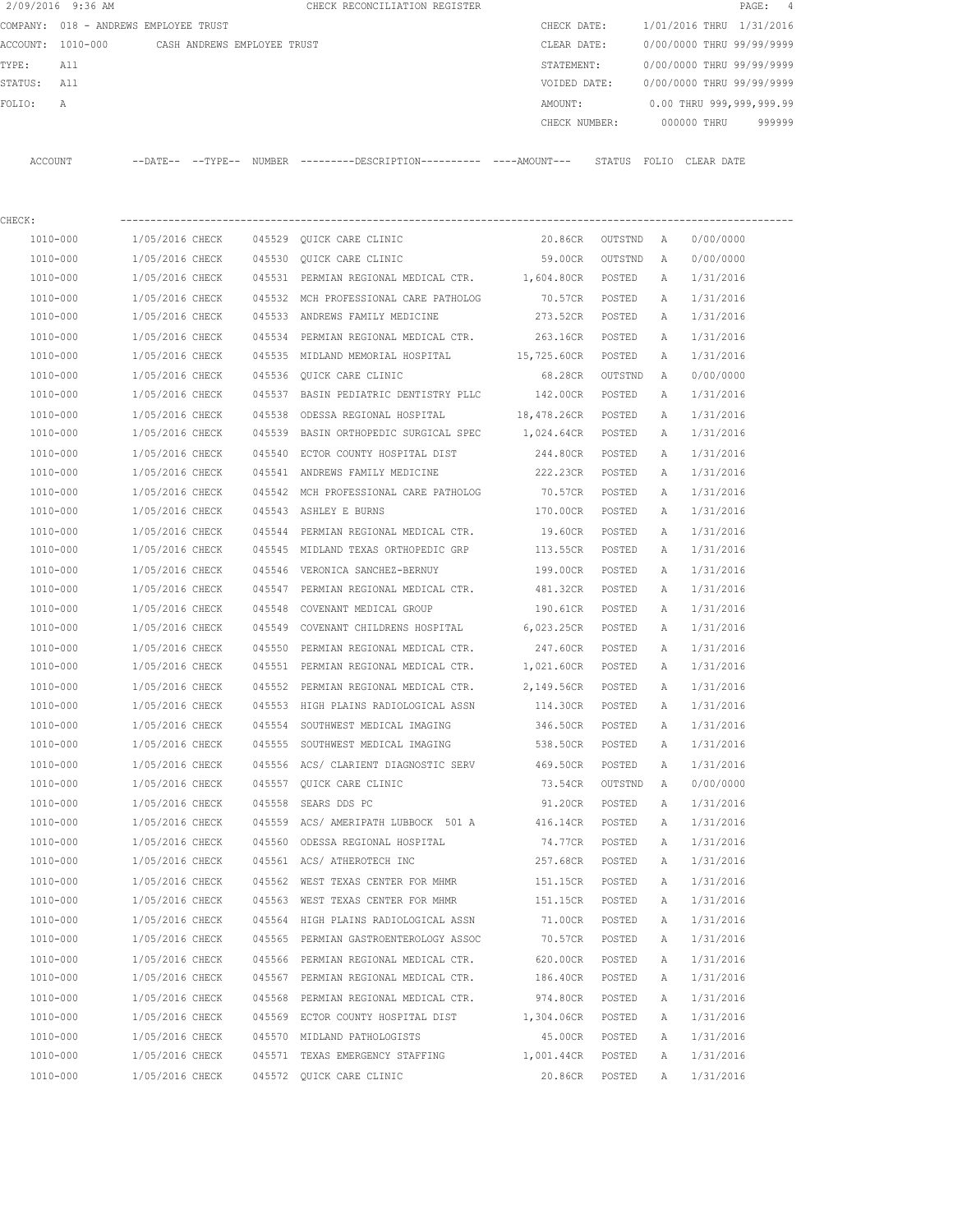|         | 2/09/2016 9:36 AM |                                       |        | CHECK RECONCILIATION REGISTER                |             |               |                           | PAGE:                    | - 5 |
|---------|-------------------|---------------------------------------|--------|----------------------------------------------|-------------|---------------|---------------------------|--------------------------|-----|
|         |                   | COMPANY: 018 - ANDREWS EMPLOYEE TRUST |        |                                              | CHECK DATE: |               | 1/01/2016 THRU 1/31/2016  |                          |     |
|         | ACCOUNT: 1010-000 | CASH ANDREWS EMPLOYEE TRUST           |        |                                              | CLEAR DATE: |               | 0/00/0000 THRU 99/99/9999 |                          |     |
| TYPE:   | All               |                                       |        |                                              | STATEMENT:  |               | 0/00/0000 THRU 99/99/9999 |                          |     |
| STATUS: | All               |                                       |        |                                              |             | VOIDED DATE:  | 0/00/0000 THRU 99/99/9999 |                          |     |
| FOLIO:  | $\mathbb{A}$      |                                       |        |                                              | AMOUNT:     |               |                           | 0.00 THRU 999,999,999.99 |     |
|         |                   |                                       |        |                                              |             | CHECK NUMBER: | 000000 THRU               | 999999                   |     |
|         |                   |                                       |        |                                              |             |               |                           |                          |     |
| ACCOUNT |                   | --DATE-- --TYPE--                     | NUMBER | ---------DESCRIPTION---------- ----AMOUNT--- |             | STATUS        | FOLIO CLEAR DATE          |                          |     |
|         |                   |                                       |        |                                              |             |               |                           |                          |     |
|         |                   |                                       |        |                                              |             |               |                           |                          |     |

| CHECK:   |                                        |                                                                                                                                                                          |                             |        |   |             |
|----------|----------------------------------------|--------------------------------------------------------------------------------------------------------------------------------------------------------------------------|-----------------------------|--------|---|-------------|
|          |                                        | 1010-000 1/05/2016 CHECK 045573 WEST TEXAS WELLNESS CENTER 65.24CR POSTED A 1/31/2016                                                                                    |                             |        |   |             |
| 1010-000 |                                        | 1/05/2016 CHECK 045574 PERMIAN REGIONAL MEDICAL CTR. 1,604.16CR POSTED A                                                                                                 |                             |        |   | 1/31/2016   |
| 1010-000 |                                        | 1/05/2016 CHECK 045575 MCH PROFESSIONAL CARE PATHOLOG 132.95CR POSTED                                                                                                    |                             |        | A | 1/31/2016   |
| 1010-000 |                                        | 1/05/2016 CHECK 045576 MICHAEL REZNIK DDS                                                                                                                                | 100.00CR POSTED             |        | A | 1/31/2016   |
| 1010-000 |                                        | 1/05/2016 CHECK 045577 QUICK CARE CLINIC                                                                                                                                 | 75.64CR POSTED A            |        |   | 1/31/2016   |
| 1010-000 |                                        | 1/05/2016 CHECK 045578 PERMIAN REGIONAL MEDICAL CTR. 1,364.40CR POSTED                                                                                                   |                             |        | A | 1/31/2016   |
| 1010-000 |                                        | 1/05/2016 CHECK 045579 HIGH PLAINS RADIOLOGICAL ASSN                                                                                                                     | 67.50CR POSTED              |        | A | 1/31/2016   |
| 1010-000 |                                        | 1/05/2016 CHECK 045580 MIDLAND WOMENS CLINIC                                                                                                                             | 239.06CR POSTED             |        | A | 1/31/2016   |
| 1010-000 |                                        | 1/05/2016 CHECK 045581 MIDLAND WOMENS CLINIC                                                                                                                             | 86.18CR POSTED              |        | A | 1/31/2016   |
| 1010-000 | 1/05/2016 CHECK 045582 ROBERTA CASE MD |                                                                                                                                                                          | 181.45CR POSTED             |        | A | 1/31/2016   |
| 1010-000 |                                        | 1/05/2016 CHECK 045583 SUMMERS CHIROPRACTIC PA 59.50CR POSTED                                                                                                            |                             |        | A | 1/31/2016   |
| 1010-000 |                                        | 1/05/2016 CHECK 045584 ANDREWS FAMILY MEDICINE 68.60CR POSTED                                                                                                            |                             |        | A | 1/31/2016   |
| 1010-000 |                                        | 1/05/2016 CHECK 045585 PERMIAN PREMIERE HEALTH SERV 65.57CR POSTED                                                                                                       |                             |        | A | 1/31/2016   |
| 1010-000 |                                        | 1/05/2016 CHECK 045586 PERMIAN REGIONAL MEDICAL CTR. 270.00CR POSTED                                                                                                     |                             |        | A | 1/31/2016   |
| 1010-000 |                                        | 1/05/2016 CHECK 045587 PERMIAN REGIONAL MEDICAL CTR. 43.60CR POSTED                                                                                                      |                             |        | A | 1/31/2016   |
| 1010-000 | 1/05/2016 CHECK 045588 SEARS DDS PC    |                                                                                                                                                                          | 82.00CR POSTED              |        | A | 1/31/2016   |
| 1010-000 |                                        | 1/05/2016 CHECK 045589 WEST TEXAS ALLERGY PA                                                                                                                             | 72.09CR POSTED              |        | A | 1/31/2016   |
| 1010-000 |                                        | 1/05/2016 CHECK 045590 VERONICA SANCHEZ-BERNUY                                                                                                                           | 107.00CR POSTED             |        | A | 1/31/2016   |
| 1010-000 |                                        | 1/05/2016 CHECK 045591 ANDREWS FAMILY MEDICINE                                                                                                                           | 43.60CR POSTED              |        |   | A 1/31/2016 |
| 1010-000 |                                        | 1/05/2016 CHECK 045592 QUICK CARE CLINIC                                                                                                                                 | 20.86CR POSTED              |        | A | 1/31/2016   |
| 1010-000 |                                        | $1/05/2016 \ \textrm{CHECK} \qquad 045593 \ \textrm{MCH PROCARE HOSPITAL BASE} \qquad \qquad 70.57 \textrm{CR} \quad \textrm{POSTED} \qquad \textrm{A} \qquad 1/31/2016$ |                             |        |   |             |
| 1010-000 |                                        | 1/05/2016 CHECK 045594 PERMIAN REGIONAL MEDICAL CTR. 234.40CR POSTED                                                                                                     |                             |        | A | 1/31/2016   |
| 1010-000 |                                        | 1/05/2016 CHECK 045595 HIGH PLAINS RADIOLOGICAL ASSN 16.00CR POSTED A                                                                                                    |                             |        |   | 1/31/2016   |
| 1010-000 |                                        | 1/05/2016 CHECK 045596 MCH PROFESSIONAL CARE PATHOLOG 114.69CR POSTED                                                                                                    |                             |        | A | 1/31/2016   |
| 1010-000 |                                        | 1/05/2016 CHECK 045597 PERMIAN REGIONAL MEDICAL CTR. 67.94CR POSTED                                                                                                      |                             |        | A | 1/31/2016   |
| 1010-000 |                                        | 1/05/2016 CHECK 045598 PERMIAN REGIONAL MEDICAL CTR. 603.20CR POSTED                                                                                                     |                             |        | A | 1/31/2016   |
| 1010-000 | 1/05/2016 CHECK 045599 JERRY WADE      |                                                                                                                                                                          | 176.00CR POSTED             |        | A | 1/31/2016   |
| 1010-000 |                                        | 1/05/2016 CHECK 045600 PERMIAN REGIONAL MEDICAL CTR.                                                                                                                     | 43.60CR POSTED              |        | A | 1/31/2016   |
| 1010-000 |                                        | 1/05/2016 CHECK 045601 PERMIAN REGIONAL MEDICAL CTR. 254.40CR POSTED                                                                                                     |                             |        | A | 1/31/2016   |
| 1010-000 |                                        | 1/05/2016 CHECK 045602 HIGH PLAINS RADIOLOGICAL ASSN                                                                                                                     | 89.51CR POSTED              |        | A | 1/31/2016   |
| 1010-000 |                                        | 1/05/2016 CHECK 045603 ACS/ AMERITOX, LTD                                                                                                                                | 406.70CR POSTED             |        | A | 1/31/2016   |
| 1010-000 |                                        | 1/05/2016 CHECK 045604 ACS/ AMERITOX, LTD                                                                                                                                | 207.18CR POSTED             |        | A | 1/31/2016   |
| 1010-000 |                                        | 1/05/2016 CHECK 045605 PERMIAN REGIONAL MEDICAL CTR. 228.60CR POSTED A 1/31/2016                                                                                         |                             |        |   |             |
| 1010-000 |                                        | 1/05/2016 CHECK 045606 TEXAS ONCOLOGY, P.A.                                                                                                                              | 129.32CR POSTED A 1/31/2016 |        |   |             |
| 1010-000 |                                        | 1/08/2016 CHECK 045607 PERMIAN REGIONAL MEDICAL CTR. 273.20CR POSTED A 1/31/2016                                                                                         |                             |        |   |             |
| 1010-000 | 1/08/2016 CHECK                        | 045608 MIDLAND PATHOLOGISTS                                                                                                                                              | 10.00CR                     | POSTED | Α | 1/31/2016   |
| 1010-000 | 1/08/2016 CHECK                        | 045609 HIGH PLAINS RADIOLOGICAL ASSN                                                                                                                                     | 13.50CR                     | POSTED | Α | 1/31/2016   |
| 1010-000 | 1/08/2016 CHECK                        | 045610 BASIN DENTISTRY ANDREWS PLLC                                                                                                                                      | 84.00CR                     | POSTED | Α | 1/31/2016   |
| 1010-000 | 1/08/2016 CHECK                        | 045611 MICHAEL C COURTER DDS                                                                                                                                             | 243.20CR                    | POSTED | Α | 1/31/2016   |
| 1010-000 | 1/08/2016 CHECK                        | 045612 PERMIAN REGIONAL MEDICAL CTR.                                                                                                                                     | 468.80CR                    | POSTED | Α | 1/31/2016   |
| 1010-000 | 1/08/2016 CHECK                        | 045613 ACS/ MEDICAL DIAGNOSTIC LABOR                                                                                                                                     | 544.78CR                    | POSTED | Α | 1/31/2016   |
| 1010-000 | 1/08/2016 CHECK                        | 045614 ACS/ MEDICAL DIAGNOSTIC LABOR                                                                                                                                     | 512.56CR                    | POSTED | Α | 1/31/2016   |
| 1010-000 | 1/08/2016 CHECK                        | 045615 ODESSA CONSULTANTS                                                                                                                                                | 176.93CR                    | POSTED | Α | 1/31/2016   |
| 1010-000 | 1/08/2016 CHECK                        | 045616 PERMIAN REGIONAL MEDICAL CTR.                                                                                                                                     | 1,930.32CR                  | POSTED | Α | 1/31/2016   |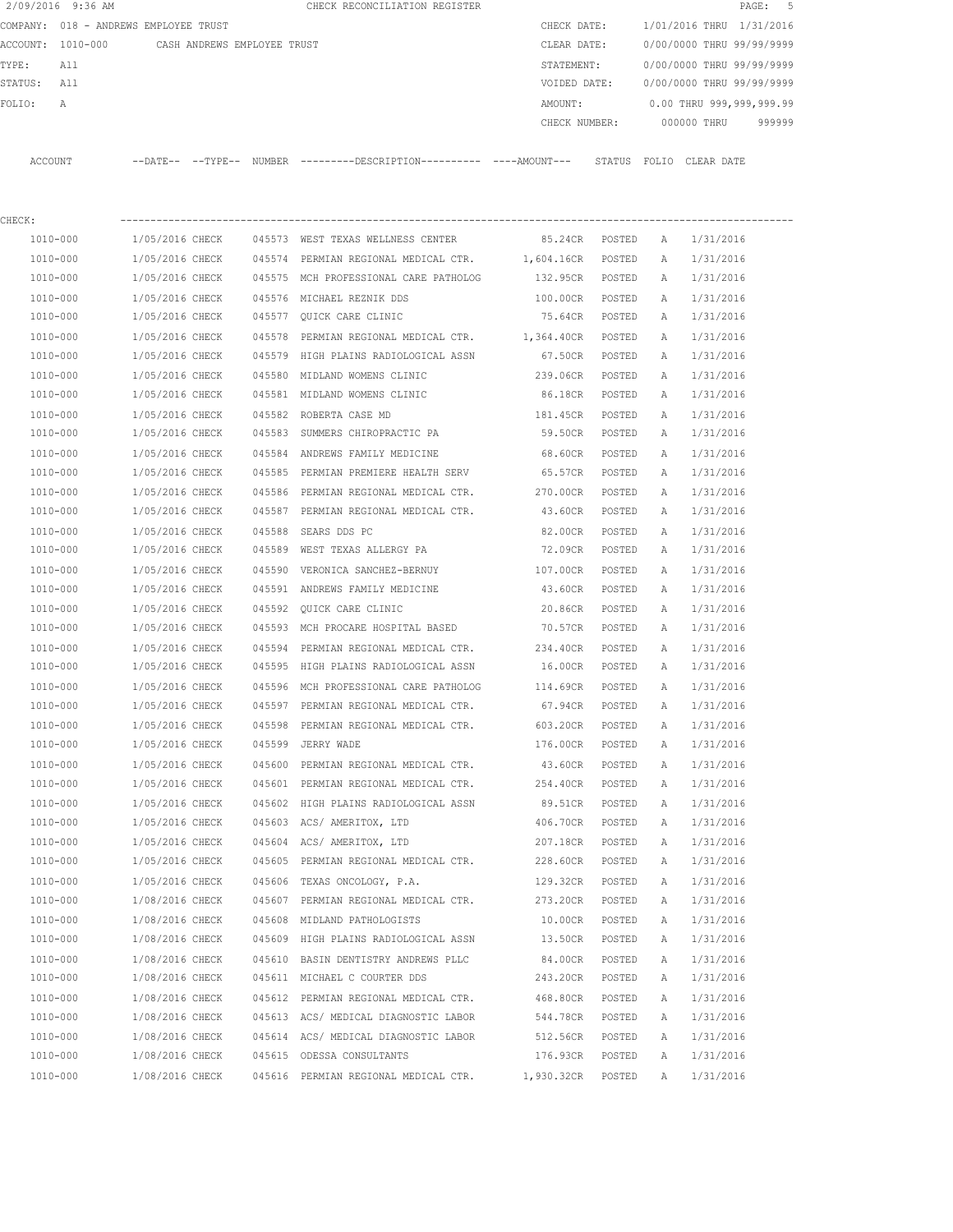|                | 2/09/2016 9:36 AM            |                             |        |                     | CHECK RECONCILIATION REGISTER                |               |               |              |                           | PAGE: | - 6    |
|----------------|------------------------------|-----------------------------|--------|---------------------|----------------------------------------------|---------------|---------------|--------------|---------------------------|-------|--------|
| COMPANY:       | 018 - ANDREWS EMPLOYEE TRUST |                             |        |                     |                                              | CHECK DATE:   |               |              | 1/01/2016 THRU 1/31/2016  |       |        |
| ACCOUNT:       | 1010-000                     | CASH ANDREWS EMPLOYEE TRUST |        |                     |                                              | CLEAR DATE:   |               |              | 0/00/0000 THRU 99/99/9999 |       |        |
| TYPE:          | All                          |                             |        |                     |                                              | STATEMENT:    |               |              | 0/00/0000 THRU 99/99/9999 |       |        |
| STATUS:        | All                          |                             |        |                     |                                              | VOIDED DATE:  |               |              | 0/00/0000 THRU 99/99/9999 |       |        |
| FOLIO:         | Α                            |                             |        |                     |                                              | AMOUNT:       |               |              | 0.00 THRU 999,999,999.99  |       |        |
|                |                              |                             |        |                     |                                              | CHECK NUMBER: |               |              | 000000 THRU               |       | 999999 |
| <b>ACCOUNT</b> |                              | $--$ DATE $- --$ TYPE $--$  | NUMBER |                     | ---------DESCRIPTION---------- ----AMOUNT--- |               | STATUS        | FOLIO        | CLEAR DATE                |       |        |
| CHECK:         |                              |                             |        |                     |                                              |               |               |              |                           |       |        |
| 1010-000       |                              | 1/08/2016 CHECK             | 045617 |                     | HIGH PLAINS RADIOLOGICAL ASSN                | 67.50CR       | POSTED        | $\mathbb{A}$ | 1/31/2016                 |       |        |
| 1010-000       |                              | 1/08/2016 CHECK             | 045618 | GREGORY D YOUNG DC  |                                              | 86.24CR       | POSTED        | Α            | 1/31/2016                 |       |        |
| 1010-000       |                              | 1/08/2016 CHECK             | 045619 | SATISH NAYAK        |                                              | 34.50CR       | POSTED        | Α            | 1/31/2016                 |       |        |
| $1010 - 000$   |                              | 1/08/2016 CHECK             |        | 045620 SATISH NAYAK |                                              | 62.50CR       | <b>POSTED</b> | A            | 1/31/2016                 |       |        |

| 1010-000     | 1/08/2016 CHECK | 045619 SATISH NAYAK                   | 34.50CR         | POSTED  | Α             | 1/31/2016 |
|--------------|-----------------|---------------------------------------|-----------------|---------|---------------|-----------|
| 1010-000     | 1/08/2016 CHECK | 045620 SATISH NAYAK                   | 62.50CR         | POSTED  | Α             | 1/31/2016 |
| 1010-000     | 1/08/2016 CHECK | 045621 TEXAS EMERGENCY STAFFING       | 352.80CR        | POSTED  | A             | 1/31/2016 |
| 1010-000     | 1/08/2016 CHECK | 045622 BASIN DENTISTRY ANDREWS PLLC   | 1,286.60CR      | POSTED  | $\mathbb{A}$  | 1/31/2016 |
| 1010-000     | 1/08/2016 CHECK | 045623 SCOTT & WHITE HOSPITAL - LLANO | 60.20CR         | POSTED  | A             | 1/31/2016 |
| 1010-000     | 1/08/2016 CHECK | 045624 BAYLOR SCOTT WHITE CLINIC      | 653.58CR        | POSTED  | A             | 1/31/2016 |
| 1010-000     | 1/08/2016 CHECK | 045625 PARTNERS IN PRIMARY CARE       | 27.06CR         | POSTED  | $\Delta$      | 1/31/2016 |
| 1010-000     | 1/08/2016 CHECK | 045626 SEARS DDS PC                   | 231.00CR        | POSTED  | A             | 1/31/2016 |
| 1010-000     | 1/08/2016 CHECK | 045627 WEST TEXAS CENTER FOR MHMR     | 101.55CR        | POSTED  | Α             | 1/31/2016 |
| 1010-000     | 1/08/2016 CHECK | 045628 WEST TEXAS CTRS LITTLE LIVES   | 188.00CR        | POSTED  | $\mathcal{A}$ | 1/31/2016 |
| 1010-000     | 1/08/2016 CHECK | 045629 ANDREWS FAMILY MEDICINE        | 417.27CR        | POSTED  | A             | 1/31/2016 |
| 1010-000     | 1/08/2016 CHECK | 045630 SATISH NAYAK                   | 87.50CR         | POSTED  | $\mathbb{A}$  | 1/31/2016 |
| 1010-000     | 1/08/2016 CHECK | 045631 QUICK CARE CLINIC              | 59.00CR         | POSTED  | A             | 1/31/2016 |
| 1010-000     | 1/08/2016 CHECK | 045632 ROBERT L CHAPPELL JR MD PA     | 59.00CR         | POSTED  | $\mathbb{A}$  | 1/31/2016 |
| 1010-000     | 1/08/2016 CHECK | 045633 HIGH PLAINS RADIOLOGICAL ASSN  | 110.70CR        | POSTED  | $\mathbb{A}$  | 1/31/2016 |
| $1010 - 000$ | 1/08/2016 CHECK | 045634 CENTER FOR ORTHOPEDIC SURGERY  | 159.00CR        | POSTED  | A             | 1/31/2016 |
| 1010-000     | 1/08/2016 CHECK | 045635 ANDREWS FAMILY MEDICINE        | 186.28CR POSTED |         | $\mathcal{A}$ | 1/31/2016 |
| 1010-000     | 1/08/2016 CHECK | 045636 SARA E SIRUTA DDS              | 80.00CR         | POSTED  | A             | 1/31/2016 |
| 1010-000     | 1/08/2016 CHECK | 045637 SINUS ALLERGY SPECIALISTS OF   | 868.45CR        | POSTED  | A             | 1/31/2016 |
| 1010-000     | 1/08/2016 CHECK | 045638 PERMIAN REGIONAL MEDICAL CTR.  | 1,020.40CR      | POSTED  | $\Delta$      | 1/31/2016 |
| 1010-000     | 1/08/2016 CHECK | 045639 HIGH PLAINS RADIOLOGICAL ASSN  | 22.00CR POSTED  |         | $\mathbb{A}$  | 1/31/2016 |
| 1010-000     | 1/08/2016 CHECK | 045640 PERMIAN REGIONAL MEDICAL CTR.  | 33.48CR         | POSTED  | $\mathbb{A}$  | 1/31/2016 |
| 1010-000     | 1/08/2016 CHECK | 045641 PERMIAN REGIONAL MEDICAL CTR.  | 453.60CR        | POSTED  | A             | 1/31/2016 |
| 1010-000     | 1/08/2016 CHECK | 045642 JOHN H HATTEN, DDS             | 232.00CR        | POSTED  | А             | 1/31/2016 |
| 1010-000     | 1/08/2016 CHECK | 045643 QUICK CARE CLINIC              | 20.86CR         | POSTED  | A             | 1/31/2016 |
| 1010-000     | 1/08/2016 CHECK | 045644 ASHLEY E BURNS                 | 145.00CR        | POSTED  | A             | 1/31/2016 |
| 1010-000     | 1/08/2016 CHECK | 045645 ASHLEY E BURNS                 | 100.00CR POSTED |         | $\Delta$      | 1/31/2016 |
| 1010-000     | 1/08/2016 CHECK | 045646 ASHLEY E BURNS                 | 97.00CR POSTED  |         | A             | 1/31/2016 |
| 1010-000     | 1/14/2016 CHECK | 045647 WELLDYNE RX                    | 40,056.00CR     | POSTED  | $\mathbb{A}$  | 1/31/2016 |
| 1010-000     | 1/14/2016 CHECK | 045648 MIDLAND PATHOLOGISTS           | 73.81CR         | POSTED  | Α             | 1/31/2016 |
| 1010-000     | 1/14/2016 CHECK | 045649 MIDLAND PATHOLOGISTS           | 5.00CR          | POSTED  | A             | 1/31/2016 |
| 1010-000     | 1/14/2016 CHECK | 045650 PERMIAN PREMIERE HEALTH SERV   | 65.57CR         | POSTED  | A             | 1/31/2016 |
| 1010-000     | 1/14/2016 CHECK | 045651 MIDLAND PATHOLOGISTS           | 31.50CR         | POSTED  | $\mathbb{A}$  | 1/31/2016 |
| 1010-000     | 1/14/2016 CHECK | 045652 MIDLAND PATHOLOGISTS           | 139.12CR        | POSTED  | Α             | 1/31/2016 |
| 1010-000     | 1/14/2016 CHECK | 045653 MIDLAND PATHOLOGISTS           | 30.00CR         | POSTED  | A             | 1/31/2016 |
| 1010-000     | 1/14/2016 CHECK | 045654 MIDLAND VISION HEALTH          | 236.35CR        | OUTSTND | $\mathbb{A}$  | 0/00/0000 |
| 1010-000     | 1/14/2016 CHECK | 045655 HIGH PLAINS RADIOLOGICAL ASSN  | 122.00CR        | POSTED  | Α             | 1/31/2016 |
| 1010-000     | 1/14/2016 CHECK | 045656 WEST TEXAS ALLERGY PA          | 10.26CR         | POSTED  | A             | 1/31/2016 |
| 1010-000     | 1/14/2016 CHECK | 045657 AFFILIATED PATHOLOGISTS PA     | 17.00CR         | OUTSTND | A             | 0/00/0000 |
| 1010-000     | 1/14/2016 CHECK | 045658 JAMES VAN RIPER, DO            | 179.69CR        | OUTSTND | Α             | 0/00/0000 |
| 1010-000     | 1/14/2016 CHECK | 045659 ACS/ CARDIONET                 | 227.50CR        | POSTED  | Α             | 1/31/2016 |
| 1010-000     | 1/14/2016 CHECK | 045660 PERMIAN PREMIERE HEALTH SERV   | 109.69CR        | POSTED  | $\mathbb{A}$  | 1/31/2016 |
|              |                 |                                       |                 |         |               |           |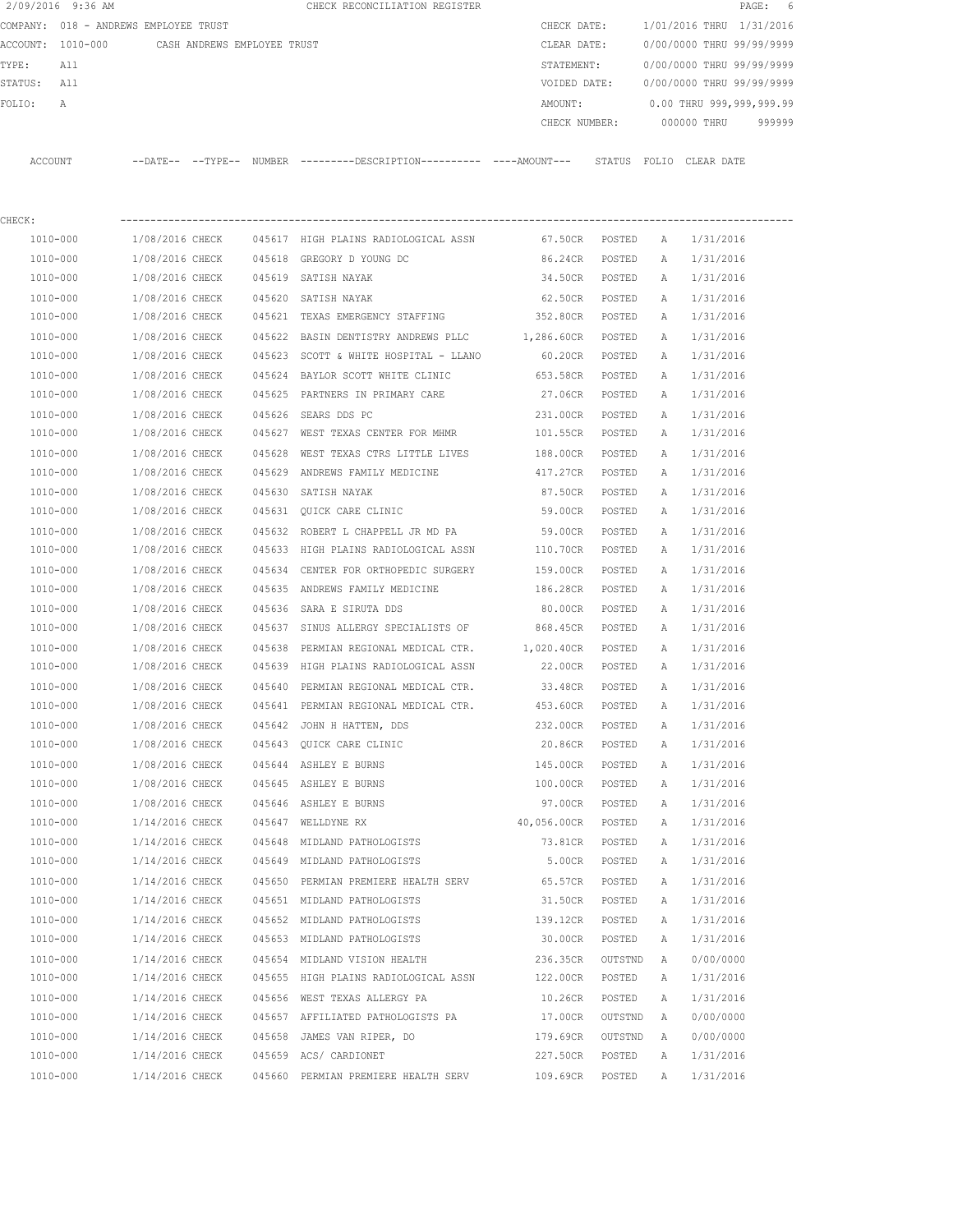| 2/09/2016 9:36 AM                                             |                 |        | CHECK RECONCILIATION REGISTER                                                               |                 |         |              | $\texttt{PAGE}$ :         | $\overline{7}$ |
|---------------------------------------------------------------|-----------------|--------|---------------------------------------------------------------------------------------------|-----------------|---------|--------------|---------------------------|----------------|
| COMPANY: 018 - ANDREWS EMPLOYEE TRUST                         |                 |        |                                                                                             | CHECK DATE:     |         |              | 1/01/2016 THRU 1/31/2016  |                |
| ACCOUNT: 1010-000 CASH ANDREWS EMPLOYEE TRUST<br>TYPE:<br>All |                 |        |                                                                                             | CLEAR DATE:     |         |              | 0/00/0000 THRU 99/99/9999 |                |
|                                                               |                 |        |                                                                                             | STATEMENT:      |         |              | 0/00/0000 THRU 99/99/9999 |                |
| STATUS: All                                                   |                 |        |                                                                                             | VOIDED DATE:    |         |              | 0/00/0000 THRU 99/99/9999 |                |
| FOLIO:<br>A                                                   |                 |        |                                                                                             | AMOUNT:         |         |              | 0.00 THRU 999,999,999.99  |                |
|                                                               |                 |        |                                                                                             | CHECK NUMBER:   |         |              | 000000 THRU               | 999999         |
| ACCOUNT                                                       |                 |        | --DATE-- --TYPE-- NUMBER --------DESCRIPTION--------- ----AMOUNT--- STATUS FOLIO CLEAR-DATE |                 |         |              |                           |                |
| CHECK:                                                        |                 |        |                                                                                             |                 |         |              |                           |                |
| 1010-000                                                      |                 |        |                                                                                             | 123.00CR POSTED |         | $\mathbb{A}$ | 1/31/2016                 |                |
| 1010-000                                                      |                 |        | 1/14/2016 CHECK 045662 DR WRIGHT'S VISION SOURCE                                            | 105.60CR        | OUTSTND | A            | 0/00/0000                 |                |
| 1010-000                                                      | 1/14/2016 CHECK |        | 045663 PHYSICIANS REFERRAL SERVICES                                                         | 55.35CR         | POSTED  | A            | 1/31/2016                 |                |
| 1010-000                                                      | 1/14/2016 CHECK |        | 045664 MIDLAND PATHOLOGISTS                                                                 | 31.50CR POSTED  |         | Α            | 1/31/2016                 |                |
| 1010-000                                                      | 1/14/2016 CHECK |        | 045665 MIDLAND PATHOLOGISTS                                                                 | 5.00CR POSTED   |         | Α            | 1/31/2016                 |                |
| 1010-000                                                      | 1/14/2016 CHECK |        | 045666 RCG IRVING DIALYSIS                                                                  | 56.17CR         | POSTED  | A            | 1/31/2016                 |                |
| 1010-000                                                      | 1/14/2016 CHECK |        | 045667 SEARS DDS PC                                                                         | 486.00CR POSTED |         | A            | 1/31/2016                 |                |
| 1010-000                                                      | 1/14/2016 CHECK |        | 045668 PERMIAN REGIONAL MEDICAL CTR.                                                        | 433.44CR        | POSTED  | Α            | 1/31/2016                 |                |
| 1010-000                                                      | 1/14/2016 CHECK |        | 045669 HIGH PLAINS RADIOLOGICAL ASSN                                                        | 52.00CR         | POSTED  | Α            | 1/31/2016                 |                |
| 1010-000                                                      | 1/14/2016 CHECK |        | 045670 MIDLAND PATHOLOGISTS                                                                 | 35.00CR         | POSTED  | Α            | 1/31/2016                 |                |
| 1010-000                                                      | 1/14/2016 CHECK |        | 045671 ACS/ AMERIPATH LUBBOCK 501 A 78.34CR                                                 |                 | POSTED  | Α            | 1/31/2016                 |                |
| 1010-000                                                      | 1/14/2016 CHECK |        | 045672 PROMETHEUS LABORATORIES                                                              | 24.00CR         | POSTED  | A            | 1/31/2016                 |                |
| 1010-000                                                      | 1/14/2016 CHECK |        | 045673 ACS/AMERIPATH LUBBOCK 501 A 78.31CR POSTED                                           |                 |         | Α            | 1/31/2016                 |                |
| 1010-000                                                      | 1/14/2016 CHECK |        | 045674 ACS/AMERIPATH LUBBOCK 501 A                                                          | 63.00CR         | POSTED  | Α            | 1/31/2016                 |                |
| 1010-000                                                      | 1/14/2016 CHECK |        | 045675 MIDLAND PATHOLOGISTS                                                                 | 10.00CR         | POSTED  | Α            | 1/31/2016                 |                |
| 1010-000                                                      | 1/14/2016 CHECK |        | 045676 MIDLAND PATHOLOGISTS                                                                 | 25.00CR         | POSTED  | Α            | 1/31/2016                 |                |
| 1010-000                                                      | 1/14/2016 CHECK |        | 045677 TEXAS EMERGENCY STAFFING                                                             | 376.02CR        | POSTED  | Α            | 1/31/2016                 |                |
| 1010-000                                                      | 1/14/2016 CHECK | 045678 | TEXAS EMERGENCY STAFFING                                                                    | 376.02CR        | POSTED  | Α            | 1/31/2016                 |                |
| 1010-000                                                      | 1/14/2016 CHECK |        | 045679 MIDLAND PATHOLOGISTS                                                                 | 31.50CR         | POSTED  | Α            | 1/31/2016                 |                |
| 1010-000                                                      | 1/14/2016 CHECK | 045680 | MCH PROFESSIONAL CARE PATHOLOG 192.68CR                                                     |                 | POSTED  | Α            | 1/31/2016                 |                |
| 1010-000                                                      | 1/14/2016 CHECK |        | 045681 PERMIAN REGIONAL MEDICAL CTR.                                                        | 338.40CR        | POSTED  | Α            | 1/31/2016                 |                |
| 1010-000                                                      | 1/14/2016 CHECK |        | 045682 PERMIAN REGIONAL MEDICAL CTR. 1,536.80CR POSTED                                      |                 |         | Α            | 1/31/2016                 |                |
| 1010-000                                                      | 1/14/2016 CHECK |        | 045683 TEXAS ONCOLOGY, P.A.                                                                 | 157.02CR POSTED |         | A            | 1/31/2016                 |                |
| 1010-000                                                      | 1/14/2016 CHECK |        | 045684 PERMIAN GASTROENTEROLOGY ASSOC 52.00CR                                               |                 | POSTED  | A            | 1/31/2016                 |                |
| 1010-000                                                      | 1/14/2016 CHECK |        | 045685 QUICK CARE CLINIC                                                                    | 59.00CR         | POSTED  | Α            | 1/31/2016                 |                |
| 1010-000                                                      | 1/14/2016 CHECK |        | 045686 PERMIAN REGIONAL MEDICAL CTR.                                                        | 64.44CR         | POSTED  | Α            | 1/31/2016                 |                |
| 1010-000                                                      | 1/14/2016 CHECK |        | 045687 MIDLAND PATHOLOGISTS                                                                 | 5.00CR          | POSTED  | Α            | 1/31/2016                 |                |
| 1010-000                                                      | 1/14/2016 CHECK |        | 045688 SURESH PRASAD, MD, PA                                                                | 65.57CR         | POSTED  | Α            | 1/31/2016                 |                |
| 1010-000                                                      | 1/14/2016 CHECK |        | 045689 JERRY WADE                                                                           | 92.00CR         | POSTED  | Α            | 1/31/2016                 |                |
| 1010-000                                                      | 1/14/2016 CHECK |        | 045690 ROBERT L CHAPPELL JR MD PA                                                           | 52.70CR OUTSTND |         | A            | 0/00/0000                 |                |
| 1010-000                                                      | 1/14/2016 CHECK |        | 045691 ACS/ MEDICAL DIAGNOSTIC LABOR                                                        | 680.93CR        | POSTED  | Α            | 1/31/2016                 |                |
| 1010-000                                                      | 1/14/2016 CHECK |        | 045692 ACS/ MEDICAL DIAGNOSTIC LABOR                                                        | 110.50CR        | POSTED  | Α            | 1/31/2016                 |                |
| 1010-000                                                      | 1/14/2016 CHECK |        | 045693 CHARLES A LIVELY MD                                                                  | 109.69CR        | POSTED  | Α            | 1/31/2016                 |                |
| 1010-000                                                      | 1/14/2016 CHECK |        | 045694 KERRY B WILLIAMS, DDS                                                                | 115.40CR        | OUTSTND | Α            | 0/00/0000                 |                |
| 1010-000                                                      | 1/14/2016 CHECK |        | 045695 WEST TEXAS CENTER FOR MHMR                                                           | 26.39CR         | POSTED  | Α            | 1/31/2016                 |                |
| 1010-000                                                      | 1/14/2016 CHECK |        | 045696 WEST TEXAS CENTER FOR MHMR                                                           | 63.66CR         | POSTED  | Α            | 1/31/2016                 |                |
| 1010-000                                                      | 1/14/2016 CHECK |        | 045697 WEST TEXAS CENTER FOR MHMR                                                           | 104.63CR        | POSTED  | Α            | 1/31/2016                 |                |
| 1010-000                                                      | 1/14/2016 CHECK |        | 045698 WEST TEXAS CENTER FOR MHMR                                                           | 104.63CR        | POSTED  | Α            | 1/31/2016                 |                |
| 1010-000                                                      | 1/14/2016 CHECK |        | 045699 WEST TEXAS CENTER FOR MHMR                                                           | 104.63CR        | POSTED  | Α            | 1/31/2016                 |                |
| 1010-000                                                      | 1/14/2016 CHECK |        | 045700 BASIN CARE FM                                                                        | 236.51CR        | POSTED  | Α            | 1/31/2016                 |                |
| 1010-000                                                      | 1/14/2016 CHECK |        | 045701 MIDLAND PATHOLOGISTS                                                                 | 40.00CR         | POSTED  | Α            | 1/31/2016                 |                |
| 1010-000                                                      | 1/14/2016 CHECK |        | 045702 SATISH NAYAK                                                                         | 105.00CR        | POSTED  | Α            | 1/31/2016                 |                |
| 1010-000                                                      | 1/14/2016 CHECK |        | 045703 PERMIAN REGIONAL MEDICAL CTR.                                                        | 639.00CR POSTED |         | $\mathbb{A}$ | 1/31/2016                 |                |
|                                                               |                 |        |                                                                                             |                 |         |              |                           |                |

1010-000 1/14/2016 CHECK 045704 DR WRIGHT'S VISION SOURCE 105.60CR OUTSTND A 0/00/0000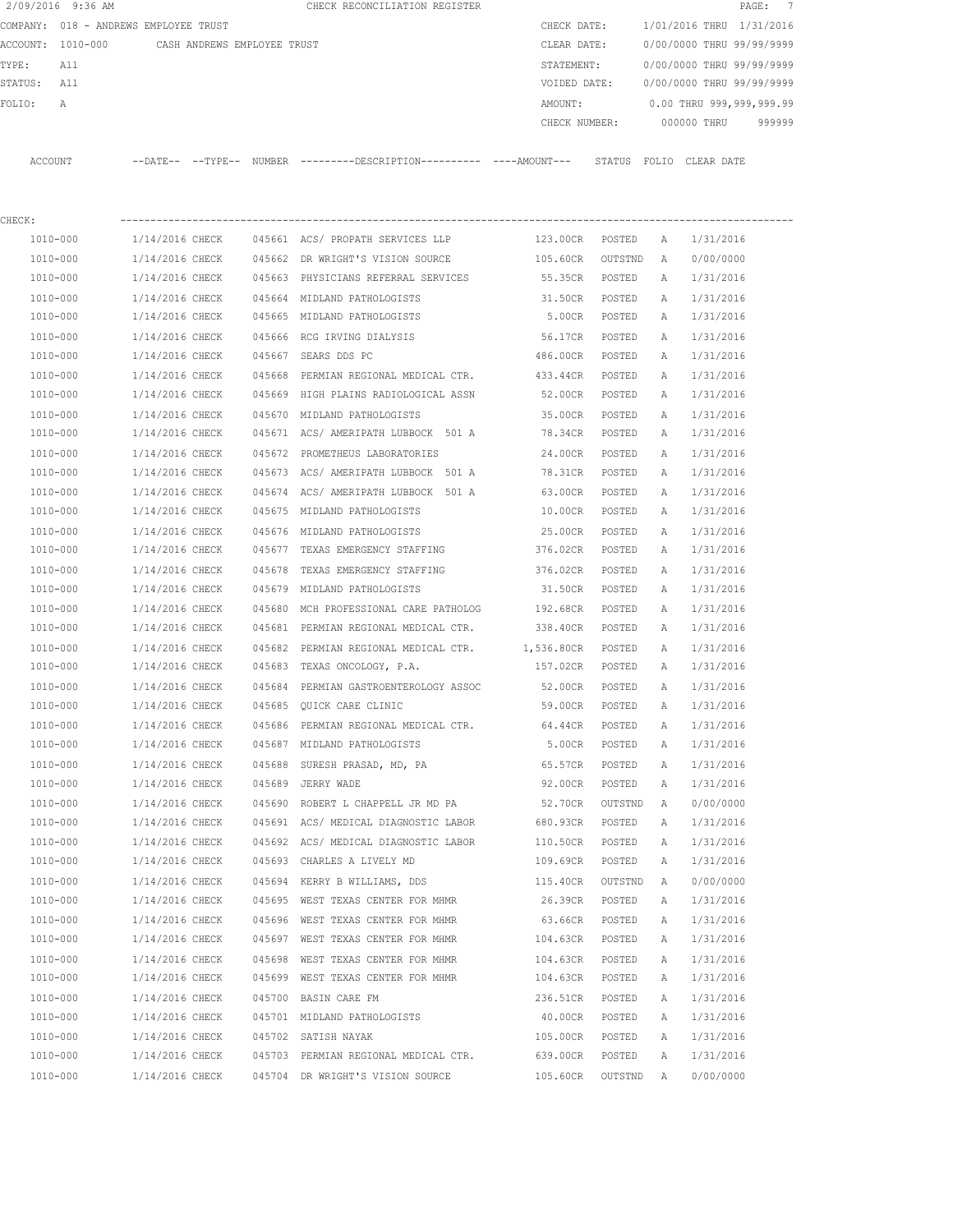|             | 2/09/2016 9:36 AM                             |                 |  | CHECK RECONCILIATION REGISTER                                                                |                             |           |   |                                        | PAGE: 8 |
|-------------|-----------------------------------------------|-----------------|--|----------------------------------------------------------------------------------------------|-----------------------------|-----------|---|----------------------------------------|---------|
|             | COMPANY: 018 - ANDREWS EMPLOYEE TRUST         |                 |  |                                                                                              | CHECK DATE:                 |           |   | 1/01/2016 THRU 1/31/2016               |         |
|             | ACCOUNT: 1010-000 CASH ANDREWS EMPLOYEE TRUST |                 |  |                                                                                              | CLEAR DATE:                 |           |   | 0/00/0000 THRU 99/99/9999              |         |
| TYPE:       | All                                           |                 |  |                                                                                              | STATEMENT:                  |           |   | 0/00/0000 THRU 99/99/9999              |         |
| STATUS: All |                                               |                 |  |                                                                                              |                             |           |   | VOIDED DATE: 0/00/0000 THRU 99/99/9999 |         |
| FOLIO:      | A                                             |                 |  |                                                                                              |                             |           |   | AMOUNT: 0.00 THRU 999,999,999.99       |         |
|             |                                               |                 |  |                                                                                              |                             |           |   | CHECK NUMBER: 000000 THRU 999999       |         |
|             |                                               |                 |  |                                                                                              |                             |           |   |                                        |         |
|             | ACCOUNT                                       |                 |  | --DATE-- --TYPE-- NUMBER ---------DESCRIPTION---------- ---AMOUNT--- STATUS FOLIO CLEAR DATE |                             |           |   |                                        |         |
|             |                                               |                 |  |                                                                                              |                             |           |   |                                        |         |
| CHECK:      |                                               |                 |  |                                                                                              |                             |           |   |                                        |         |
|             | 1010-000                                      |                 |  | 1/14/2016 CHECK 045705 PERMIAN GASTROENTEROLOGY ASSOC                                        |                             |           |   | 83.50CR POSTED A 1/31/2016             |         |
|             | 1010-000                                      |                 |  | 1/14/2016 CHECK 045706 WEST TEXAS WELLNESS CENTER                                            | 118.07CR POSTED A 1/31/2016 |           |   |                                        |         |
|             | 1010-000                                      |                 |  | $1/14/2016$ CHECK $045707$ PERMIAN REGIONAL MEDICAL CTR. $1,220.40$ CR POSTED                |                             |           |   | A 1/31/2016                            |         |
|             | 1010-000                                      | 1/14/2016 CHECK |  | 045708 PERMIAN BASIN ORAL & MAXILLOFA 1,372.80CR OUTSTND A                                   |                             |           |   | 0/00/0000                              |         |
|             | 1010-000                                      | 1/14/2016 CHECK |  | 045709 PERMIAN BASIN ORAL & MAXILLOFA 16.00CR OUTSTND                                        |                             |           | A | 0/00/0000                              |         |
|             | 1010-000                                      | 1/14/2016 CHECK |  | 045710 ADVANCED NEUROSCIENCE CLINIC <a></a> 259.29CR OUTSTND                                 |                             |           | A | 0/00/0000                              |         |
|             | 1010-000                                      | 1/14/2016 CHECK |  | 045711 CLINICAL PATHOLOGY LABORATORIE                                                        | 77.30CR                     | POSTED    | Α | 1/31/2016                              |         |
|             | 1010-000                                      | 1/14/2016 CHECK |  | 045712 PERMIAN REGIONAL MEDICAL CTR.                                                         | 25.00CR                     | POSTED    | A | 1/31/2016                              |         |
|             | 1010-000                                      | 1/14/2016 CHECK |  | 045713 MIDLAND PATHOLOGISTS                                                                  | 28.00CR POSTED              |           | A | 1/31/2016                              |         |
|             | 1010-000                                      | 1/14/2016 CHECK |  | 045714 MIDLAND PATHOLOGISTS                                                                  | 31.50CR POSTED              |           | A | 1/31/2016                              |         |
|             | 1010-000                                      | 1/14/2016 CHECK |  | 045715 MIDLAND PATHOLOGISTS                                                                  | 10.59CR                     | POSTED    | A | 1/31/2016                              |         |
|             | 1010-000                                      | 1/14/2016 CHECK |  | 045716 FOOT AND ANKLE                                                                        | 55.35CR                     | OUTSTND   | A | 0/00/0000                              |         |
|             | 1010-000                                      | 1/14/2016 CHECK |  | 045717 DR WRIGHT'S VISION SOURCE 123.20CR                                                    |                             | OUTSTND   | A | 0/00/0000                              |         |
|             | 1010-000                                      | 1/14/2016 CHECK |  | 045718 MIDLAND PATHOLOGISTS                                                                  | 5.00CR                      | POSTED    | A | 1/31/2016                              |         |
|             | 1010-000                                      | 1/14/2016 CHECK |  | 045719 JERRY WADE                                                                            | 150.00CR POSTED             |           | A | 1/31/2016                              |         |
|             | 1010-000                                      | 1/14/2016 CHECK |  | 045720 MIDLAND PATHOLOGISTS                                                                  | 38.81CR POSTED              |           | A | 1/31/2016                              |         |
|             | 1010-000                                      | 1/14/2016 CHECK |  | 045721 MIDLAND PATHOLOGISTS                                                                  | 5.00CR POSTED               |           | A | 1/31/2016                              |         |
|             | 1010-000                                      | 1/14/2016 CHECK |  | 045722 ANDREWS FAMILY MEDICINE                                                               | 114.96CR                    | POSTED    | A | 1/31/2016                              |         |
|             | 1010-000                                      | 1/22/2016 CHECK |  | 045723 ANDREWS FAMILY MEDICINE                                                               | 83.50CR                     | POSTED    | A | 1/31/2016                              |         |
|             | 1010-000                                      | 1/22/2016 CHECK |  | 045724 PERMIAN REGIONAL MEDICAL CTR.                                                         | 273.20CR                    | POSTED    | A | 1/31/2016                              |         |
|             | 1010-000                                      | 1/22/2016 CHECK |  | 045725 MIDLAND PATHOLOGISTS                                                                  | 23.81CR OUTSTND A           |           |   | 0/00/0000                              |         |
|             | 1010-000                                      | 1/22/2016 CHECK |  | 045726 VIP CARE MANAGEMENT                                                                   | 400.00CR                    | OUTSTND A |   | 0/00/0000                              |         |
|             | 1010-000                                      |                 |  | 1/22/2016 CHECK 045727 MIDLAND VISION HEALTH                                                 | 236.35CR OUTSTND A          |           |   | 0/00/0000                              |         |
|             | 1010-000                                      | 1/22/2016 CHECK |  | 045728 SATISH NAYAK                                                                          | 157.50CR OUTSTND A          |           |   | 0/00/0000                              |         |

 1010-000 1/22/2016 CHECK 045729 UNIFIED WOMENS HEALTHCARE OF T 361.53CR OUTSTND A 0/00/0000 1010-000 1/22/2016 CHECK 045730 UNIFIED WOMENS HEALTHCARE OF T 50.66CR OUTSTND A 0/00/0000 1010-000 1/22/2016 CHECK 045731 PERMIAN REGIONAL MEDICAL CTR. 1,062.72CR POSTED A 1/31/2016 1010-000 1/22/2016 CHECK 045732 CLAUDIO CAYCEDO 447.50CR OUTSTND A 0/00/0000 1010-000 1/22/2016 CHECK 045733 PERMIAN REGIONAL MEDICAL CTR. 1,406.80CR POSTED A 1/31/2016 1010-000 1/22/2016 CHECK 045734 PERMIAN REGIONAL MEDICAL CTR. 1,316.00CR POSTED A 1/31/2016 1010-000 1/22/2016 CHECK 045735 PERMIAN REGIONAL MEDICAL CTR. 263.20CR POSTED A 1/31/2016 1010-000 1/22/2016 CHECK 045736 PERMIAN CARDIOLOGY ASSOCIATES 125.23CR OUTSTND A 0/00/0000 1010-000 1/22/2016 CHECK 045737 ANCILLARY CARE SERVICES INC 36.00CR POSTED A 1/31/2016 1010-000 1/22/2016 CHECK 045738 VERONICA SANCHEZ-BERNUY 232.00CR OUTSTND A 0/00/0000 1010-000 1/22/2016 CHECK 045739 MIDLAND PATHOLOGISTS 25.00CR OUTSTND A 0/00/0000 1010-000 1/22/2016 CHECK 045740 PERMIAN REGIONAL MEDICAL CTR. 133.92CR POSTED A 1/31/2016 1010-000 1/22/2016 CHECK 045741 FMC DESERT MILAGARO 556.38CR OUTSTND A 0/00/0000 1010-000 1/22/2016 CHECK 045742 ARTHRITIS & OSTEOPOROSIS ASSOC 268.81CR OUTSTND A 0/00/0000 1010-000 1/22/2016 CHECK 045743 CLINICAL PATHOLOGY LABORATORIE 41.11CR OUTSTND A 0/00/0000 1010-000 1/22/2016 CHECK 045744 PERMIAN REGIONAL MEDICAL CTR. 415.44CR POSTED A 1/31/2016 1010-000 1/22/2016 CHECK 045745 CITY OF ANDREWS C/C EMS 1,737.82CR OUTSTND A 0/00/0000 1010-000 1/22/2016 CHECK 045746 ANDREWS FAMILY MEDICINE 43.60CR POSTED A 1/31/2016 1010-000 1/22/2016 CHECK 045747 TEXAS ONCOLOGY, P.A. 18.99CR OUTSTND A 0/00/0000 1010-000 1/22/2016 CHECK 045748 MIDLAND PATHOLOGISTS 31.50CR OUTSTND A 0/00/0000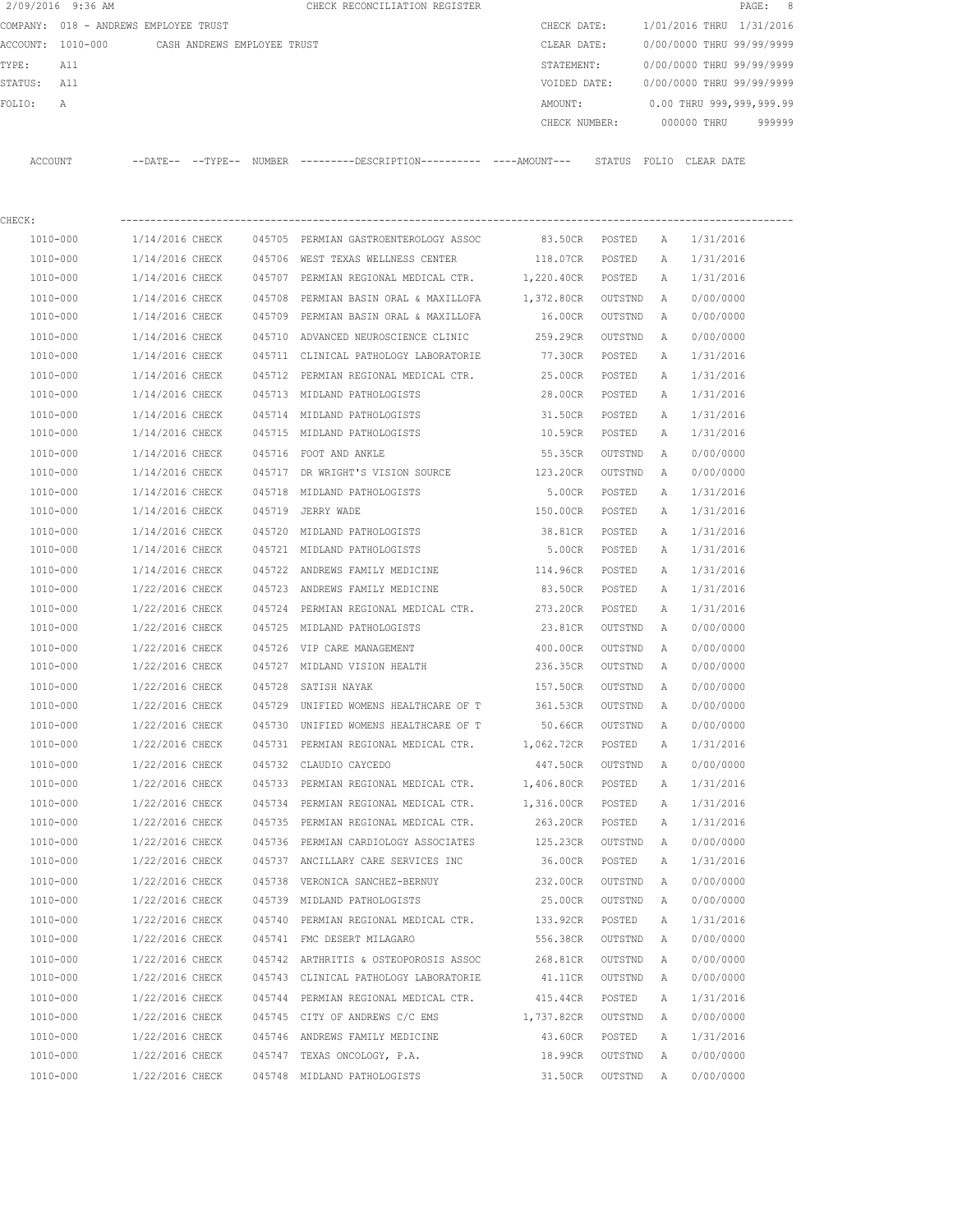|          | 2/09/2016 9:36 AM |                                       |        | CHECK RECONCILIATION REGISTER |               |                           |            | PAGE: 9                  |  |
|----------|-------------------|---------------------------------------|--------|-------------------------------|---------------|---------------------------|------------|--------------------------|--|
|          |                   | COMPANY: 018 - ANDREWS EMPLOYEE TRUST |        |                               | CHECK DATE:   | 1/01/2016 THRU 1/31/2016  |            |                          |  |
| ACCOUNT: | 1010-000          | CASH ANDREWS EMPLOYEE TRUST           |        |                               | CLEAR DATE:   | 0/00/0000 THRU 99/99/9999 |            |                          |  |
| TYPE:    | All               |                                       |        |                               | STATEMENT:    | 0/00/0000 THRU 99/99/9999 |            |                          |  |
| STATUS:  | All               |                                       |        |                               | VOIDED DATE:  | 0/00/0000 THRU 99/99/9999 |            |                          |  |
| FOLIO:   | A                 |                                       |        |                               | AMOUNT:       |                           |            | 0.00 THRU 999,999,999.99 |  |
|          |                   |                                       |        |                               | CHECK NUMBER: | 000000 THRU               |            | 999999                   |  |
|          |                   |                                       |        |                               |               |                           |            |                          |  |
| ACCOUNT  |                   | $--$ TYPE $--$<br>$--$ DATE $--$      | NUMBER |                               | STATUS        | FOLIO                     | CLEAR DATE |                          |  |

| CHECK:   |                 |        |                                                           |             |                   |   |           |
|----------|-----------------|--------|-----------------------------------------------------------|-------------|-------------------|---|-----------|
| 1010-000 | 1/22/2016 CHECK |        | 045749 MIDLAND PATHOLOGISTS                               |             | 58.26CR OUTSTND A |   | 0/00/0000 |
| 1010-000 | 1/22/2016 CHECK |        | 045750 BAYLOR SCOTT WHITE CLINIC                          | 98.84CR     | OUTSTND           | A | 0/00/0000 |
| 1010-000 | 1/22/2016 CHECK |        | 045751 ODESSA REGIONAL HOSPITAL                           | 616.65CR    | OUTSTND           | A | 0/00/0000 |
| 1010-000 | 1/22/2016 CHECK |        | 045752 SURESH PRASAD, MD, PA                              | 65.43CR     | OUTSTND           | A | 0/00/0000 |
| 1010-000 | 1/22/2016 CHECK |        | 045753 UNITED STATES MEDICAL SUPPLY                       | 349.96CR    | OUTSTND           | A | 0/00/0000 |
| 1010-000 | 1/22/2016 CHECK | 045754 | PERMIAN PREMIERE HEALTH SERV                              | 175.09CR    | OUTSTND           | A | 0/00/0000 |
| 1010-000 | 1/22/2016 CHECK |        | 045755 BASIN PEDIATRIC DENTISTRY PLLC                     | 142.00CR    | OUTSTND           | Α | 0/00/0000 |
| 1010-000 | 1/22/2016 CHECK |        | 045756 ACS/ PROPATH SERVICES LLP                          | 91.20CR     | POSTED            | Α | 1/31/2016 |
| 1010-000 | 1/22/2016 CHECK |        | 045757 CLINICAL PATHOLOGY LABORATORIE                     | 64.93CR     | OUTSTND           | Α | 0/00/0000 |
| 1010-000 | 1/22/2016 CHECK | 045758 | JERRY WADE                                                | 677.60CR    | POSTED            | A | 1/31/2016 |
| 1010-000 | 1/22/2016 CHECK |        | 045759 PERMIAN REGIONAL MEDICAL CTR.                      | 23.65CR     | POSTED            | A | 1/31/2016 |
| 1010-000 | 1/22/2016 CHECK |        | 045760 PERMIAN REGIONAL MEDICAL CTR.                      | 74.00CR     | POSTED            | Α | 1/31/2016 |
| 1010-000 | 1/22/2016 CHECK |        | 045761 CLINICAL PATHOLOGY LABORATORIE                     | 174.18CR    | OUTSTND           | A | 0/00/0000 |
| 1010-000 | 1/22/2016 CHECK |        | 045762 STEVEN P WIEHLE, MD                                | 317.91CR    | OUTSTND           | A | 0/00/0000 |
| 1010-000 | 1/22/2016 CHECK |        | 045763 CLINICAL PATHOLOGY LABORATORIE                     | 154.53CR    | OUTSTND           | A | 0/00/0000 |
| 1010-000 | 1/22/2016 CHECK |        | 045764 MIDLAND PATHOLOGISTS                               | 20.00CR     | OUTSTND           | Α | 0/00/0000 |
| 1010-000 | 1/22/2016 CHECK |        | 045765 BASIN ORTHOPEDIC SURGICAL SPEC                     | 55.50CR     | OUTSTND           | Α | 0/00/0000 |
| 1010-000 | 1/22/2016 CHECK |        | 045766 BLISS DENTAL MIDLAND                               | 217.00CR    | OUTSTND           | A | 0/00/0000 |
| 1010-000 | 1/22/2016 CHECK |        | 045767 QUICK CARE CLINIC                                  | 108.52CR    | OUTSTND           | Α | 0/00/0000 |
| 1010-000 | 1/22/2016 CHECK | 045768 | BASIN EMERGENCY PHYSICIANS                                | 502.26CR    | OUTSTND           | Α | 0/00/0000 |
| 1010-000 | 1/22/2016 CHECK |        | 045769 PERMIAN PHYSICIANS SERV                            | 147.63CR    | OUTSTND           | Α | 0/00/0000 |
| 1010-000 | 1/22/2016 CHECK |        | 045770 MCH PROCARE HOSPITAL BASED                         | 18.00CR     | OUTSTND           | Α | 0/00/0000 |
| 1010-000 | 1/22/2016 CHECK |        | 045771 AFFILIATED PATHOLOGISTS PA                         | 17.00CR     | OUTSTND           | Α | 0/00/0000 |
| 1010-000 | 1/22/2016 CHECK |        | 045772 PERMIAN PREMIERE HEALTH SERV                       | 109.69CR    | OUTSTND           | Α | 0/00/0000 |
| 1010-000 | 1/22/2016 CHECK |        | 045773 PERMIAN PREMIERE HEALTH SERV                       | 980.08CR    | OUTSTND           | Α | 0/00/0000 |
| 1010-000 | 1/22/2016 CHECK |        | 045774 PERMIAN PREMIERE HEALTH SERV                       | 168.90CR    | OUTSTND           | Α | 0/00/0000 |
| 1010-000 | 1/22/2016 CHECK |        | 045775 TEXAS EMERGENCY STAFFING                           | 385.90CR    | OUTSTND           | Α | 0/00/0000 |
| 1010-000 | 1/22/2016 CHECK | 045776 | CENTERS FOR CHILDREN AND FAMIL                            | 76.00CR     | OUTSTND           | A | 0/00/0000 |
| 1010-000 | 1/22/2016 CHECK |        | 045777 VIP CARE MANAGEMENT                                | 361.15CR    | OUTSTND           | A | 0/00/0000 |
| 1010-000 | 1/22/2016 CHECK | 045778 | MCH PROFESSIONAL CARE PATHOLOG                            | 122.50CR    | OUTSTND           | A | 0/00/0000 |
| 1010-000 | 1/22/2016 CHECK |        | 045779 LUBBOCK HEART HOSPITAL                             | 2,710.83CR  | OUTSTND           | A | 0/00/0000 |
| 1010-000 | 1/22/2016 CHECK | 045780 | CENTER FOR ORTHOPEDIC SURGERY                             | 450.81CR    | OUTSTND           | A | 0/00/0000 |
| 1010-000 | 1/22/2016 CHECK |        | 045781 ACS/ PROPATH SERVICES LLP                          | 141.00CR    | POSTED            | Α | 1/31/2016 |
| 1010-000 | 1/22/2016 CHECK |        | 045782 MIDLAND PATHOLOGISTS                               | 45.00CR     | OUTSTND           | A | 0/00/0000 |
| 1010-000 | 1/22/2016 CHECK |        | 045783 PERMIAN REGIONAL MEDICAL CTR. 1,344.00CR OUTSTND A |             |                   |   | 0/00/0000 |
| 1010-000 | 1/22/2016 CHECK |        | 045784 PERMIAN REGIONAL MEDICAL CTR.                      | 458.82CR    | OUTSTND           | A | 0/00/0000 |
| 1010-000 | 1/22/2016 CHECK |        | 045785 MIDLAND PATHOLOGISTS                               | 20.00CR     | OUTSTND           | Α | 0/00/0000 |
| 1010-000 | 1/22/2016 CHECK |        | 045786 WEST TEXAS ALLERGY PA                              | 52.42CR     | OUTSTND           | Α | 0/00/0000 |
| 1010-000 | 1/22/2016 CHECK |        | 045787 ANDREWS FAMILY MEDICINE                            | 83.50CR     | POSTED            | Α | 1/31/2016 |
| 1010-000 | 1/22/2016 CHECK |        | 045788 ANDREWS FAMILY MEDICINE                            | 68.60CR     | POSTED            | Α | 1/31/2016 |
| 1010-000 | 1/22/2016 CHECK |        | 045789 HYE TAE H KIM, MD                                  | 231.48CR    | OUTSTND           | Α | 0/00/0000 |
| 1010-000 | 1/22/2016 CHECK |        | 045790 PERMIAN REGIONAL MEDICAL CTR. 729.20CR             |             | OUTSTND           | Α | 0/00/0000 |
| 1010-000 | 1/29/2016 CHECK |        | 045791 WELLDYNE RX                                        | 25,500.19CR | OUTSTND           | Α | 0/00/0000 |
| 1010-000 | 1/29/2016 CHECK |        | 045792 PERMIAN REGIONAL MEDICAL CTR.                      | 769.86CR    | OUTSTND           | Α | 0/00/0000 |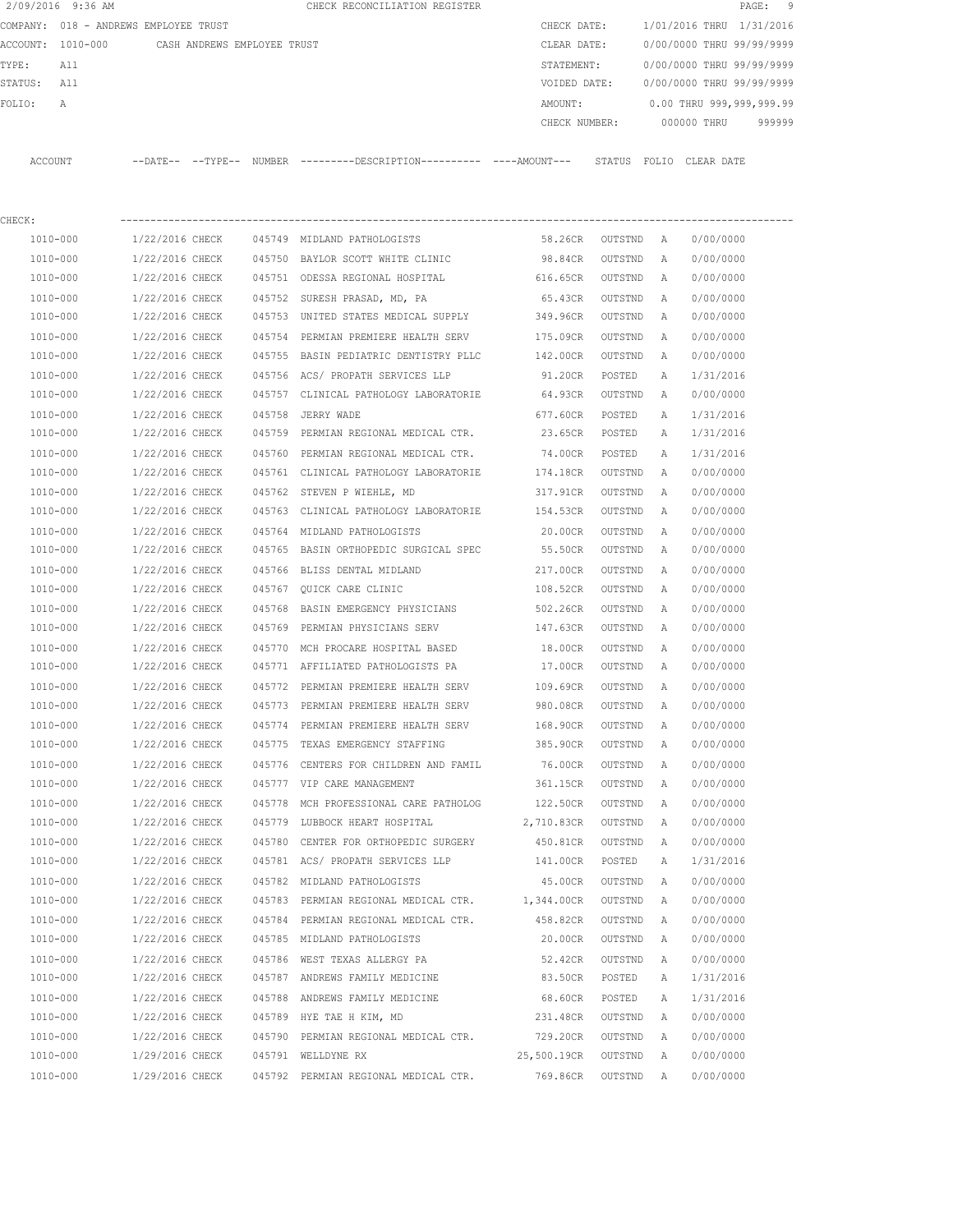|         | 2/09/2016 9:36 AM |                                       |        | CHECK RECONCILIATION REGISTER |               |        |                           |            | PAGE: 10 |  |
|---------|-------------------|---------------------------------------|--------|-------------------------------|---------------|--------|---------------------------|------------|----------|--|
|         |                   | COMPANY: 018 - ANDREWS EMPLOYEE TRUST |        |                               | CHECK DATE:   |        | 1/01/2016 THRU 1/31/2016  |            |          |  |
|         | ACCOUNT: 1010-000 | CASH ANDREWS EMPLOYEE TRUST           |        |                               | CLEAR DATE:   |        | 0/00/0000 THRU 99/99/9999 |            |          |  |
| TYPE:   | All               |                                       |        |                               | STATEMENT:    |        | 0/00/0000 THRU 99/99/9999 |            |          |  |
| STATUS: | All               |                                       |        |                               | VOIDED DATE:  |        | 0/00/0000 THRU 99/99/9999 |            |          |  |
| FOLIO:  | A                 |                                       |        |                               | AMOUNT:       |        | 0.00 THRU 999,999,999.99  |            |          |  |
|         |                   |                                       |        |                               | CHECK NUMBER: |        | 000000 THRU               |            | 999999   |  |
|         |                   |                                       |        |                               |               |        |                           |            |          |  |
| ACCOUNT |                   | $--$ DATE $- --$ TYPE $--$            | NUMBER |                               |               | STATUS | FOLTO                     | CLEAR DATE |          |  |

| CHECK:       |                 |        |                                                 |                    |                   |   |           |
|--------------|-----------------|--------|-------------------------------------------------|--------------------|-------------------|---|-----------|
| 1010-000     | 1/29/2016 CHECK |        | 045793 ODESSA SLEEP ASSOCIATES                  | 228.74CR OUTSTND A |                   |   | 0/00/0000 |
| 1010-000     | 1/29/2016 CHECK |        | 045794 ODESSA SLEEP ASSOCIATES                  | 131.31CR           | OUTSTND           | A | 0/00/0000 |
| 1010-000     | 1/29/2016 CHECK |        | 045795 MIDLAND PEDIATRIC ASSOCIATES             | 326.44CR           | OUTSTND           | A | 0/00/0000 |
| 1010-000     | 1/29/2016 CHECK |        | 045796 MIDLAND PATHOLOGISTS                     | 31.50CR            | OUTSTND           | A | 0/00/0000 |
| 1010-000     | 1/29/2016 CHECK |        | 045797 ECTOR COUNTY HOSPITAL DIST               | 4,569.10CR         | OUTSTND           | Α | 0/00/0000 |
| 1010-000     | 1/29/2016 CHECK | 045798 | HIGH PLAINS RADIOLOGICAL ASSN                   | 22.00CR            | OUTSTND           | A | 0/00/0000 |
| 1010-000     | 1/29/2016 CHECK |        | 045799 PERMIAN REGIONAL MEDICAL CTR. 4,157.28CR |                    | OUTSTND           | Α | 0/00/0000 |
| 1010-000     | 1/29/2016 CHECK | 045800 | HIGH PLAINS RADIOLOGICAL ASSN                   | 145.00CR           | OUTSTND           | Α | 0/00/0000 |
| 1010-000     | 1/29/2016 CHECK | 045801 | PRMC ANESTHESIA SERVICES                        | 717.12CR           | OUTSTND           | Α | 0/00/0000 |
| 1010-000     | 1/29/2016 CHECK | 045802 | JOEL EDWARDS, DDS                               | 222.00CR           | OUTSTND           | Α | 0/00/0000 |
| 1010-000     | 1/29/2016 CHECK |        | 045803 PERMIAN REGIONAL MEDICAL CTR. 210.96CR   |                    | OUTSTND           | A | 0/00/0000 |
| 1010-000     | 1/29/2016 CHECK | 045804 | PERMIAN REGIONAL MEDICAL CTR.                   | 4,304.70CR         | OUTSTND           | Α | 0/00/0000 |
| 1010-000     | 1/29/2016 CHECK |        | 045805 ECTOR COUNTY HOSPITAL DIST               | 18,236.06CR        | OUTSTND           | Α | 0/00/0000 |
| 1010-000     | 1/29/2016 CHECK | 045806 | HIGH PLAINS RADIOLOGICAL ASSN                   | 15.00CR            | OUTSTND           | Α | 0/00/0000 |
| 1010-000     | 1/29/2016 CHECK |        | 045807 MCH PROFESSIONAL CARE PATHOLOG           | 11.65CR            | OUTSTND           | Α | 0/00/0000 |
| 1010-000     | 1/29/2016 CHECK | 045808 | VERONICA SANCHEZ-BERNUY                         | 79.00CR            | OUTSTND           | Α | 0/00/0000 |
| 1010-000     | 1/29/2016 CHECK | 045809 | BASIN PEDIATRIC DENTISTRY PLLC                  | 142.00CR           | OUTSTND           | Α | 0/00/0000 |
| 1010-000     | 1/29/2016 CHECK | 045810 | ADVANCED NEUROSCIENCE CLINIC                    | 207.21CR           | OUTSTND           | Α | 0/00/0000 |
| 1010-000     | 1/29/2016 CHECK |        | 045811 OUICK CARE CLINIC                        | 59.00CR            | OUTSTND           | Α | 0/00/0000 |
| 1010-000     | 1/29/2016 CHECK |        | 045812 AFFILIATED PATHOLOGISTS PA               | 95.94CR            | OUTSTND           | Α | 0/00/0000 |
| 1010-000     | 1/29/2016 CHECK | 045813 | PERMIAN ANESTHESIA ASSOC                        | 1,701.00CR         | OUTSTND           | Α | 0/00/0000 |
| 1010-000     | 1/29/2016 CHECK |        | 045814 PERMIAN ANESTHESIA ASSOC                 | 655.20CR           | OUTSTND           | Α | 0/00/0000 |
| 1010-000     | 1/29/2016 CHECK |        | 045815 PERMIAN PREMIERE HEALTH SERV             | 540.59CR           | OUTSTND           | Α | 0/00/0000 |
| 1010-000     | 1/29/2016 CHECK |        | 045816 PERMIAN REGIONAL MEDICAL CTR.            | 269.60CR           | OUTSTND           | Α | 0/00/0000 |
| 1010-000     | 1/29/2016 CHECK |        | 045817 HIGH PLAINS RADIOLOGICAL ASSN            | 69.00CR            | OUTSTND           | Α | 0/00/0000 |
| 1010-000     | 1/29/2016 CHECK | 045818 | DR WRIGHT'S VISION SOURCE                       | 105.60CR           | OUTSTND           | Α | 0/00/0000 |
| 1010-000     | 1/29/2016 CHECK |        | 045819 MIDLAND PATHOLOGISTS                     | 5.00CR             | OUTSTND           | Α | 0/00/0000 |
| 1010-000     | 1/29/2016 CHECK | 045820 | PERMIAN NEPHROLOGY ASSOCIATES                   | 55.73CR            | OUTSTND           | A | 0/00/0000 |
| 1010-000     | 1/29/2016 CHECK |        | 045821 PERMIAN NEPHROLOGY ASSOCIATES            | 55.73CR            | OUTSTND           | A | 0/00/0000 |
| 1010-000     | 1/29/2016 CHECK | 045822 | PERMIAN NEPHROLOGY ASSOCIATES                   | 55.73CR            | OUTSTND           | Α | 0/00/0000 |
| 1010-000     | 1/29/2016 CHECK |        | 045823 PERMIAN NEPHROLOGY ASSOCIATES            | 55.73CR            | OUTSTND           | A | 0/00/0000 |
| 1010-000     | 1/29/2016 CHECK | 045824 | RICHARD B CULBERT MD                            | 16.38CR            | OUTSTND           | Α | 0/00/0000 |
| 1010-000     | 1/29/2016 CHECK |        | 045825 SATISH NAYAK                             | 34.50CR            | OUTSTND           | Α | 0/00/0000 |
| 1010-000     | 1/29/2016 CHECK |        | 045826 ANDREWS FAMILY MEDICINE                  | 83.50CR            | OUTSTND           | A | 0/00/0000 |
| 1010-000     | 1/29/2016 CHECK |        | 045827 LUBBOCK UROLOGY CLINIC                   |                    | 23.03CR OUTSTND A |   | 0/00/0000 |
| 1010-000     | 1/29/2016 CHECK |        | 045828 MIDLAND PATHOLOGISTS                     | 19.00CR            | OUTSTND           | A | 0/00/0000 |
| 1010-000     | 1/29/2016 CHECK |        | 045829 WESTLAKE DERMATOLOGY                     | 246.54CR           | OUTSTND           | Α | 0/00/0000 |
| 1010-000     | 1/29/2016 CHECK |        | 045830 QUICK CARE CLINIC                        | 35.45CR            | OUTSTND           | Α | 0/00/0000 |
| 1010-000     | 1/29/2016 CHECK |        | 045831 SATISH NAYAK                             | 87.50CR            | OUTSTND           | Α | 0/00/0000 |
| 1010-000     | 1/29/2016 CHECK |        | 045832 ROBERT L CHAPPELL JR MD PA               | 21.90CR            | OUTSTND           | Α | 0/00/0000 |
| 1010-000     | 1/29/2016 CHECK |        | 045833 KERRY B WILLIAMS, DDS                    | 55.00CR            | OUTSTND           | Α | 0/00/0000 |
| $1010 - 000$ | 1/29/2016 CHECK |        | 045834 ANDREWS FAMILY MEDICINE                  | 29.20CR            | OUTSTND           | Α | 0/00/0000 |
| 1010-000     | 1/29/2016 CHECK |        | 045835 ECTOR COUNTY HOSPITAL DIST               | 1,889.77CR         | OUTSTND           | Α | 0/00/0000 |
| 1010-000     | 1/29/2016 CHECK |        | 045836 ODESSA REGIONAL HOSPITAL                 | 23,898.08CR        | OUTSTND           | Α | 0/00/0000 |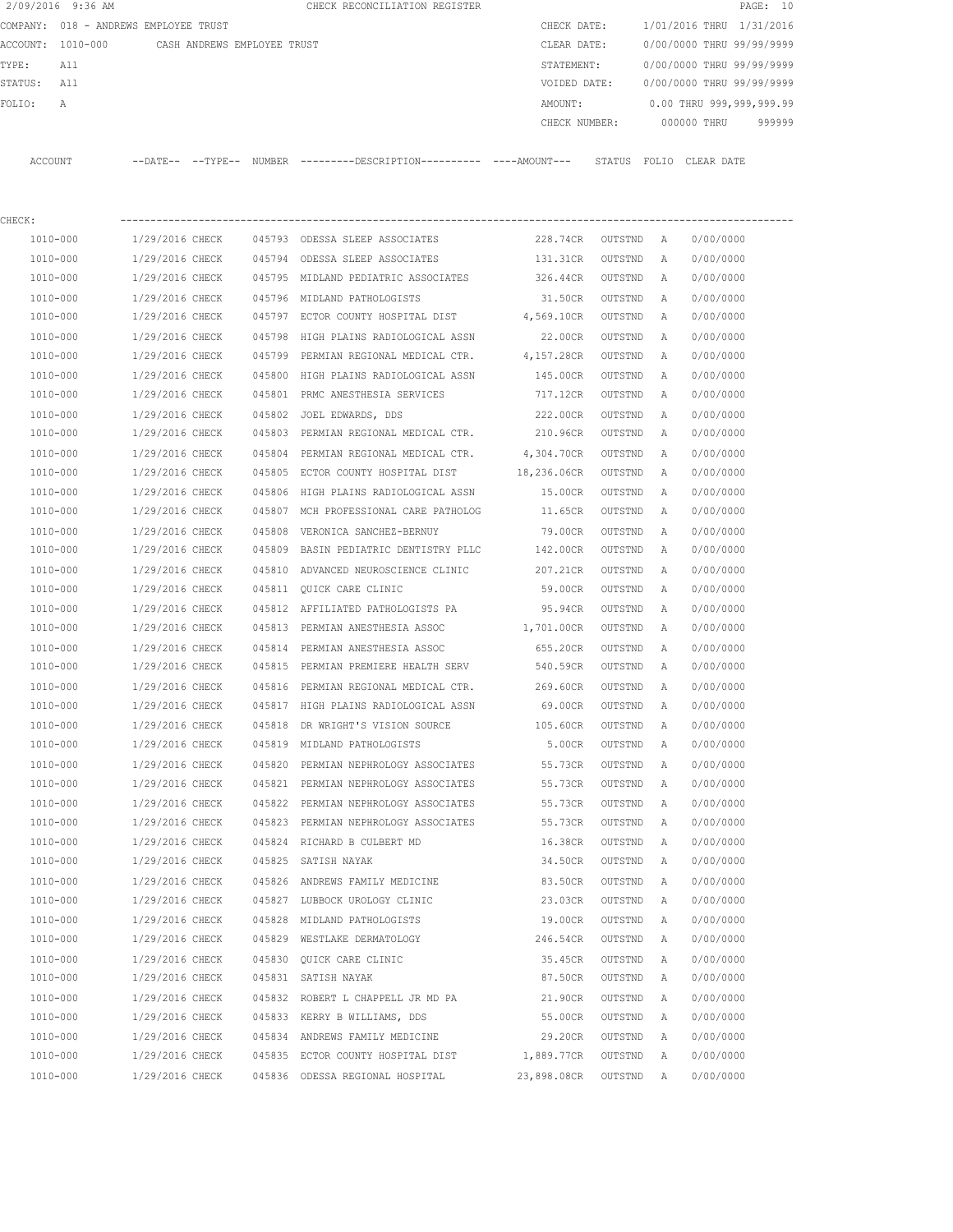|                | 2/09/2016 9:36 AM                             |                 |        | CHECK RECONCILIATION REGISTER         |        |        |                                                                                             |           |              |                           | PAGE: 11 |
|----------------|-----------------------------------------------|-----------------|--------|---------------------------------------|--------|--------|---------------------------------------------------------------------------------------------|-----------|--------------|---------------------------|----------|
|                | COMPANY: 018 - ANDREWS EMPLOYEE TRUST         |                 |        |                                       |        |        | CHECK DATE:                                                                                 |           |              | 1/01/2016 THRU 1/31/2016  |          |
|                | ACCOUNT: 1010-000 CASH ANDREWS EMPLOYEE TRUST |                 |        |                                       |        |        | CLEAR DATE:                                                                                 |           |              | 0/00/0000 THRU 99/99/9999 |          |
| TYPE:          | All                                           |                 |        |                                       |        |        | STATEMENT:                                                                                  |           |              | 0/00/0000 THRU 99/99/9999 |          |
| STATUS: All    |                                               |                 |        |                                       |        |        | VOIDED DATE:                                                                                |           |              | 0/00/0000 THRU 99/99/9999 |          |
| FOLIO:         | A                                             |                 |        |                                       |        |        | AMOUNT:                                                                                     |           |              | 0.00 THRU 999,999,999.99  |          |
|                |                                               |                 |        |                                       |        |        | CHECK NUMBER:                                                                               |           |              | 000000 THRU               | 999999   |
|                | ACCOUNT                                       |                 |        |                                       |        |        | --DATE-- --TYPE-- NUMBER --------DESCRIPTION--------- ----AMOUNT--- STATUS FOLIO CLEAR-DATE |           |              |                           |          |
|                |                                               |                 |        |                                       |        |        |                                                                                             |           |              |                           |          |
| CHECK:         |                                               |                 |        |                                       |        |        |                                                                                             |           |              |                           |          |
|                | 1010-000                                      | 1/29/2016 CHECK |        | 045837 AFFILIATED PATHOLOGISTS PA     |        |        | 10.10CR OUTSTND A                                                                           |           |              | 0/00/0000                 |          |
|                | 1010-000                                      | 1/29/2016 CHECK |        | 045838 SURESH PRASAD, MD, PA          |        |        | 116.10CR                                                                                    | OUTSTND   | A            | 0/00/0000                 |          |
|                | 1010-000                                      | 1/29/2016 CHECK |        | 045839 PERMIAN REGIONAL MEDICAL CTR.  |        |        | 503.64CR                                                                                    | OUTSTND   | A            | 0/00/0000                 |          |
|                | 1010-000                                      | 1/29/2016 CHECK |        | 045840 ACS/ PRECISION LAB SERVICES    |        |        | 39.60CR                                                                                     | OUTSTND   | A            | 0/00/0000                 |          |
|                | 1010-000                                      | 1/29/2016 CHECK |        | 045841 HIGH PLAINS RADIOLOGICAL ASSN  |        |        | 16.00CR                                                                                     | OUTSTND   | A            | 0/00/0000                 |          |
|                | 1010-000                                      | 1/29/2016 CHECK |        | 045842 MIDLAND TEXAS ORTHOPEDIC GRP   |        |        | 150.60CR                                                                                    | OUTSTND   | A            | 0/00/0000                 |          |
|                | 1010-000                                      | 1/29/2016 CHECK |        | 045843 SATISH NAYAK                   |        |        | 65.79CR                                                                                     | OUTSTND   | A            | 0/00/0000                 |          |
|                | 1010-000                                      | 1/29/2016 CHECK |        | 045844 TEXAS TECH UNIVERSITY HEALTH S |        |        | 45.00CR                                                                                     | OUTSTND   | A            | 0/00/0000                 |          |
|                | 1010-000                                      | 1/29/2016 CHECK |        | 045845 MICHAEL REZNIK DDS             |        |        | 100.00CR                                                                                    | OUTSTND   | A            | 0/00/0000                 |          |
|                | 1010-000                                      | 1/29/2016 CHECK |        |                                       |        |        | 045846 CLINICAL PATHOLOGY LABORATORIE 603.34CR                                              | OUTSTND   | Α            | 0/00/0000                 |          |
|                | 1010-000                                      | 1/29/2016 CHECK |        | 045847 WEST TEXAS UROLOGY             |        |        | 80.98CR                                                                                     | OUTSTND   | Α            | 0/00/0000                 |          |
|                | 1010-000                                      | 1/29/2016 CHECK | 045848 | URGENT ORTHOPEDIC SPECIALITST         |        |        | 247.05CR                                                                                    | OUTSTND   | $\mathbb{A}$ | 0/00/0000                 |          |
|                | 1010-000                                      | 1/29/2016 CHECK |        | 045849 PERMIAN REGIONAL MEDICAL CTR.  |        |        | 907.20CR                                                                                    | OUTSTND   | A            | 0/00/0000                 |          |
|                | 1010-000                                      | 1/29/2016 CHECK |        | 045850 TEXAS TECH UNIVERSITY HEALTH S |        |        | 245.00CR                                                                                    | OUTSTND   | A            | 0/00/0000                 |          |
|                | 1010-000                                      | 1/29/2016 CHECK |        | 045851 SEARS DDS PC                   |        |        | 190.00CR                                                                                    | OUTSTND   | Α            | 0/00/0000                 |          |
|                | 1010-000                                      | 1/29/2016 CHECK |        | 045852 THE UNIVERSITY OF TEXAS SOUTHW |        |        | 41.75CR                                                                                     | OUTSTND   | Α            | 0/00/0000                 |          |
|                | 1010-000                                      | 1/29/2016 CHECK |        | 045853 HIGH PLAINS RADIOLOGICAL ASSN  |        |        | 22.00CR                                                                                     | OUTSTND   | Α            | 0/00/0000                 |          |
|                | 1010-000                                      | 1/29/2016 CHECK |        | 045854 MIDLAND TEXAS ORTHOPEDIC GRP   |        |        | 150.48CR                                                                                    | OUTSTND   | A            | 0/00/0000                 |          |
|                | 1010-000                                      | 1/29/2016 CHECK |        | 045855 PERMIAN REGIONAL MEDICAL CTR.  |        |        | 620.00CR                                                                                    | OUTSTND   | A            | 0/00/0000                 |          |
|                | 1010-000                                      | 1/29/2016 CHECK |        | 045856 HIGH PLAINS RADIOLOGICAL ASSN  |        |        | 71.00CR                                                                                     | OUTSTND   | A            | 0/00/0000                 |          |
|                | 1010-000                                      | 1/29/2016 CHECK |        | 045857 RIZWAN MALIK MD                |        |        | 249.01CR OUTSTND A                                                                          |           |              | 0/00/0000                 |          |
|                |                                               |                 |        |                                       |        |        |                                                                                             |           |              |                           |          |
| MISCELLANEOUS: |                                               |                 |        |                                       |        |        |                                                                                             |           |              |                           |          |
|                | 1010-000                                      |                 |        |                                       |        |        |                                                                                             |           |              |                           |          |
|                | 1010-000                                      | 1/07/2016 MISC. |        | 043124 LACY MANKIN, DDS               |        | UNPOST | 190.00                                                                                      | OUTSTND   | $\mathbb{A}$ | 0/00/0000                 |          |
|                | 1010-000                                      | 1/07/2016 MISC. |        | 043125 LACY MANKIN, DDS               |        | UNPOST | 64.00                                                                                       | OUTSTND   | Α            | 0/00/0000                 |          |
|                | $1010 - 000$                                  | 1/07/2016 MISC. |        | 043140 ANDREWS FAMILY MEDICINE UNPOST |        |        | 37.30                                                                                       | OUTSTND   | Α            | 0/00/0000                 |          |
|                | 1010-000                                      | 1/07/2016 MISC. |        | 043166 TERRY A BOULWARE               |        | UNPOST | 1,440.00                                                                                    | OUTSTND   | A            | 0/00/0000                 |          |
|                | 1010-000                                      | 1/07/2016 MISC. |        | 043167 TERRY A BOULWARE               |        | UNPOST | 2,240.00                                                                                    | OUTSTND A |              | 0/00/0000                 |          |
|                | TOTALS FOR ACCOUNT 1010-000                   |                 |        | CHECK                                 | TOTAL: |        | 244,604.55CR                                                                                |           |              |                           |          |
|                |                                               |                 |        | DEPOSIT                               | TOTAL: |        | 0.00                                                                                        |           |              |                           |          |
|                |                                               |                 |        | INTEREST                              | TOTAL: |        | 0.00                                                                                        |           |              |                           |          |
|                |                                               |                 |        | MISCELLANEOUS                         | TOTAL: |        | 4,239.01                                                                                    |           |              |                           |          |
|                |                                               |                 |        | SERVICE CHARGE                        | TOTAL: |        | 0.00                                                                                        |           |              |                           |          |
|                |                                               |                 |        | EFT                                   | TOTAL: |        | 0.00                                                                                        |           |              |                           |          |
|                |                                               |                 |        | BANK-DRAFT                            | TOTAL: |        | 0.00                                                                                        |           |              |                           |          |
|                | TOTALS FOR ANDREWS EMPLOYEE TRUST             |                 |        | CHECK                                 | TOTAL: |        | 244,604.55CR                                                                                |           |              |                           |          |
|                |                                               |                 |        |                                       |        |        |                                                                                             |           |              |                           |          |
|                |                                               |                 |        | DEPOSIT                               | TOTAL: |        | 0.00                                                                                        |           |              |                           |          |
|                |                                               |                 |        | INTEREST                              | TOTAL: |        | 0.00                                                                                        |           |              |                           |          |
|                |                                               |                 |        | MISCELLANEOUS                         | TOTAL: |        | 4,239.01                                                                                    |           |              |                           |          |
|                |                                               |                 |        | SERVICE CHARGE                        | TOTAL: |        | 0.00                                                                                        |           |              |                           |          |
|                |                                               |                 |        | EFT                                   | TOTAL: |        | 0.00                                                                                        |           |              |                           |          |
|                |                                               |                 |        | BANK-DRAFT                            | TOTAL: |        | 0.00                                                                                        |           |              |                           |          |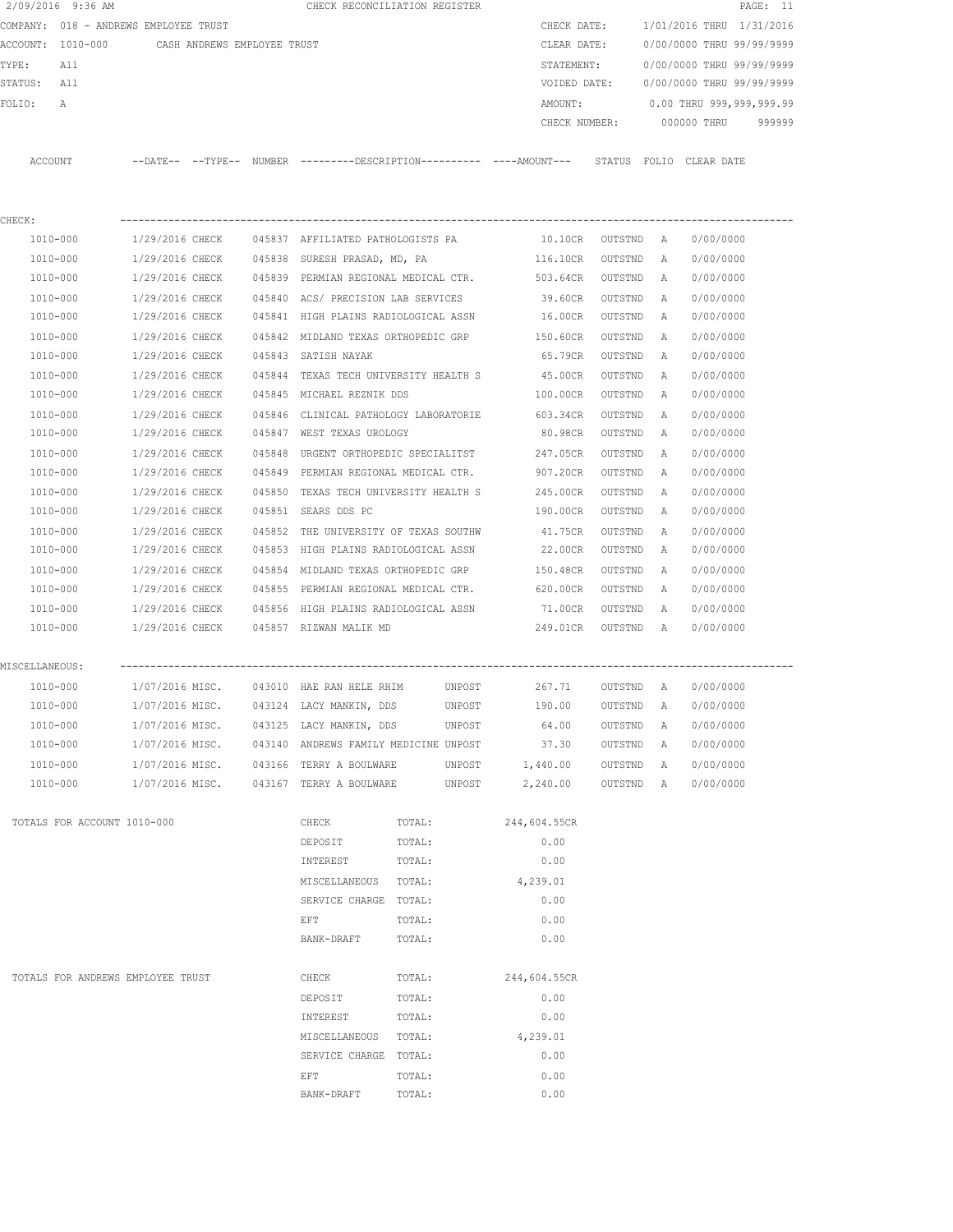|        |              | 2/09/2016 9:36 AM                   |                      |              |                                                     | CHECK RECONCILIATION REGISTER                                                              |                      |           |   |                           | PAGE: 12 |
|--------|--------------|-------------------------------------|----------------------|--------------|-----------------------------------------------------|--------------------------------------------------------------------------------------------|----------------------|-----------|---|---------------------------|----------|
|        |              | COMPANY: 020 - PAYROLL ACCOUNT FUND |                      |              |                                                     |                                                                                            | CHECK DATE:          |           |   | 1/01/2016 THRU 1/31/2016  |          |
|        |              | ACCOUNT: 1001-000                   | CASH                 |              |                                                     |                                                                                            | CLEAR DATE:          |           |   | 0/00/0000 THRU 99/99/9999 |          |
| TYPE:  |              | All                                 |                      |              |                                                     |                                                                                            | STATEMENT:           |           |   | 0/00/0000 THRU 99/99/9999 |          |
|        | STATUS: All  |                                     |                      |              |                                                     |                                                                                            | VOIDED DATE:         |           |   | 0/00/0000 THRU 99/99/9999 |          |
| FOLIO: |              | Α                                   |                      |              |                                                     |                                                                                            | AMOUNT:              |           |   | 0.00 THRU 999,999,999.99  |          |
|        |              |                                     |                      |              |                                                     |                                                                                            | CHECK NUMBER:        |           |   | 000000 THRU               | 999999   |
|        | ACCOUNT      |                                     |                      |              |                                                     | --DATE-- --TYPE-- NUMBER --------DESCRIPTION--------- ----AMOUNT--- STATUS FOLIO CLEARDATE |                      |           |   |                           |          |
|        |              |                                     |                      |              |                                                     |                                                                                            |                      |           |   |                           |          |
|        | BANK DRAFT:  |                                     |                      |              |                                                     |                                                                                            |                      |           |   |                           |          |
|        | 1001-000     |                                     |                      |              | 1/04/2016 BANK-DRAFT MINTERNAL REVENUE SERVICE      |                                                                                            | 1,779.30CR POSTED    |           | A | 1/31/2016                 |          |
|        | $1001 - 000$ |                                     |                      |              |                                                     | 1/13/2016 BANK-DRAFT TEXAS CHILD SUPPORT DISBURSEME                                        | 1,058.23CR           | POSTED    | A | 1/31/2016                 |          |
|        | $1001 - 000$ |                                     |                      |              | 1/13/2016 BANK-DRAFT000001 INTERNAL REVENUE SERVICE |                                                                                            | 83,939.15CR          | POSTED    | A | 1/31/2016                 |          |
|        | 1001-000     |                                     | 1/25/2016 BANK-DRAFT |              |                                                     | TEXAS CHILD SUPPORT DISBURSEME                                                             | 13.04CR              | POSTED    | A | 1/31/2016                 |          |
|        | $1001 - 000$ |                                     |                      |              | 1/25/2016 BANK-DRAFT000001 INTERNAL REVENUE SERVICE |                                                                                            | 33,145.99CR POSTED   |           | A | 1/31/2016                 |          |
|        | 1001-000     |                                     | 1/27/2016 BANK-DRAFT |              |                                                     | TEXAS COUNTY & DISTRICT RETIRE 173,680.95CR OUTSTND                                        |                      |           | A | 0/00/0000                 |          |
|        | 1001-000     |                                     |                      |              |                                                     | 1/27/2016 BANK-DRAFT000001 TEXAS CHILD SUPPORT DISBURSEME                                  | 1,045.19CR POSTED    |           | A | 1/31/2016                 |          |
|        | 1001-000     |                                     |                      |              | 1/27/2016 BANK-DRAFT000002 INTERNAL REVENUE SERVICE |                                                                                            | 97,521.76CR POSTED   |           | A | 1/31/2016                 |          |
|        |              |                                     |                      |              |                                                     |                                                                                            |                      |           |   |                           |          |
| CHECK: | $1001 - 000$ |                                     |                      |              |                                                     | 1/04/2016 CHECK 109846 CAPROCK HEALTHPLANS INS 78,487.48CR POSTED                          |                      |           | A | 1/31/2016                 |          |
|        | *** 1001-000 |                                     |                      |              |                                                     | 1/13/2016 CHECK 109915 AIG VALIC FINANCIAL ADVISORS I                                      | 150.00CR POSTED      |           | A | 1/31/2016                 |          |
|        | 1001-000     |                                     | 1/13/2016 CHECK      |              |                                                     | 109916 C.S.B. ANDREWS COUNTY ADULT PR 1,265.72CR POSTED                                    |                      |           | A | 1/31/2016                 |          |
|        | $1001 - 000$ |                                     | 1/13/2016 CHECK      |              | 109917 MASS MUTUAL                                  |                                                                                            | 480.00CR             | POSTED    | A | 1/31/2016                 |          |
|        | $1001 - 000$ |                                     | 1/13/2016 CHECK      |              | 109918 NACO/SOUTH CENTRAL                           |                                                                                            | 20.00CR              | POSTED    | A | 1/31/2016                 |          |
|        | 1001-000     |                                     | 1/13/2016 CHECK      |              |                                                     | 109919 SECURITY BENEFIT GROUP OF COMP                                                      | 475.00CR             | POSTED    | A | 1/31/2016                 |          |
|        | $1001 - 000$ |                                     | 1/13/2016 CHECK      |              | 109920 WADDELL & REED INC                           |                                                                                            | 200.00CR             | POSTED    | A | 1/31/2016                 |          |
|        | *** 1001-000 |                                     | 1/25/2016 CHECK      |              | 109922 WADDELL & REED INC                           |                                                                                            | 250.00CR             | OUTSTND   | A | 0/00/0000                 |          |
|        | *** 1001-000 |                                     | 1/27/2016 CHECK      | 109952 AFLAC |                                                     |                                                                                            | 7,215.16CR           | OUTSTND   | A | 0/00/0000                 |          |
|        | $1001 - 000$ |                                     | 1/27/2016 CHECK      |              | 109953 AFLAC GROUP INSURANCE                        |                                                                                            | 624.60CR             | OUTSTND   | A | 0/00/0000                 |          |
|        | $1001 - 000$ |                                     | 1/27/2016 CHECK      |              |                                                     | 109954 AIG VALIC FINANCIAL ADVISORS I                                                      | 150.00CR             | OUTSTND   | A | 0/00/0000                 |          |
|        | $1001 - 000$ |                                     | 1/27/2016 CHECK      |              | 109955 AMERICAN HERITAGE                            |                                                                                            | 263.62CR             | OUTSTND   | A | 0/00/0000                 |          |
|        | $1001 - 000$ |                                     | 1/27/2016 CHECK      |              |                                                     | 109956 ANDREWS COUNTY FEXIBLE SPENDIN                                                      | 100.00CR             | OUTSTND   | A | 0/00/0000                 |          |
|        | 1001-000     |                                     | 1/27/2016 CHECK      |              | 109957 MASS MUTUAL                                  |                                                                                            | 480.00CR             | OUTSTND   | A | 0/00/0000                 |          |
|        | $1001 - 000$ |                                     | 1/27/2016 CHECK      |              | 109958 NACO/SOUTH CENTRAL                           |                                                                                            | 20.00CR              | OUTSTND   | A | 0/00/0000                 |          |
|        | $1001 - 000$ |                                     | 1/27/2016 CHECK      |              | 109959 NEW YORK LIFE INS.                           |                                                                                            | 1,529.27CR           | OUTSTND   | Α | 0/00/0000                 |          |
|        | $1001 - 000$ |                                     | 1/27/2016 CHECK      |              |                                                     | 109960 SECURITY BENEFIT GROUP OF COMP                                                      | 475.00CR             | OUTSTND   | Α | 0/00/0000                 |          |
|        | $1001 - 000$ |                                     | 1/27/2016 CHECK      |              | 109961 UNITED WAY                                   |                                                                                            | 214.00CR             | OUTSTND   | A | 0/00/0000                 |          |
|        | 1001-000     |                                     | 1/27/2016 CHECK      |              | 109962 WADDELL & REED INC                           |                                                                                            | 200.00CR             | OUTSTND   | A | 0/00/0000                 |          |
|        | 1001-000     |                                     | 1/27/2016 CHECK      |              |                                                     | 109963 WASHINGTON NATIONAL INSURANCE                                                       | 642.30CR             | OUTSTND A |   | 0/00/0000                 |          |
|        |              |                                     |                      |              |                                                     |                                                                                            |                      |           |   |                           |          |
|        |              | TOTALS FOR ACCOUNT 1001-000         |                      |              | CHECK<br>DEPOSIT                                    | TOTAL:<br>TOTAL:                                                                           | 93, 242.15CR<br>0.00 |           |   |                           |          |
|        |              |                                     |                      |              |                                                     |                                                                                            |                      |           |   |                           |          |
|        |              |                                     |                      |              | INTEREST<br>MISCELLANEOUS TOTAL:                    | TOTAL:                                                                                     | 0.00<br>0.00         |           |   |                           |          |
|        |              |                                     |                      |              |                                                     |                                                                                            | 0.00                 |           |   |                           |          |
|        |              |                                     |                      |              | SERVICE CHARGE TOTAL:<br>EFT                        | TOTAL:                                                                                     | 0.00                 |           |   |                           |          |
|        |              |                                     |                      |              | BANK-DRAFT                                          | TOTAL:                                                                                     | 392,183.61CR         |           |   |                           |          |
|        |              |                                     |                      |              |                                                     |                                                                                            |                      |           |   |                           |          |
|        |              | TOTALS FOR PAYROLL ACCOUNT FUND     |                      |              | CHECK                                               | TOTAL:                                                                                     | 93, 242.15CR         |           |   |                           |          |
|        |              |                                     |                      |              | DEPOSIT                                             | TOTAL:                                                                                     | 0.00                 |           |   |                           |          |
|        |              |                                     |                      |              | INTEREST                                            | TOTAL:                                                                                     | 0.00                 |           |   |                           |          |
|        |              |                                     |                      |              | MISCELLANEOUS TOTAL:                                |                                                                                            | 0.00                 |           |   |                           |          |
|        |              |                                     |                      |              | SERVICE CHARGE TOTAL:                               |                                                                                            | 0.00                 |           |   |                           |          |
|        |              |                                     |                      |              | EFT                                                 | TOTAL:                                                                                     | 0.00                 |           |   |                           |          |
|        |              |                                     |                      |              | BANK-DRAFT                                          | TOTAL:                                                                                     | 392,183.61CR         |           |   |                           |          |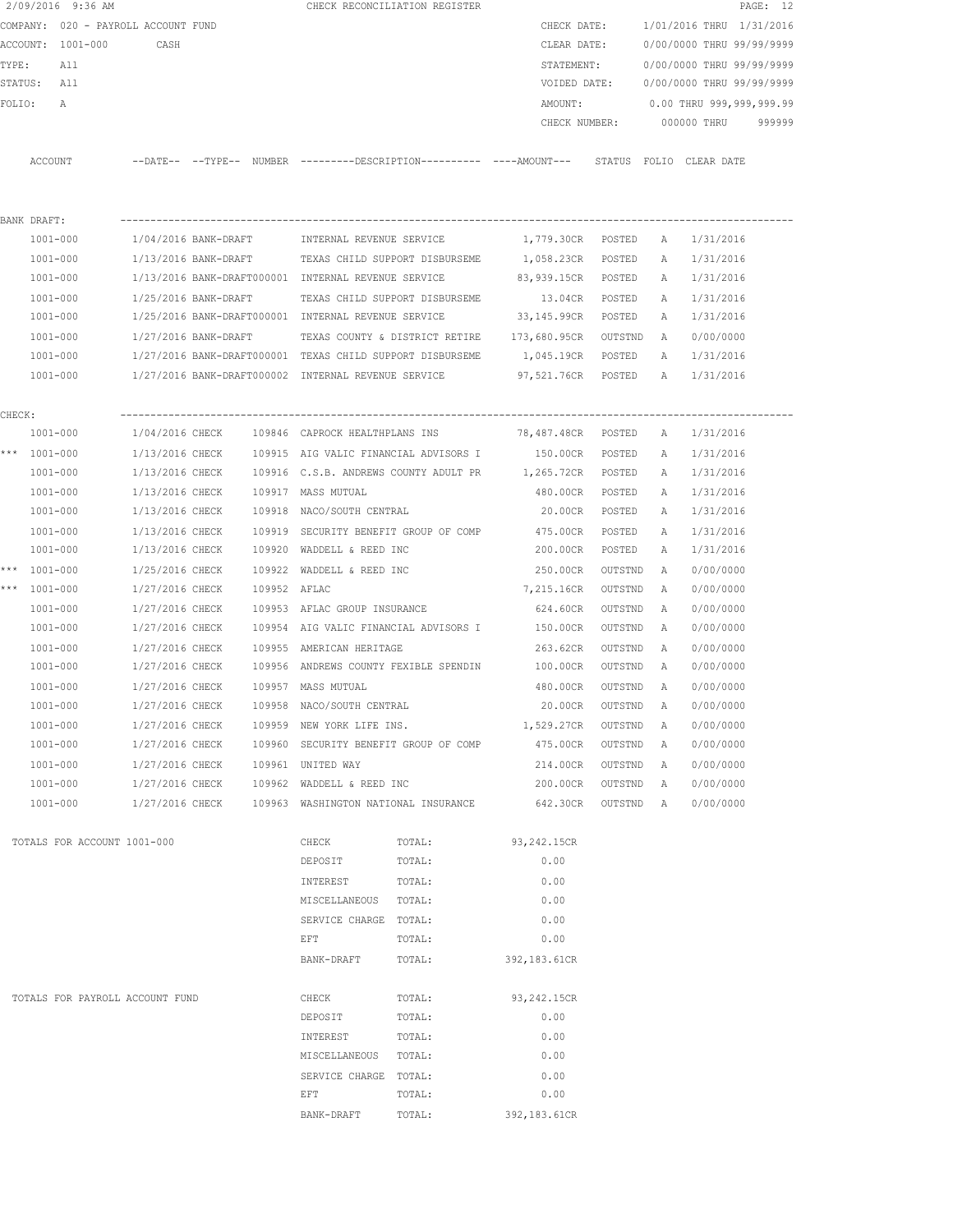| 2/09/2016 9:36 AM                |                                                                                             | CHECK RECONCILIATION REGISTER  |        |                               |   | PAGE: 13                               |  |
|----------------------------------|---------------------------------------------------------------------------------------------|--------------------------------|--------|-------------------------------|---|----------------------------------------|--|
|                                  | COMPANY: 979 - ANDREWS CO DESIGNATED                                                        |                                |        |                               |   | CHECK DATE: 1/01/2016 THRU 1/31/2016   |  |
|                                  | ACCOUNT: 1010-000 POOLED CASH-ANDREWS CO DESIG                                              |                                |        |                               |   | CLEAR DATE: 0/00/0000 THRU 99/99/9999  |  |
| TYPE: All                        |                                                                                             |                                |        |                               |   | STATEMENT: 0/00/0000 THRU 99/99/9999   |  |
| STATUS: All                      |                                                                                             |                                |        |                               |   | VOIDED DATE: 0/00/0000 THRU 99/99/9999 |  |
| FOLIO:<br>A                      |                                                                                             |                                |        | AMOUNT:                       |   | 0.00 THRU 999,999,999.99               |  |
|                                  |                                                                                             |                                |        | CHECK NUMBER:                 |   | 000000 THRU 999999                     |  |
| ACCOUNT                          | --DATE-- --TYPE-- NUMBER --------DESCRIPTION--------- ----AMOUNT--- STATUS FOLIO CLEAR DATE |                                |        |                               |   |                                        |  |
|                                  |                                                                                             |                                |        |                               |   |                                        |  |
| CHECK:<br>1010-000               | 1/08/2016 CHECK 017643 ELLIOTT ELECTRIC SUPPLY                                              |                                |        | 140.62CR POSTED A             |   | 1/31/2016                              |  |
| 1010-000                         | 1/08/2016 CHECK 017644 GENERAL FUND                                                         |                                |        | 1,217.21CR POSTED A 1/31/2016 |   |                                        |  |
| 1010-000                         | 1/08/2016 CHECK 017645 MIDLAND RAPE CRISIS AND CHILDR                                       |                                |        |                               |   | 102.80CR POSTED A 1/31/2016            |  |
| 1010-000                         | $1/08/2016$ CHECK $017646$ SAFE PLACE OF THE PERMIAN BASI                                   |                                |        | 526.18CR POSTED               |   | A 1/31/2016                            |  |
| 1010-000                         | 1/08/2016 CHECK                                                                             | 017647 THE PRODUCTIVITY CENTER |        | 680.00CR POSTED               |   | A 1/31/2016                            |  |
| 1010-000                         | 1/08/2016 CHECK                                                                             | 017648 TINA SOUTH              |        | 200.00CR POSTED               |   | A 1/31/2016                            |  |
| 1010-000                         | 1/08/2016 CHECK                                                                             | 017649 VERIZON WIRELESS        |        | 75.98CR POSTED                | A | 1/31/2016                              |  |
| *** 1010-000                     | 1/15/2016 CHECK                                                                             | 017670 DIRECTV                 |        | 106.48CR POSTED               | A | 1/31/2016                              |  |
| *** 1010-000                     | 1/29/2016 CHECK 017683 ANDREWS COUNTY NEWS INC                                              |                                |        | 35.00CR OUTSTND A             |   | 0/00/0000                              |  |
| 1010-000                         | 1/29/2016 CHECK 017684 BAKER & TAYLOR                                                       |                                |        | 9.14CR OUTSTND A              |   | 0/00/0000                              |  |
| 1010-000                         | 1/29/2016 CHECK 017685 CANON FINANCIAL SERVICES INC 339.42CR OUTSTND A                      |                                |        |                               |   | 0/00/0000                              |  |
| 1010-000                         | 1/29/2016 CHECK 017686 GENERAL FUND                                                         |                                |        | 1,309.43CR OUTSTND A          |   | 0/00/0000                              |  |
| TOTALS FOR ACCOUNT 1010-000      |                                                                                             | CHECK                          | TOTAL: | 4,742.26CR                    |   |                                        |  |
|                                  |                                                                                             | DEPOSIT                        | TOTAL: | 0.00                          |   |                                        |  |
|                                  |                                                                                             | INTEREST                       | TOTAL: | 0.00                          |   |                                        |  |
|                                  |                                                                                             | MISCELLANEOUS TOTAL:           |        | 0.00                          |   |                                        |  |
|                                  |                                                                                             | SERVICE CHARGE TOTAL:          |        | 0.00                          |   |                                        |  |
|                                  |                                                                                             | EFT                            | TOTAL: | 0.00                          |   |                                        |  |
|                                  |                                                                                             | BANK-DRAFT                     | TOTAL: | 0.00                          |   |                                        |  |
| TOTALS FOR ANDREWS CO DESIGNATED |                                                                                             | CHECK                          | TOTAL: | 4,742.26CR                    |   |                                        |  |
|                                  |                                                                                             | DEPOSIT                        | TOTAL: | 0.00                          |   |                                        |  |
|                                  |                                                                                             | INTEREST                       | TOTAL: | 0.00                          |   |                                        |  |
|                                  |                                                                                             | MISCELLANEOUS TOTAL:           |        | 0.00                          |   |                                        |  |
|                                  |                                                                                             | SERVICE CHARGE TOTAL:          |        | 0.00                          |   |                                        |  |
|                                  |                                                                                             | EFT                            | TOTAL: | 0.00                          |   |                                        |  |
|                                  |                                                                                             | BANK-DRAFT                     | TOTAL: | 0.00                          |   |                                        |  |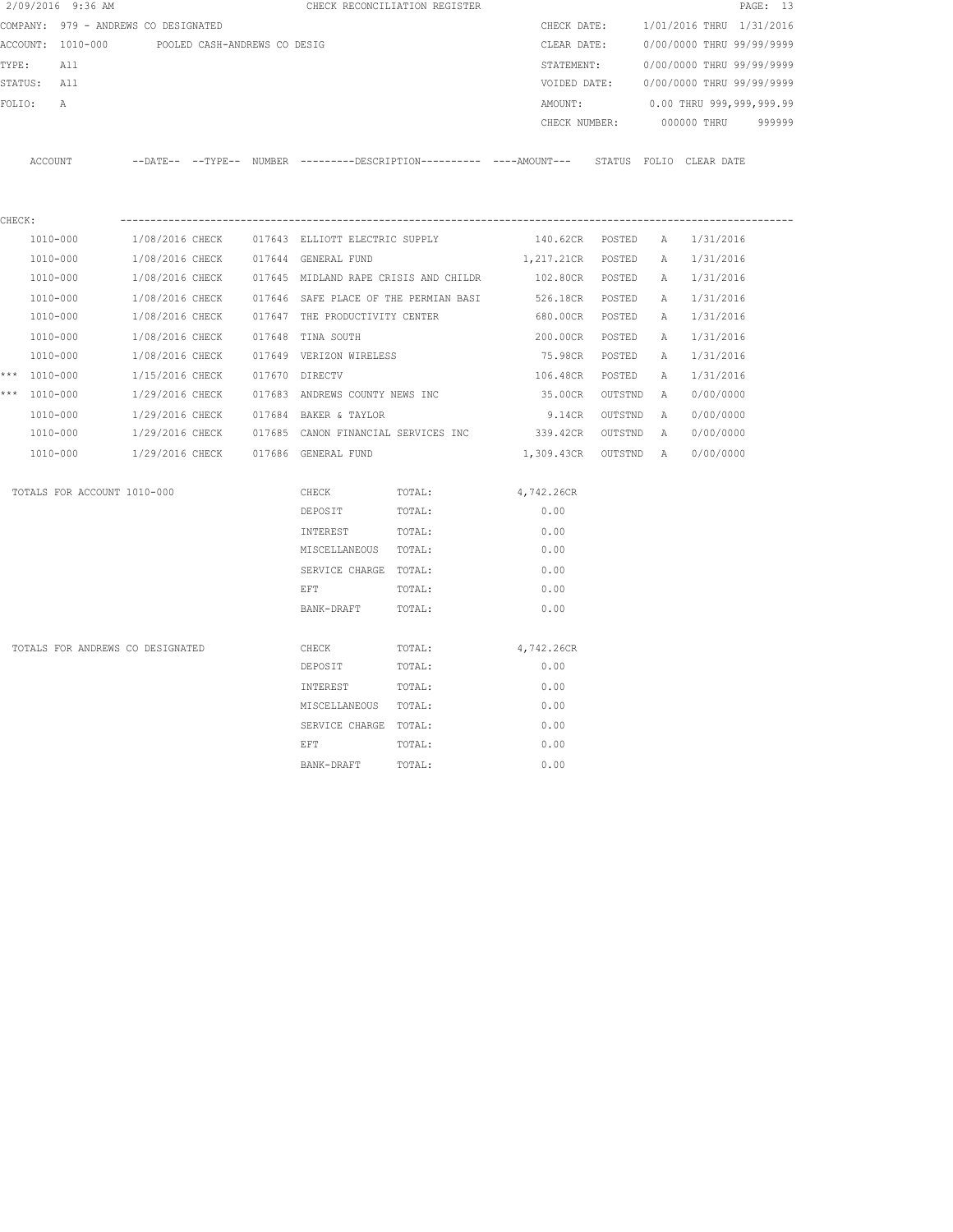| 2/09/2016 9:36 AM                    |                 |  | CHECK RECONCILIATION REGISTER                                                                 |                                |         |                   |                                        | PAGE: 14 |
|--------------------------------------|-----------------|--|-----------------------------------------------------------------------------------------------|--------------------------------|---------|-------------------|----------------------------------------|----------|
| COMPANY: 989 - ROAD & BRIDGE POOLED  |                 |  |                                                                                               | CHECK DATE:                    |         |                   | 1/01/2016 THRU 1/31/2016               |          |
| ACCOUNT: 1010-000 POOLED R & B FUNDS |                 |  |                                                                                               | CLEAR DATE:                    |         |                   | 0/00/0000 THRU 99/99/9999              |          |
| TYPE:<br>All                         |                 |  |                                                                                               | STATEMENT:                     |         |                   | 0/00/0000 THRU 99/99/9999              |          |
| STATUS: All                          |                 |  |                                                                                               |                                |         |                   | VOIDED DATE: 0/00/0000 THRU 99/99/9999 |          |
| FOLIO:<br>А                          |                 |  |                                                                                               | AMOUNT:                        |         |                   | $0.00$ THRU 999,999,999.99             |          |
|                                      |                 |  |                                                                                               |                                |         |                   | CHECK NUMBER: 000000 THRU              | 999999   |
| ACCOUNT                              |                 |  | --DATE-- --TYPE-- NUMBER ---------DESCRIPTION---------- ----AMOUNT--- STATUS FOLIO CLEAR DATE |                                |         |                   |                                        |          |
| CHECK:                               |                 |  |                                                                                               |                                |         |                   |                                        |          |
| 1010-000                             |                 |  | 1/08/2016 CHECK 019676 ANDREWS EMPLOYEE TRUST FUND                                            | 30,928.51CR POSTED A 1/31/2016 |         |                   |                                        |          |
| 1010-000                             |                 |  | 1/08/2016 CHECK 019677 ANDREWS IRON & SUPPLY                                                  | 25.00CR POSTED A               |         |                   | 1/31/2016                              |          |
| 1010-000                             |                 |  | 1/08/2016 CHECK 019678 CITY OF ANDREWS WATER DEPT.                                            | 182.50CR POSTED A 1/31/2016    |         |                   |                                        |          |
| 1010-000                             | 1/08/2016 CHECK |  | 019679 ELLIOTT ELECTRIC SUPPLY                                                                | 509.56CR POSTED                |         | A                 | 1/31/2016                              |          |
| 1010-000                             | 1/08/2016 CHECK |  | 019680 GENERAL FUND                                                                           | 697.17CR POSTED                |         | A                 | 1/31/2016                              |          |
| 1010-000                             | 1/08/2016 CHECK |  | 019681 GENERAL FUND                                                                           | 2,963.56CR POSTED              |         | A                 | 1/31/2016                              |          |
| 1010-000                             | 1/08/2016 CHECK |  | 019682 HIGGINBOTHAM BROS & CO LLC 213.85CR POSTED                                             |                                |         | A                 | 1/31/2016                              |          |
| 1010-000                             |                 |  | 1/08/2016 CHECK 019683 LUBBOCK GRADER BLADE, INC. 469.80CR POSTED                             |                                |         | A                 | 1/31/2016                              |          |
| 1010-000                             | 1/08/2016 CHECK |  | 019684 MUSTANG LUMBER CO                                                                      | 383.14CR                       | POSTED  | A                 | 1/31/2016                              |          |
| 1010-000                             | 1/08/2016 CHECK |  | 019685 STANDARD COFFEE SERVICE CO                                                             | 26.93CR                        | POSTED  | A                 | 1/31/2016                              |          |
| 1010-000                             | 1/08/2016 CHECK |  | 019686 TEXAS ASSOCIATION OF COUNTIES 296.71CR POSTED                                          |                                |         | A                 | 1/31/2016                              |          |
|                                      | 1/08/2016 CHECK |  | 019687 TEXAS ASSOCIATION OF COUNTIES                                                          | 4,766.88CR POSTED              |         |                   |                                        |          |
| 1010-000<br>1010-000                 | 1/08/2016 CHECK |  | 019688 VERIZON WIRELESS                                                                       | 75.98CR POSTED                 |         | A<br>$\mathbb{A}$ | 1/31/2016<br>1/31/2016                 |          |
|                                      |                 |  |                                                                                               |                                |         |                   |                                        |          |
| 1010-000<br>1010-000                 | 1/08/2016 CHECK |  | 019689 WTG FUELS, INC<br>019690 ANDREWS TRUCK MAINTENANCE INC                                 | 5,299.73CR POSTED              |         | A                 | 1/31/2016<br>0/00/0000                 |          |
|                                      | 1/15/2016 CHECK |  |                                                                                               | 949.80CR OUTSTND               |         | <b>A</b>          |                                        |          |
| 1010-000                             | 1/15/2016 CHECK |  | 019691 GENERAL FUND                                                                           | 46,333.18CR POSTED             |         | A                 | 1/31/2016                              |          |
| 1010-000                             | 1/15/2016 CHECK |  | 019692 JOE'S DIESEL REPAIR & MAINTENA 2,140.00CR POSTED                                       |                                |         | A                 | 1/31/2016                              |          |
| 1010-000                             | 1/15/2016 CHECK |  | 019693 KNIGHTS TIRE & SERVICE                                                                 | 70.00CR                        | POSTED  | A                 | 1/31/2016                              |          |
| 1010-000                             | 1/15/2016 CHECK |  | 019694 O'REILLY AUTO PARTS                                                                    | 375.95CR                       | POSTED  | A                 | 1/31/2016                              |          |
| 1010-000                             | 1/15/2016 CHECK |  | 019695 ROBIN HARPER TAC                                                                       | 7.50CR                         | POSTED  | A                 | 1/31/2016                              |          |
| 1010-000                             | 1/15/2016 CHECK |  | 019696 SIERRA SPRINGS                                                                         | 77.38CR                        | POSTED  | A                 | 1/31/2016                              |          |
| 1010-000                             | 1/15/2016 CHECK |  | 019697 UM AUTO PARTS                                                                          | 90.83CR                        | POSTED  | A                 | 1/31/2016                              |          |
| 1010-000                             |                 |  | 1/15/2016 CHECK 019698 YELLOWHOUSE MACHINERY CO                                               | 658.96CR                       | POSTED  | A                 | 1/31/2016                              |          |
| 1010-000                             | 1/22/2016 CHECK |  | 019699 B-P SUPPLY INC                                                                         | 253.30CR                       | OUTSTND | A                 | 0/00/0000                              |          |
| 1010-000                             | 1/22/2016 CHECK |  | 019700 BIG COUNTRY BG                                                                         | 252.50CR                       | OUTSTND | A                 | 0/00/0000                              |          |
| 1010-000                             | 1/22/2016 CHECK |  | 019701 GEBO CREDIT CORPORATION                                                                | 546.04CR                       | OUTSTND | Α                 | 0/00/0000                              |          |
| 1010-000                             | 1/22/2016 CHECK |  | 019702 JOE'S DIESEL REPAIR & MAINTENA                                                         | 1,535.00CR                     | OUTSTND | Α                 | 0/00/0000                              |          |
| 1010-000                             | 1/22/2016 CHECK |  | 019703 PRO AGGREGATE                                                                          | 97.50CR                        | OUTSTND | Α                 | 0/00/0000                              |          |
| 1010-000                             | 1/22/2016 CHECK |  | 019704 WESTAIR-PRAXAIR                                                                        | 2,717.41CR                     | POSTED  | Α                 | 1/31/2016                              |          |
| 1010-000                             | 1/29/2016 CHECK |  | 019705 ANDREWS TRUCK MAINTENANCE INC                                                          | 4,297.42CR                     | OUTSTND | Α                 | 0/00/0000                              |          |
| 1010-000                             | 1/29/2016 CHECK |  | 019706 AUTOZONE COMMERCIAL                                                                    | 89.10CR                        | OUTSTND | Α                 | 0/00/0000                              |          |
| 1010-000                             | 1/29/2016 CHECK |  | 019707 ELLIOTT ELECTRIC SUPPLY                                                                | 31.17CR                        | OUTSTND | Α                 | 0/00/0000                              |          |
| 1010-000                             | 1/29/2016 CHECK |  | 019708 GEBO CREDIT CORPORATION                                                                | 470.62CR                       | OUTSTND | Α                 | 0/00/0000                              |          |
| 1010-000                             | 1/29/2016 CHECK |  | 019709 GENERAL FUND                                                                           | 160.12CR                       | OUTSTND | Α                 | 0/00/0000                              |          |
| 1010-000                             | 1/29/2016 CHECK |  | 019710 GENERAL FUND                                                                           | 78,123.73CR                    | OUTSTND | Α                 | 0/00/0000                              |          |
| 1010-000                             | 1/29/2016 CHECK |  | 019711 HIGGINBOTHAM BROS & CO LLC                                                             | 6.77CR                         | OUTSTND | Α                 | 0/00/0000                              |          |
| 1010-000                             | 1/29/2016 CHECK |  | 019712 MUSTANG LUMBER CO                                                                      | 160.18CR                       | OUTSTND | Α                 | 0/00/0000                              |          |
| 1010-000                             | 1/29/2016 CHECK |  | 019713 O'REILLY AUTO PARTS                                                                    | 13.66CR                        | OUTSTND | Α                 | 0/00/0000                              |          |
| 1010-000                             | 1/29/2016 CHECK |  | 019714 RELIANT                                                                                | 730.06CR                       | OUTSTND | Α                 | 0/00/0000                              |          |
| 1010-000                             | 1/29/2016 CHECK |  | 019715 RELIANT ENERGY                                                                         | 538.00CR                       | OUTSTND | Α                 | 0/00/0000                              |          |
| 1010-000                             | 1/29/2016 CHECK |  | 019716 ROBIN HARPER TAC                                                                       | 7.50CR                         | OUTSTND | Α                 | 0/00/0000                              |          |
| 1010-000                             | 1/29/2016 CHECK |  | 019717 SOUTH PLAINS IMPLEMENT LTD                                                             | 111.26CR                       | OUTSTND | Α                 | 0/00/0000                              |          |
| 1010-000                             | 1/29/2016 CHECK |  | 019718 SOUTHERN TIRE MART, LLC                                                                | 1,539.80CR                     | OUTSTND | Α                 | 0/00/0000                              |          |
| 1010-000                             | 1/29/2016 CHECK |  | 019719 TEXAS GAS SERVICE CORP                                                                 | 836.03CR                       | OUTSTND | Α                 | 0/00/0000                              |          |
|                                      |                 |  |                                                                                               |                                |         |                   |                                        |          |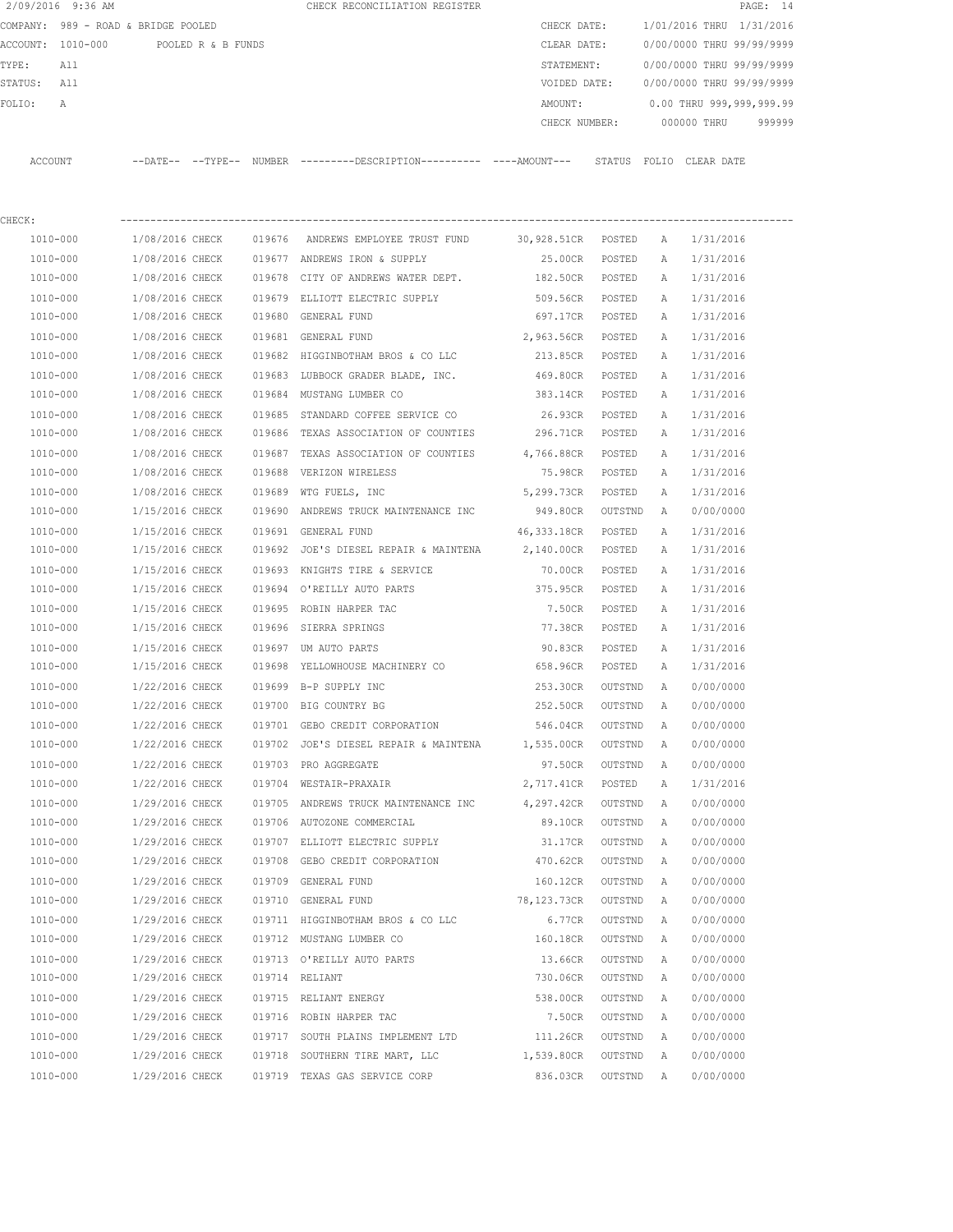|             | 2/09/2016 9:36 AM                    |  | CHECK RECONCILIATION REGISTER                                                                                  |                                                                                                     |                              |  |                                  | PAGE: 15                               |
|-------------|--------------------------------------|--|----------------------------------------------------------------------------------------------------------------|-----------------------------------------------------------------------------------------------------|------------------------------|--|----------------------------------|----------------------------------------|
|             | COMPANY: 989 - ROAD & BRIDGE POOLED  |  |                                                                                                                |                                                                                                     |                              |  |                                  | CHECK DATE: 1/01/2016 THRU 1/31/2016   |
|             | ACCOUNT: 1010-000 POOLED R & B FUNDS |  |                                                                                                                |                                                                                                     |                              |  |                                  | CLEAR DATE: 0/00/0000 THRU 99/99/9999  |
| TYPE:       | All                                  |  |                                                                                                                |                                                                                                     | STATEMENT:                   |  | 0/00/0000 THRU 99/99/9999        |                                        |
| STATUS: All |                                      |  |                                                                                                                |                                                                                                     |                              |  |                                  | VOIDED DATE: 0/00/0000 THRU 99/99/9999 |
| FOLIO:      | A                                    |  |                                                                                                                |                                                                                                     |                              |  | AMOUNT: 0.00 THRU 999,999,999.99 |                                        |
|             |                                      |  |                                                                                                                |                                                                                                     |                              |  | CHECK NUMBER: 000000 THRU 999999 |                                        |
|             |                                      |  |                                                                                                                | ACCOUNT -DATE-- --TYPE-- NUMBER --------DESCRIPTION---------- ----AMOUNT--- STATUS FOLIO CLEAR DATE |                              |  |                                  |                                        |
| CHECK:      |                                      |  |                                                                                                                |                                                                                                     |                              |  |                                  |                                        |
|             |                                      |  | 1010-000 1/29/2016 CHECK 019720 WTG FUELS, INC                                                                 |                                                                                                     | 133.30CR OUTSTND A 0/00/0000 |  |                                  |                                        |
|             | TOTALS FOR ACCOUNT 1010-000          |  |                                                                                                                | CHECK TOTAL: 190,193.39CR                                                                           |                              |  |                                  |                                        |
|             |                                      |  | DEPOSIT TOTAL:                                                                                                 |                                                                                                     | 0.00                         |  |                                  |                                        |
|             |                                      |  | INTEREST TOTAL:                                                                                                |                                                                                                     | 0.00                         |  |                                  |                                        |
|             |                                      |  | MISCELLANEOUS TOTAL:                                                                                           |                                                                                                     | 0.00                         |  |                                  |                                        |
|             |                                      |  | SERVICE CHARGE TOTAL:                                                                                          |                                                                                                     | 0.00                         |  |                                  |                                        |
|             |                                      |  | EFT FOR THE STATE OF THE STATE OF THE STATE OF THE STATE OF THE STATE OF THE STATE OF THE STATE OF THE STATE O | TOTAL:                                                                                              | 0.00                         |  |                                  |                                        |
|             |                                      |  | BANK-DRAFT TOTAL:                                                                                              |                                                                                                     | 0.00                         |  |                                  |                                        |
|             |                                      |  |                                                                                                                |                                                                                                     |                              |  |                                  |                                        |
|             | TOTALS FOR ROAD & BRIDGE POOLED      |  | <b>CHECK</b>                                                                                                   | TOTAL: 190,193.39CR                                                                                 |                              |  |                                  |                                        |
|             |                                      |  | DEPOSIT                                                                                                        | TOTAL:                                                                                              | 0.00                         |  |                                  |                                        |
|             |                                      |  | INTEREST                                                                                                       | TOTAL:                                                                                              | 0.00                         |  |                                  |                                        |
|             |                                      |  | MISCELLANEOUS TOTAL:                                                                                           |                                                                                                     | 0.00                         |  |                                  |                                        |
|             |                                      |  | SERVICE CHARGE TOTAL:                                                                                          |                                                                                                     | 0.00                         |  |                                  |                                        |
|             |                                      |  | EFT FOR THE STATE OF THE STATE OF THE STATE OF THE STATE OF THE STATE OF THE STATE OF THE STATE OF THE STATE O | TOTAL:                                                                                              | 0.00                         |  |                                  |                                        |
|             |                                      |  | BANK-DRAFT                                                                                                     | TOTAL:                                                                                              | 0.00                         |  |                                  |                                        |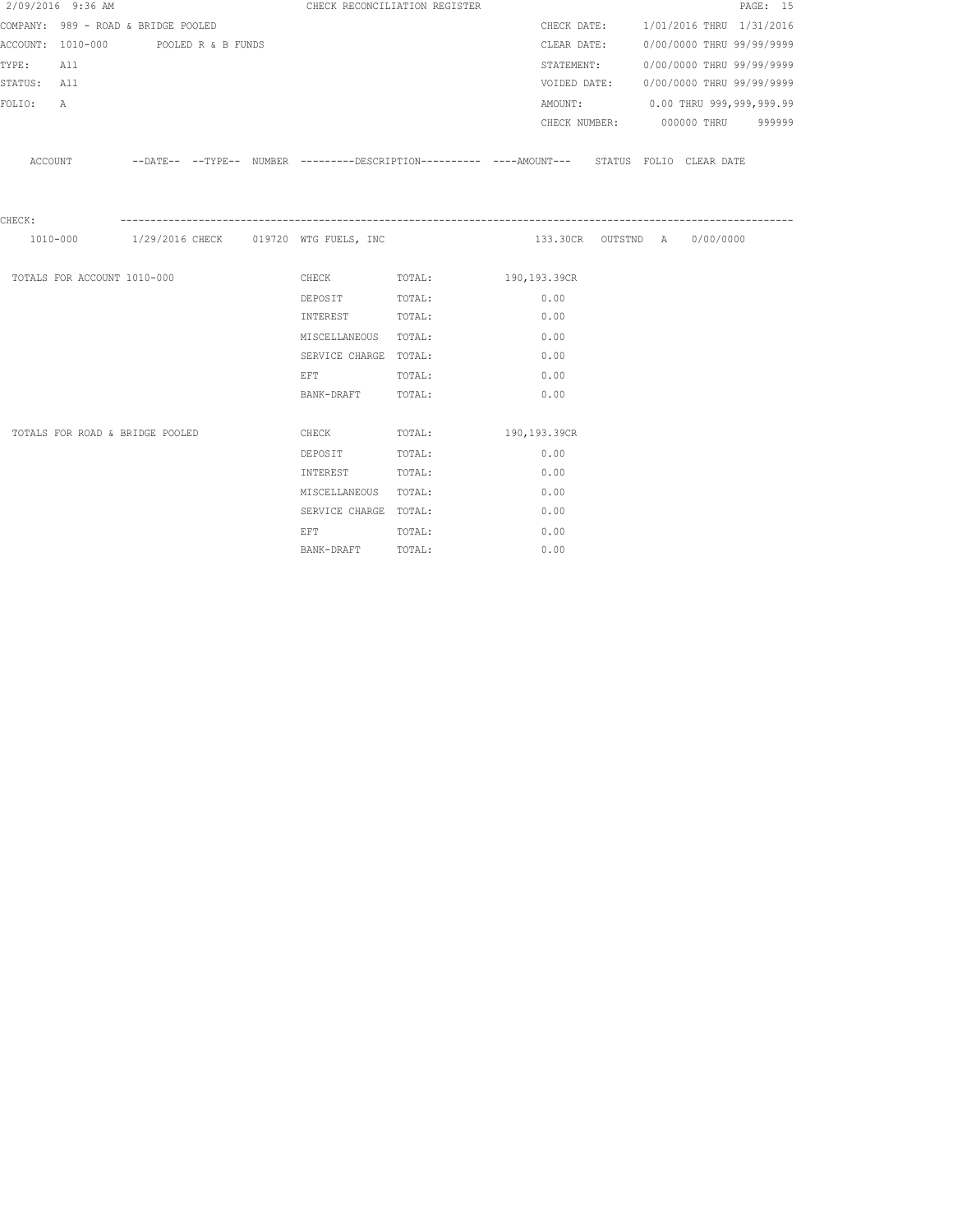|             | 2/09/2016 9:36 AM                          |                                    |              | CHECK RECONCILIATION REGISTER                                                               |                                |                  |   |                           | PAGE: 16 |
|-------------|--------------------------------------------|------------------------------------|--------------|---------------------------------------------------------------------------------------------|--------------------------------|------------------|---|---------------------------|----------|
|             | COMPANY: 999 - GENERAL FUND CASH POOLED    |                                    |              |                                                                                             | CHECK DATE:                    |                  |   | 1/01/2016 THRU 1/31/2016  |          |
|             | ACCOUNT: 1010-000 GENERAL FUND POOLED CASH |                                    |              |                                                                                             | CLEAR DATE:                    |                  |   | 0/00/0000 THRU 99/99/9999 |          |
| TYPE:       | All                                        |                                    |              |                                                                                             | STATEMENT:                     |                  |   | 0/00/0000 THRU 99/99/9999 |          |
| STATUS: All |                                            |                                    |              |                                                                                             | VOIDED DATE:                   |                  |   | 0/00/0000 THRU 99/99/9999 |          |
| FOLIO:      | A                                          |                                    |              |                                                                                             | AMOUNT:                        |                  |   | 0.00 THRU 999,999,999.99  |          |
|             |                                            |                                    |              |                                                                                             | CHECK NUMBER:                  |                  |   | 000000 THRU               | 999999   |
|             | ACCOUNT                                    |                                    |              | --DATE-- --TYPE-- NUMBER --------DESCRIPTION---------- ----AMOUNT--- STATUS FOLIO CLEARDATE |                                |                  |   |                           |          |
| BANK DRAFT: |                                            |                                    |              |                                                                                             |                                |                  |   |                           |          |
|             | 1010-000                                   |                                    |              | 1/08/2016 BANK-DRAFT010816 JPMORGAN CHASE BANK                                              | 22,358.46CR POSTED A 1/31/2016 |                  |   |                           |          |
|             | 1010-000                                   |                                    |              | 1/29/2016 BANK-DRAFT     JPMORGAN CHASE BANK                                                | 9,846.47CR OUTSTND A 0/00/0000 |                  |   |                           |          |
| CHECK:      |                                            |                                    |              |                                                                                             |                                |                  |   |                           |          |
|             | 1010-000                                   |                                    |              | 1/08/2016 CHECK 117856 ANDREWS EMPLOYEE TRUST FUND 207,202.33CR POSTED                      |                                |                  | A | 1/31/2016                 |          |
|             | 1010-000                                   | 1/08/2016 CHECK                    |              | 117857 A.L.E.R.T. INC                                                                       | 640.00CR POSTED                |                  |   | A 1/31/2016               |          |
|             | 1010-000                                   | 1/08/2016 CHECK                    |              | 117858 ANDREWS IRON & SUPPLY                                                                | 37.20CR POSTED                 |                  |   | A 1/31/2016               |          |
|             | 1010-000                                   | 1/08/2016 CHECK                    |              | 117859 ANDREWS VETERINARY CLINIC CORP                                                       | 618.40CR                       | POSTED           | A | 1/31/2016                 |          |
|             | 1010-000                                   | 1/08/2016 CHECK                    |              | 117860 BAILEY COUNTY SHERIFF DEPT 10,728.06CR POSTED                                        |                                |                  | A | 1/31/2016                 |          |
|             | 1010-000                                   | 1/08/2016 CHECK                    |              | 117861 BIG COUNTRY SUPPLY                                                                   | 336.02CR                       | POSTED           | Α | 1/31/2016                 |          |
|             | 1010-000                                   | 1/08/2016 CHECK                    |              | 117862 BOB BARKER COMPANY INC.                                                              | 205.63CR POSTED                |                  | A | 1/31/2016                 |          |
|             | 1010-000                                   | 1/08/2016 CHECK                    |              | 117863 BUSINESS INFORMATION SYSTEMS I 3,262.87CR                                            |                                | POSTED           | Α | 1/31/2016                 |          |
|             | 1010-000                                   | 1/08/2016 CHECK                    |              | 117864 CERTIFIED LABORATORIES                                                               | 460.00CR                       | POSTED           | A | 1/31/2016                 |          |
|             | 1010-000                                   | 1/08/2016 CHECK                    |              | 117865 CHEVRON AND TEXACO BUSINESS CA 143.75CR                                              |                                | POSTED           | Α | 1/31/2016                 |          |
|             | 1010-000                                   | 1/08/2016 CHECK                    |              | 117866 CHRIS DEANDA LAW FIRM PC                                                             | 1,450.00CR                     | POSTED           | A | 1/31/2016                 |          |
|             | 1010-000                                   | 1/08/2016 CHECK                    |              | 117867 CITY OF ANDREWS WATER DEPT.                                                          | 11,638.26CR                    | POSTED           | Α | 1/31/2016                 |          |
|             | 1010-000                                   | 1/08/2016 CHECK                    |              | 117868 CMC BUSINESS SYSTEMS INC                                                             | 596.00CR                       | POSTED           | Α | 1/31/2016                 |          |
|             | 1010-000                                   | 1/08/2016 CHECK                    |              | 117869 CRS DIAGNOSTIC SERVICE LLC                                                           | 120.00CR                       | POSTED           | A | 1/31/2016                 |          |
|             | 1010-000                                   | 1/08/2016 CHECK                    | 117870       | DANNY'S MOBILE REPAIR LLC                                                                   | 7.00CR                         | POSTED           | A | 1/31/2016                 |          |
|             | 1010-000                                   | 1/08/2016 CHECK                    |              | 117871 DE LAGE LANDEN FINANCIAL SERVI                                                       | 252.81CR                       | POSTED           | Α | 1/31/2016                 |          |
|             | 1010-000                                   | 1/08/2016 CHECK                    |              | 117872 ELLIOTT ELECTRIC SUPPLY                                                              | 1,484.36CR                     | POSTED           | Α | 1/31/2016                 |          |
|             | 1010-000                                   | 1/08/2016 CHECK                    |              | 117873 VOID CHECK                                                                           | 0.00                           | POSTED           | A | 1/31/2016                 |          |
|             | 1010-000                                   | 1/08/2016 CHECK                    |              | 117874 FALCON SEPTIC SERVICE INC 1,300.00CR POSTED                                          |                                |                  | A | 1/31/2016                 |          |
|             | 1010-000                                   | 1/08/2016 CHECK                    |              | 117875 FASTENAL COMPANY                                                                     | 240.30CR                       | POSTED           | A | 1/31/2016                 |          |
|             | 1010-000                                   | 1/08/2016 CHECK                    | 117876 FEDEX |                                                                                             | 67.37CR                        | POSTED           | Α | 1/31/2016                 |          |
|             | 1010-000                                   | 1/08/2016 CHECK                    |              | 117877 GARZA COUNTY LAW ENFORCEMENT C                                                       | 11,385.00CR                    | POSTED           | Α | 1/31/2016                 |          |
|             | 1010-000                                   | 1/08/2016 CHECK                    |              | 117878 GARZA COUNTY TREASURER                                                               | 1,164.00CR                     | POSTED           | Α | 1/31/2016                 |          |
|             | $1010 - 000$                               | 1/08/2016 CHECK                    |              | 117879 GENERAL FUND                                                                         | 17,781.36CR                    | POSTED           | Α | 1/31/2016                 |          |
|             | 1010-000                                   | 1/08/2016 CHECK                    |              | 117880 GEORGE F GOMEZ                                                                       | 2,006.40CR                     | POSTED           | Α | 1/31/2016                 |          |
|             | 1010-000                                   | 1/08/2016 CHECK                    |              | 117881 HIGGINBOTHAM BROS & CO LLC                                                           | 1,586.35CR                     | POSTED           | Α | 1/31/2016                 |          |
|             | 1010-000                                   | 1/08/2016 CHECK                    |              | 117882 VOID CHECK                                                                           | 0.00                           | POSTED           | Α | 1/31/2016                 |          |
|             | 1010-000                                   | 1/08/2016 CHECK                    |              | 117883 VOID CHECK                                                                           | 0.00                           | POSTED           | Α | 1/31/2016                 |          |
|             | 1010-000                                   | 1/08/2016 CHECK                    |              | 117884 VOID CHECK                                                                           | 0.00                           | POSTED           | Α | 1/31/2016                 |          |
|             | $1010 - 000$                               |                                    |              |                                                                                             |                                |                  |   |                           |          |
|             | 1010-000                                   | 1/08/2016 CHECK<br>1/08/2016 CHECK |              | 117885 HILL MANUFACTURING COMPANY INC 271.06CR<br>117886 HILLIARD ENERGY DBA                | 58.00CR                        | POSTED<br>POSTED | Α | 1/31/2016                 |          |
|             |                                            |                                    |              |                                                                                             |                                |                  | Α | 1/31/2016                 |          |
|             | 1010-000                                   | 1/08/2016 CHECK                    |              | 117887 HOWEL INSULATION CO                                                                  | 590.00CR                       | POSTED           | Α | 1/31/2016                 |          |
|             | 1010-000                                   | 1/08/2016 CHECK                    |              | 117888 J ROXANE BLOUNT                                                                      | 850.00CR                       | OUTSTND          | Α | 0/00/0000                 |          |
|             | 1010-000                                   | 1/08/2016 CHECK                    |              | 117889 JERRY W. WADE, D.D.S.                                                                | 649.00CR                       | POSTED           | Α | 1/31/2016                 |          |
|             | 1010-000                                   | 1/08/2016 CHECK                    |              | 117890 KYOCERA DOCUMENT SOLUTIONS AME                                                       | 137.60CR                       | POSTED           | Α | 1/31/2016                 |          |
|             | 1010-000                                   | 1/08/2016 CHECK                    |              | 117891 LEXISNEXIS A DIVISION OF REED                                                        | 254.79CR                       | POSTED           | Α | 1/31/2016                 |          |
|             | 1010-000                                   | 1/08/2016 CHECK                    |              | 117892 LILLY A PLUMMER                                                                      | 600.00CR                       | OUTSTND          | Α | 0/00/0000                 |          |
|             | 1010-000                                   | 1/08/2016 CHECK                    |              | 117893 LOVELL, LOVELL, NEWSOM & ISERN                                                       | 350.00CR                       | POSTED           | Α | 1/31/2016                 |          |
|             | 1010-000                                   | 1/08/2016 CHECK                    |              | 117894 MIKE HOLMES                                                                          | 350.00CR                       | POSTED           | Α | 1/31/2016                 |          |
|             | 1010-000                                   | 1/08/2016 CHECK                    |              | 117895 MORRISON SUPPLY COMPANY                                                              | 4,718.29CR                     | POSTED           | Α | 1/31/2016                 |          |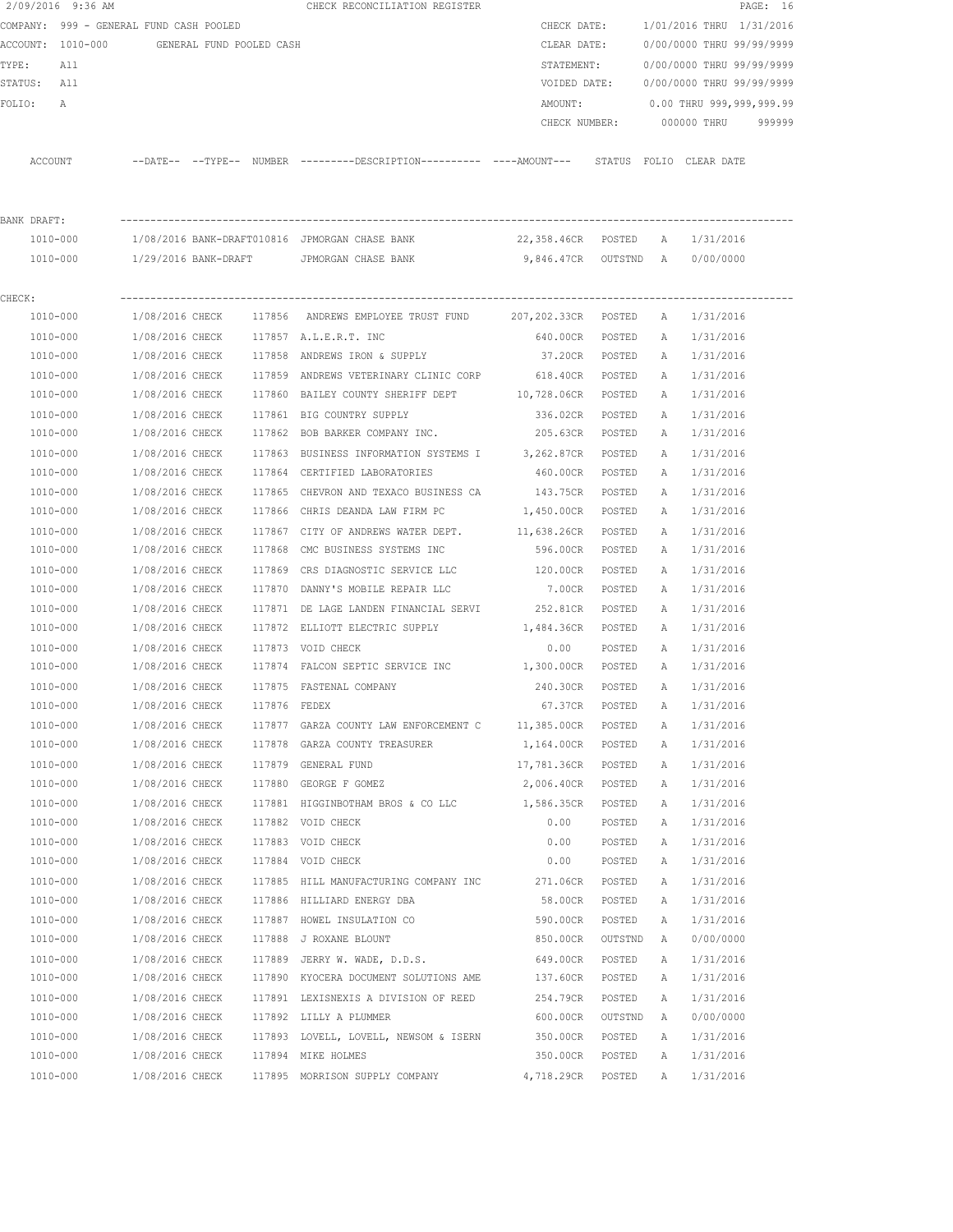| 2/09/2016 9:36 AM |                                         |                          |              | CHECK RECONCILIATION REGISTER                                                              |                   |         |              |                           | PAGE: 17 |
|-------------------|-----------------------------------------|--------------------------|--------------|--------------------------------------------------------------------------------------------|-------------------|---------|--------------|---------------------------|----------|
|                   | COMPANY: 999 - GENERAL FUND CASH POOLED |                          |              |                                                                                            | CHECK DATE:       |         |              | 1/01/2016 THRU 1/31/2016  |          |
| ACCOUNT: 1010-000 |                                         | GENERAL FUND POOLED CASH |              |                                                                                            | CLEAR DATE:       |         |              | 0/00/0000 THRU 99/99/9999 |          |
| TYPE:             | All                                     |                          |              |                                                                                            | STATEMENT:        |         |              | 0/00/0000 THRU 99/99/9999 |          |
| STATUS:           | All                                     |                          |              |                                                                                            | VOIDED DATE:      |         |              | 0/00/0000 THRU 99/99/9999 |          |
| FOLIO:<br>A       |                                         |                          |              |                                                                                            | AMOUNT:           |         |              | 0.00 THRU 999,999,999.99  |          |
|                   |                                         |                          |              |                                                                                            | CHECK NUMBER:     |         |              | 000000 THRU               | 999999   |
| ACCOUNT           |                                         |                          |              | --DATE-- --TYPE-- NUMBER --------DESCRIPTION--------- ----AMOUNT--- STATUS FOLIO CLEARDATE |                   |         |              |                           |          |
| CHECK:            |                                         |                          |              |                                                                                            |                   |         |              |                           |          |
| 1010-000          | 1/08/2016 CHECK                         |                          |              | 117896 MUSTANG LUMBER CO                                                                   | 2,837.92CR POSTED |         | A            | 1/31/2016                 |          |
| 1010-000          | 1/08/2016 CHECK                         |                          |              | 117897 VOID CHECK                                                                          | 0.00              | POSTED  | A            | 1/31/2016                 |          |
| 1010-000          | 1/08/2016 CHECK                         |                          |              | 117898 OFFICE DEPOT                                                                        | 242.08CR POSTED   |         | A            | 1/31/2016                 |          |
| 1010-000          | 1/08/2016 CHECK                         |                          |              | 117899 PHILLIPS 66-CONOCO-76                                                               | 156.50CR POSTED   |         | A            | 1/31/2016                 |          |
| 1010-000          | 1/08/2016 CHECK                         |                          |              | 117900 PORTERS THRIFTWAY                                                                   | 7.98CR POSTED     |         | A            | 1/31/2016                 |          |
| 1010-000          | 1/08/2016 CHECK                         |                          |              | 117901 OUILL CORPORATION                                                                   | 1,050.55CR POSTED |         | Α            | 1/31/2016                 |          |
| 1010-000          | 1/08/2016 CHECK                         |                          |              | 117902 RAFAEL RODRIGUEZ DBA                                                                | 380.55CR POSTED   |         | Α            | 1/31/2016                 |          |
| 1010-000          | 1/08/2016 CHECK                         |                          |              | 117903 RAYMOND K FIVECOAT THE LAW OF                                                       | 500.00CR          | POSTED  | Α            | 1/31/2016                 |          |
| 1010-000          | 1/08/2016 CHECK                         |                          |              | 117904 RELIANT                                                                             | 126.07CR          | POSTED  | A            | 1/31/2016                 |          |
| 1010-000          | 1/08/2016 CHECK                         |                          |              | 117905 REVIZE LLC                                                                          | 300.00CR          | POSTED  | $\mathbb{A}$ | 1/31/2016                 |          |
| 1010-000          | 1/08/2016 CHECK                         |                          |              | 117906 ROBBIE'S INDUSTRIAL SALES                                                           | 267.71CR          | POSTED  | Α            | 1/31/2016                 |          |
| 1010-000          | 1/08/2016 CHECK                         |                          | 117907 SHELL |                                                                                            | 578.36CR          | POSTED  | Α            | 1/31/2016                 |          |
| 1010-000          | 1/08/2016 CHECK                         |                          | 117908       | SHERIFFS ASSOC. OF TX.                                                                     | 600.00CR          | OUTSTND | Α            | 0/00/0000                 |          |
| 1010-000          | 1/08/2016 CHECK                         |                          |              | 117909 STANDARD COFFEE SERVICE CO                                                          | 275.85CR          | POSTED  | Α            | 1/31/2016                 |          |
| 1010-000          | 1/08/2016 CHECK                         |                          |              | 117910 STURGIS WARE LLC                                                                    | 1,650.00CR POSTED |         | Α            | 1/31/2016                 |          |
| 1010-000          | 1/08/2016 CHECK                         |                          |              | 117911 SUSAN WALKER ELMORE                                                                 | 87.50CR POSTED    |         | Α            | 1/31/2016                 |          |
| 1010-000          | 1/08/2016 CHECK                         |                          | 117912       | TAC EDUCATION - JPCA                                                                       | 190.00CR          | POSTED  | Α            | 1/31/2016                 |          |
| 1010-000          | 1/08/2016 CHECK                         |                          | 117913       | TEXAS ASSOCIATION OF COUNTIES                                                              | 2,340.73CR        | POSTED  | A            | 1/31/2016                 |          |
| 1010-000          | 1/08/2016 CHECK                         |                          | 117914       | TEXAS ASSOCIATION OF COUNTIES                                                              | 125.00CR          | POSTED  | A            | 1/31/2016                 |          |
| 1010-000          | 1/08/2016 CHECK                         |                          | 117915       | TEXAS ASSOCIATION OF COUNTIES 34,957.12CR                                                  |                   | POSTED  | A            | 1/31/2016                 |          |
| 1010-000          | 1/08/2016 CHECK                         |                          |              | 117916 TEXAS GAS SERVICE CORP                                                              | 2,796.26CR        | POSTED  | A            | 1/31/2016                 |          |
| 1010-000          | 1/08/2016 CHECK                         |                          | 117917 TXPPA |                                                                                            | 75.00CR           | POSTED  | A            | 1/31/2016                 |          |
| 1010-000          |                                         |                          |              | 1/08/2016 CHECK 117918 UNITED STATES POSTAL SERVICE 490.00CR                               |                   | POSTED  | A            | 1/31/2016                 |          |
| 1010-000          | 1/08/2016 CHECK                         |                          |              | 117919 UPTON COUNTY                                                                        | 5,102.00CR        | POSTED  | Α            | 1/31/2016                 |          |
| 1010-000          | 1/08/2016 CHECK                         |                          |              | 117920 VERIZON WIRELESS                                                                    | 900.91CR          | POSTED  | Α            | 1/31/2016                 |          |
| $1010 - 000$      | 1/08/2016 CHECK                         |                          |              | 117921 WHEELER MOTOR CO. INC.                                                              | 2,506.07CR        | POSTED  | Α            | 1/31/2016                 |          |
| 1010-000          | 1/08/2016 CHECK                         |                          |              | 117922 WINDSTREAM COMMUNICATIONS                                                           | 5,278.02CR        | POSTED  | Α            | 1/31/2016                 |          |
| 1010-000          | 1/08/2016 CHECK                         |                          |              | 117923 VOID CHECK                                                                          | 0.00              | POSTED  | Α            | 1/31/2016                 |          |
| 1010-000          | 1/08/2016 CHECK                         |                          |              | 117924 WTG FUELS, INC                                                                      | 3,973.50CR        | POSTED  | Α            | 1/31/2016                 |          |
| 1010-000          | 1/08/2016 CHECK                         |                          | 117925       | WTG FUELS, INC                                                                             | 4,102.62CR        | POSTED  | Α            | 1/31/2016                 |          |
| 1010-000          | 1/08/2016 CHECK                         |                          | 117926       | ZENO OFFICE SOLUTIONS                                                                      | 85.00CR           | POSTED  | Α            | 1/31/2016                 |          |
| 1010-000          | 1/11/2016 CHECK                         |                          |              | 117927 AMBERA TUCK                                                                         | 8.00CR            | POSTED  | Α            | 1/31/2016                 |          |
| 1010-000          | 1/11/2016 CHECK                         |                          | 117928       | ARTURO ROMAN                                                                               | 8.00CR            | POSTED  | Α            | 1/31/2016                 |          |
| 1010-000          | 1/11/2016 CHECK                         |                          |              | 117929 BOBBIE EVANS                                                                        | 40.00CR           | POSTED  | Α            | 1/31/2016                 |          |
| 1010-000          | 1/11/2016 CHECK                         |                          |              | 117930 CALEB CRINER                                                                        | 40.00CR           | POSTED  | Α            | 1/31/2016                 |          |
| 1010-000          | 1/11/2016 CHECK                         |                          | 117931       | CASEY WEBSTER                                                                              | 40.00CR           | POSTED  | Α            | 1/31/2016                 |          |
| 1010-000          | 1/11/2016 CHECK                         |                          | 117932       | DANIEL DAVENPORT                                                                           | 8.00CR            | POSTED  | Α            | 1/31/2016                 |          |
| 1010-000          | 1/11/2016 CHECK                         |                          |              | 117933 DESTINY BROOKE MARTIN                                                               | 8.00CR            | OUTSTND | Α            | 0/00/0000                 |          |
| 1010-000          | 1/11/2016 CHECK                         |                          |              | 117934 JOSE CONTRERAS                                                                      | 40.00CR           | OUTSTND | Α            | 0/00/0000                 |          |
| 1010-000          | 1/11/2016 CHECK                         |                          |              | 117935 LORINDA JAQUEZ                                                                      | 8.00CR            | POSTED  | Α            | 1/31/2016                 |          |
| 1010-000          | 1/11/2016 CHECK                         |                          |              | 117936 LUIS MARTINEZ                                                                       | 8.00CR            | OUTSTND | Α            | 0/00/0000                 |          |
| 1010-000          | 1/11/2016 CHECK                         |                          | 117937       | MARTIN STONE                                                                               | 40.00CR           | POSTED  | Α            | 1/31/2016                 |          |
| 1010-000          | 1/11/2016 CHECK                         |                          | 117938       | PABLO GUTIERREZ                                                                            | 8.00CR            | OUTSTND | Α            | 0/00/0000                 |          |
| 1010-000          | 1/11/2016 CHECK                         |                          |              | 117939 PEDRO GONZALES                                                                      | 8.00CR            | POSTED  | Α            | 1/31/2016                 |          |
|                   |                                         |                          |              |                                                                                            |                   |         |              |                           |          |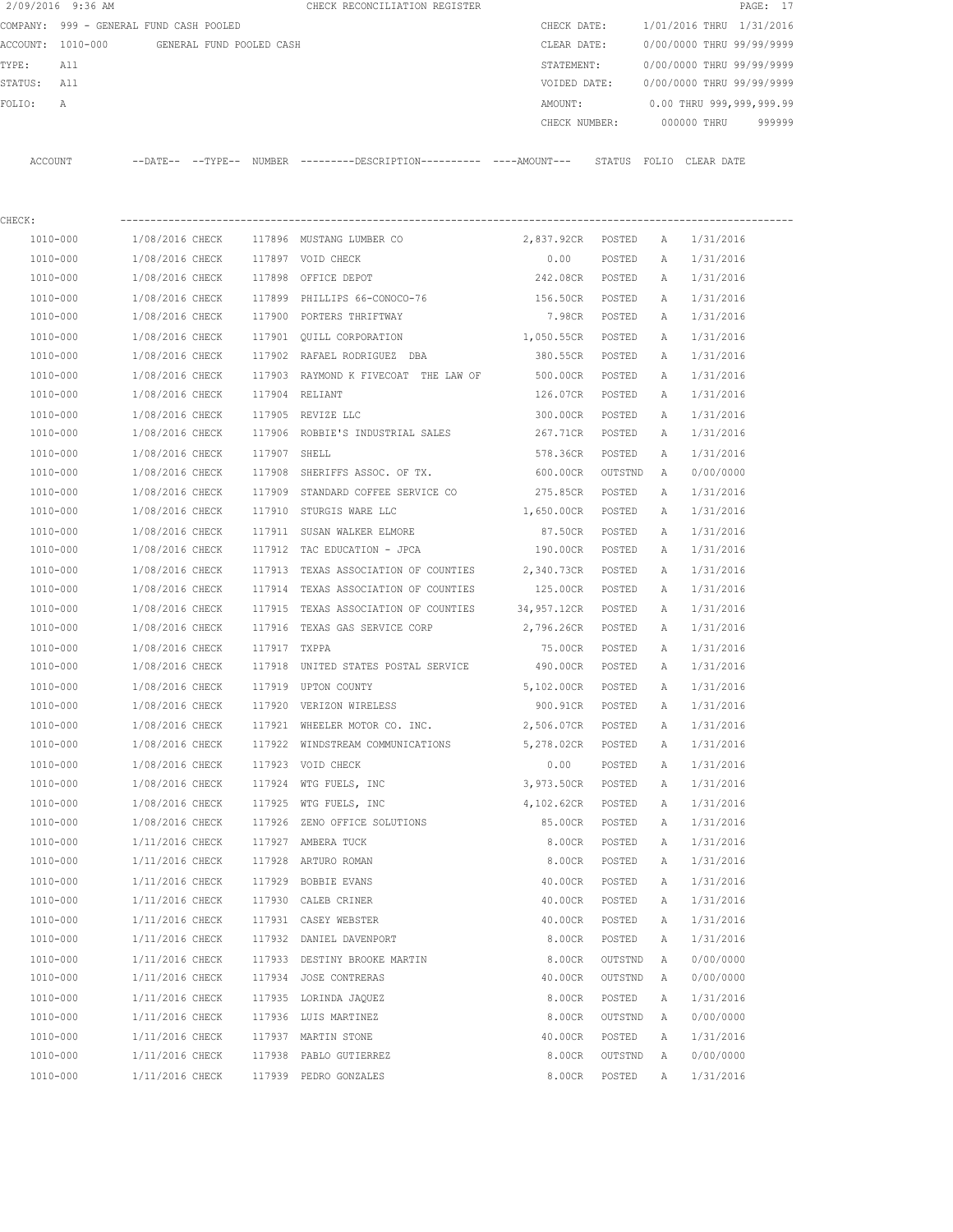| 2/09/2016 9:36 AM |                                            |        | CHECK RECONCILIATION REGISTER                                                              |               |         |              |                           | PAGE: 18 |
|-------------------|--------------------------------------------|--------|--------------------------------------------------------------------------------------------|---------------|---------|--------------|---------------------------|----------|
|                   | COMPANY: 999 - GENERAL FUND CASH POOLED    |        |                                                                                            | CHECK DATE:   |         |              | 1/01/2016 THRU 1/31/2016  |          |
|                   | ACCOUNT: 1010-000 GENERAL FUND POOLED CASH |        |                                                                                            | CLEAR DATE:   |         |              | 0/00/0000 THRU 99/99/9999 |          |
| TYPE:<br>All      |                                            |        |                                                                                            | STATEMENT:    |         |              | 0/00/0000 THRU 99/99/9999 |          |
| STATUS:<br>All    |                                            |        |                                                                                            | VOIDED DATE:  |         |              | 0/00/0000 THRU 99/99/9999 |          |
| FOLIO:<br>Α       |                                            |        |                                                                                            | AMOUNT:       |         |              | 0.00 THRU 999,999,999.99  |          |
|                   |                                            |        |                                                                                            | CHECK NUMBER: |         |              | 000000 THRU               | 999999   |
| ACCOUNT           |                                            |        | --DATE-- --TYPE-- NUMBER --------DESCRIPTION---------- ---AMOUNT--- STATUS FOLIO CLEARDATE |               |         |              |                           |          |
|                   |                                            |        |                                                                                            |               |         |              |                           |          |
| CHECK:            |                                            |        |                                                                                            |               |         |              |                           |          |
| 1010-000          | 1/11/2016 CHECK                            |        | 117940 RHONDA MARKHAM                                                                      | 40.00CR       | POSTED  | А            | 1/31/2016                 |          |
| 1010-000          | 1/11/2016 CHECK                            |        | 117941 ANTONIO CRUZ                                                                        | 8.00CR        | OUTSTND | A            | 0/00/0000                 |          |
| 1010-000          | 1/11/2016 CHECK                            |        | 117942 APRIL PERALTA                                                                       | 40.00CR       | POSTED  | A            | 1/31/2016                 |          |
| 1010-000          | 1/11/2016 CHECK                            |        | 117943 CANDIS CARTER                                                                       | 40.00CR       | POSTED  | A            | 1/31/2016                 |          |
| 1010-000          | 1/11/2016 CHECK                            |        | 117944 ERIK LUJAN                                                                          | 40.00CR       | POSTED  | A            | 1/31/2016                 |          |
| 1010-000          | 1/11/2016 CHECK                            |        | 117945 HALEY YOUNT                                                                         | 8.00CR        | POSTED  | A            | 1/31/2016                 |          |
| 1010-000          | 1/11/2016 CHECK                            |        | 117946 HILDA MENDOZA GARCIA                                                                | 40.00CR       | POSTED  | A            | 1/31/2016                 |          |
| 1010-000          | 1/11/2016 CHECK                            |        | 117947 IRMA HERNANDEZ                                                                      | 8.00CR        | POSTED  | A            | 1/31/2016                 |          |
| 1010-000          | 1/11/2016 CHECK                            |        | 117948 JOSE JIMENEZ                                                                        | 8.00CR        | OUTSTND | A            | 0/00/0000                 |          |
| 1010-000          | 1/11/2016 CHECK                            |        | 117949 LYNN FISHER                                                                         | 40.00CR       | POSTED  | Α            | 1/31/2016                 |          |
| 1010-000          | 1/11/2016 CHECK                            |        | 117950 MARCUS JIMENEZ                                                                      | 8.00CR        | OUTSTND | Α            | 0/00/0000                 |          |
| 1010-000          | 1/11/2016 CHECK                            |        | 117951 MICHELLE L. HOBBS                                                                   | 8.00CR        | POSTED  | Α            | 1/31/2016                 |          |
| 1010-000          | 1/11/2016 CHECK                            |        | 117952 RACHEL TERRY                                                                        | 8.00CR        | OUTSTND | A            | 0/00/0000                 |          |
| 1010-000          | 1/11/2016 CHECK                            |        | 117953 ROBERT TURNBULL                                                                     | 8.00CR        | POSTED  | Α            | 1/31/2016                 |          |
| 1010-000          | 1/11/2016 CHECK                            |        | 117954 SONYA LOPEZ                                                                         | 8.00CR        | OUTSTND | Α            | 0/00/0000                 |          |
| 1010-000          | 1/11/2016 CHECK                            |        | 117955 STACEY RENE MANNING                                                                 | 8.00CR        | OUTSTND | A            | 0/00/0000                 |          |
| 1010-000          | 1/11/2016 CHECK                            |        | 117956 WILLIAM CIROLIA                                                                     | 40.00CR       | OUTSTND | A            | 0/00/0000                 |          |
| 1010-000          | 1/11/2016 CHECK                            |        | 117957 ANGELA LINGNAU                                                                      | 40.00CR       | POSTED  | Α            | 1/31/2016                 |          |
| 1010-000          | 1/11/2016 CHECK                            | 117958 | ANGELICA GONZALES                                                                          | 8.00CR        | POSTED  | A            | 1/31/2016                 |          |
| 1010-000          | 1/11/2016 CHECK                            |        | 117959 BILLY GENE BOLINGER                                                                 | 8.00CR        | OUTSTND | A            | 0/00/0000                 |          |
| 1010-000          | 1/11/2016 CHECK                            |        | 117960 CINDY CARRASCO                                                                      | 40.00CR       | POSTED  | A            | 1/31/2016                 |          |
| 1010-000          | 1/11/2016 CHECK                            |        | 117961 DARWIN GRISSOM                                                                      | 8.00CR        | POSTED  | A            | 1/31/2016                 |          |
| 1010-000          | 1/11/2016 CHECK                            |        | 117962 JEREMIAH GEORGE SEWELL                                                              | 40.00CR       | POSTED  | A            | 1/31/2016                 |          |
| 1010-000          | 1/11/2016 CHECK                            |        | 117963 KATHERINE WHIDDON                                                                   | 8.00CR        | OUTSTND | A            | 0/00/0000                 |          |
| 1010-000          | 1/11/2016 CHECK                            |        | 117964 LINDA S ALLBRIGHT                                                                   | 40.00CR       | POSTED  | Α            | 1/31/2016                 |          |
| 1010-000          | 1/11/2016 CHECK                            |        | 117965 MAYRA RUIZ                                                                          | 8.00CR        | OUTSTND | Α            | 0/00/0000                 |          |
| 1010-000          | 1/11/2016 CHECK                            |        | 117966 OLGA MALTOS                                                                         | 8.00CR        | POSTED  | Α            | 1/31/2016                 |          |
| $1010 - 000$      | 1/11/2016 CHECK                            |        | 117967 RITA ANN FOSTER                                                                     | 8.00CR        | OUTSTND | Α            | 0/00/0000                 |          |
| 1010-000          | 1/11/2016 CHECK                            |        | 117968 SANDRA KAY YOUNT                                                                    | 40.00CR       | POSTED  | Α            | 1/31/2016                 |          |
| 1010-000          | 1/11/2016 CHECK                            |        | 117969 SHERRY CUTRELL HIGGINS                                                              | 40.00CR       | POSTED  | Α            | 1/31/2016                 |          |
| 1010-000          | 1/11/2016 CHECK                            |        | 117970 TRANG THI RONDAN                                                                    | 8.00CR        | OUTSTND | Α            | 0/00/0000                 |          |
| 1010-000          | 1/15/2016 CHECK                            |        | 117971 ADRIAN GALLEGOS                                                                     | 8.00CR        | POSTED  | Α            | 1/31/2016                 |          |
| 1010-000          | 1/15/2016 CHECK                            |        | 117972 ARRON KENT ROGERS                                                                   | 8.00CR        | OUTSTND | Α            | 0/00/0000                 |          |
| 1010-000          | 1/15/2016 CHECK                            |        | 117973 ASHLEY ALEXIS LUJAN                                                                 | 8.00CR        | POSTED  | Α            | 1/31/2016                 |          |
| 1010-000          | 1/15/2016 CHECK                            |        | 117974 BARBARA GAIL LANDRUM                                                                | 8.00CR        | POSTED  | Α            | 1/31/2016                 |          |
| 1010-000          | 1/15/2016 CHECK                            |        | 117975 BILLIE PRIEST                                                                       | 8.00CR        | POSTED  | Α            | 1/31/2016                 |          |
| 1010-000          | 1/15/2016 CHECK                            |        | 117976 BILLY WAYNE MORGETTE                                                                | 8.00CR        | POSTED  | Α            | 1/31/2016                 |          |
| 1010-000          | 1/15/2016 CHECK                            |        | 117977 BRENDA MONTES                                                                       | 8.00CR        | POSTED  | Α            | 1/31/2016                 |          |
| 1010-000          | 1/15/2016 CHECK                            |        | 117978 CHARLES MALCOLM GRAHAM                                                              | 8.00CR        | POSTED  | Α            | 1/31/2016                 |          |
| 1010-000          | 1/15/2016 CHECK                            |        | 117979 CHARLES OWEN MOHR                                                                   | 8.00CR        | POSTED  | Α            | 1/31/2016                 |          |
| 1010-000          | 1/15/2016 CHECK                            |        | 117980 CHARLES STEVEN KOLB                                                                 | 8.00CR        | POSTED  | Α            | 1/31/2016                 |          |
| 1010-000          | 1/15/2016 CHECK                            |        | 117981 CYNTHIA K DUNN                                                                      | 8.00CR        | POSTED  | Α            | 1/31/2016                 |          |
| 1010-000          | 1/15/2016 CHECK                            |        | 117982 DELIA CHACON                                                                        | 8.00CR        | POSTED  | Α            | 1/31/2016                 |          |
| 1010-000          | 1/15/2016 CHECK                            |        | 117983 EDUARDO LUIS MORALES                                                                | 8.00CR        | POSTED  | $\mathbb{A}$ | 1/31/2016                 |          |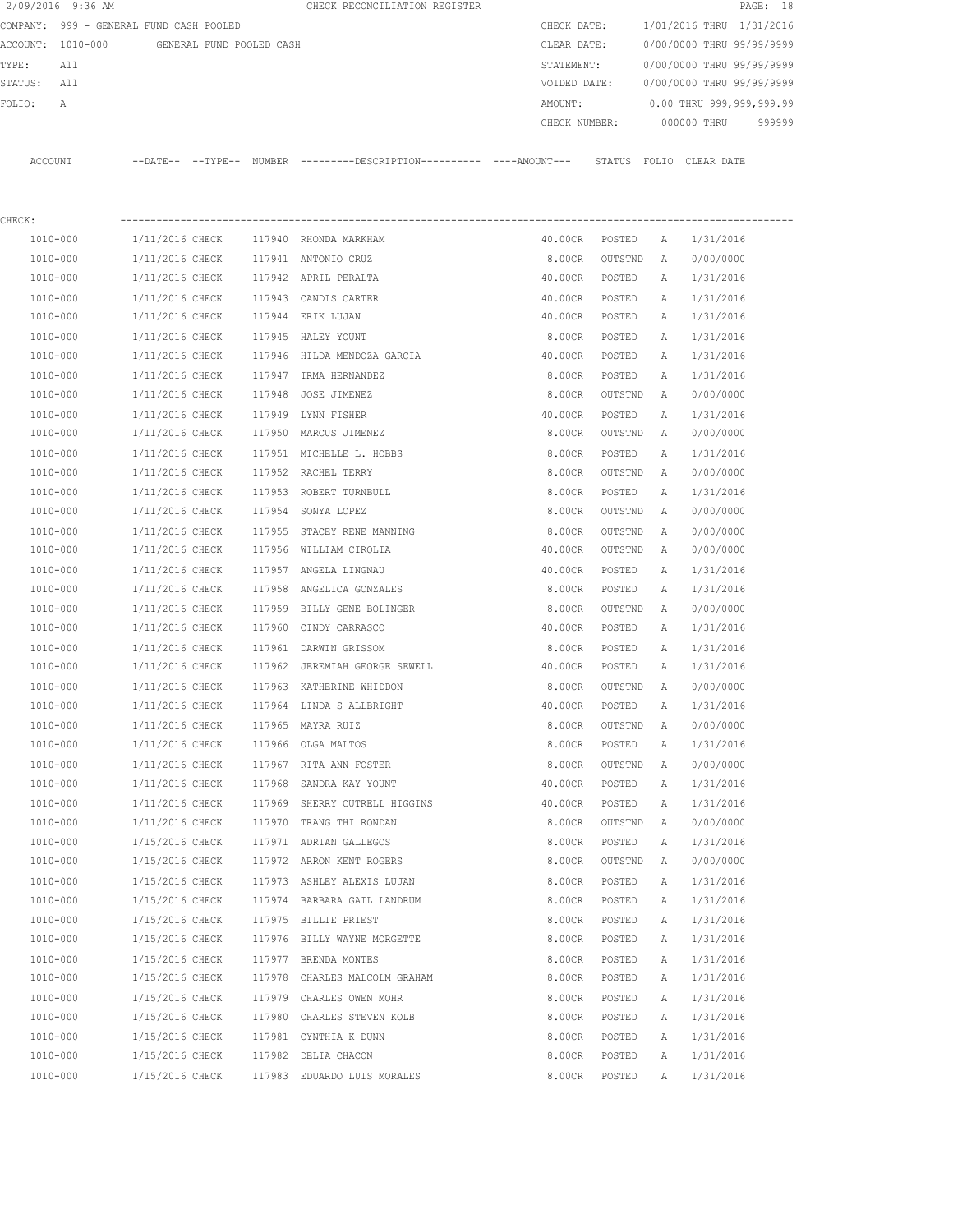|         | 2/09/2016 9:36 AM                       |                 |                          |        | CHECK RECONCILIATION REGISTER                                                              |              |               |   |                           | PAGE: 19 |
|---------|-----------------------------------------|-----------------|--------------------------|--------|--------------------------------------------------------------------------------------------|--------------|---------------|---|---------------------------|----------|
|         | COMPANY: 999 - GENERAL FUND CASH POOLED |                 |                          |        |                                                                                            | CHECK DATE:  |               |   | 1/01/2016 THRU 1/31/2016  |          |
|         | ACCOUNT: 1010-000                       |                 | GENERAL FUND POOLED CASH |        |                                                                                            | CLEAR DATE:  |               |   | 0/00/0000 THRU 99/99/9999 |          |
| TYPE:   | All                                     |                 |                          |        |                                                                                            | STATEMENT:   |               |   | 0/00/0000 THRU 99/99/9999 |          |
| STATUS: | All                                     |                 |                          |        |                                                                                            | VOIDED DATE: |               |   | 0/00/0000 THRU 99/99/9999 |          |
| FOLIO:  | Α                                       |                 |                          |        |                                                                                            | AMOUNT:      |               |   | 0.00 THRU 999,999,999.99  |          |
|         |                                         |                 |                          |        |                                                                                            |              | CHECK NUMBER: |   | 000000 THRU               | 999999   |
|         | ACCOUNT                                 |                 |                          |        | --DATE-- --TYPE-- NUMBER --------DESCRIPTION--------- ---AMOUNT--- STATUS FOLIO CLEAR DATE |              |               |   |                           |          |
| CHECK:  |                                         |                 |                          |        |                                                                                            |              |               |   |                           |          |
|         | 1010-000                                | 1/15/2016 CHECK |                          |        | 117984 EMMA CARRASCO                                                                       | 8.00CR       | OUTSTND A     |   | 0/00/0000                 |          |
|         | 1010-000                                | 1/15/2016 CHECK |                          |        | 117985 GABRIEL C QUEZADA                                                                   | 8.00CR       | OUTSTND       | Α | 0/00/0000                 |          |
|         | 1010-000                                | 1/15/2016 CHECK |                          |        | 117986 GAIL WOODSIDE                                                                       | 8.00CR       | POSTED        | Α | 1/31/2016                 |          |
|         | 1010-000                                | 1/15/2016 CHECK |                          |        | 117987 GENNIFER HOBBS                                                                      | 8.00CR       | OUTSTND       | Α | 0/00/0000                 |          |
|         | 1010-000                                | 1/15/2016 CHECK |                          |        | 117988 GRISELDA FLORES                                                                     | 8.00CR       | OUTSTND       | Α | 0/00/0000                 |          |
|         | 1010-000                                | 1/15/2016 CHECK |                          |        | 117989 HELENA PASIECZNY CRAIG                                                              | 8.00CR       | OUTSTND       | A | 0/00/0000                 |          |
|         | 1010-000                                | 1/15/2016 CHECK |                          |        | 117990 IRIS VALLES CASTILLO                                                                | 8.00CR       | OUTSTND       | Α | 0/00/0000                 |          |
|         | 1010-000                                | 1/15/2016 CHECK |                          |        | 117991 JACQUELINE L WILLIAMS                                                               | 8.00CR       | POSTED        | Α | 1/31/2016                 |          |
|         | 1010-000                                | 1/15/2016 CHECK |                          |        | 117992 JEAN HAGLER GILLIAM                                                                 | 8.00CR       | OUTSTND       | A | 0/00/0000                 |          |
|         | 1010-000                                | 1/15/2016 CHECK |                          | 117993 | JEREMY BRYAN LOWE                                                                          | 8.00CR       | OUTSTND       | Α | 0/00/0000                 |          |
|         | 1010-000                                | 1/15/2016 CHECK |                          |        | 117994 JO ANN ROMAN                                                                        | 8.00CR       | OUTSTND       | A | 0/00/0000                 |          |
|         | 1010-000                                | 1/15/2016 CHECK |                          | 117995 | JOSELITO PALENTINOS                                                                        | 8.00CR       | OUTSTND       | Α | 0/00/0000                 |          |
|         | 1010-000                                | 1/15/2016 CHECK |                          |        | 117996 JUANA ARZABALA                                                                      | 8.00CR       | OUTSTND       | Α | 0/00/0000                 |          |
|         | 1010-000                                | 1/15/2016 CHECK |                          | 117997 | JULIA WALLACE                                                                              | 8.00CR       | OUTSTND       | Α | 0/00/0000                 |          |
|         | 1010-000                                | 1/15/2016 CHECK |                          |        | 117998 KAITLIN BRIANN RAMIREZ                                                              | 8.00CR       | POSTED        | А | 1/31/2016                 |          |
|         | 1010-000                                | 1/15/2016 CHECK |                          | 117999 | KENNETH JOEL SULLIVAN                                                                      | 8.00CR       | OUTSTND       | Α | 0/00/0000                 |          |
|         | 1010-000                                | 1/15/2016 CHECK |                          |        | 118000 KEVIN DEAN RICHEY                                                                   | 8.00CR       | OUTSTND       | Α | 0/00/0000                 |          |
|         | 1010-000                                | 1/15/2016 CHECK |                          |        | 118001 KIMBERLY GAYLE HOWELL                                                               | 8.00CR       | OUTSTND       | Α | 0/00/0000                 |          |
|         | 1010-000                                | 1/15/2016 CHECK |                          |        | 118002 KRISTINA SUZANNE KEESEE                                                             | 8.00CR       | OUTSTND       | Α | 0/00/0000                 |          |
|         | 1010-000                                | 1/15/2016 CHECK |                          |        | 118003 LINDA FRAZIER                                                                       | 8.00CR       | OUTSTND       | A | 0/00/0000                 |          |
|         | 1010-000                                | 1/15/2016 CHECK |                          |        | 118004 MARIAN DENISE RATLIFF                                                               | 8.00CR       | POSTED        | Α | 1/31/2016                 |          |
|         | 1010-000                                | 1/15/2016 CHECK |                          |        | 118005 MICHAEL DEE ELLISON                                                                 | 8.00CR       | OUTSTND       | Α | 0/00/0000                 |          |
|         | 1010-000                                | 1/15/2016 CHECK |                          |        | 118006 MICHAEL WAYNE BODEN                                                                 | 8.00CR       | OUTSTND       | Α | 0/00/0000                 |          |
|         | 1010-000                                | 1/15/2016 CHECK |                          |        | 118007 MICHEAL MONTOYA FERNANDEZ                                                           | 8.00CR       | OUTSTND       | A | 0/00/0000                 |          |
|         | 1010-000                                | 1/15/2016 CHECK |                          |        | 118008 MISTI DAWN HATHCOCK                                                                 | 8.00CR       | POSTED        | А | 1/31/2016                 |          |
|         | 1010-000                                | 1/15/2016 CHECK |                          |        | 118009 NOEMI CRYSTAL CHAVEZ                                                                | 8.00CR       | OUTSTND       | Α | 0/00/0000                 |          |
|         | 1010-000                                | 1/15/2016 CHECK |                          |        | 118010 PAUL FORREST HILL                                                                   | 8.00CR       | POSTED        | Α | 1/31/2016                 |          |
|         | 1010-000                                | 1/15/2016 CHECK |                          |        | 118011 PEGGIE MCNEW RITCHERSON                                                             | 8.00CR       | POSTED        | Α | 1/31/2016                 |          |
|         | 1010-000                                | 1/15/2016 CHECK |                          |        | 118012 RALPH ALAN MASON                                                                    | 8.00CR       | OUTSTND       | Α | 0/00/0000                 |          |
|         | 1010-000                                | 1/15/2016 CHECK |                          |        | 118013 RAYMOND OLIVER                                                                      | 8.00CR       | OUTSTND       | Α | 0/00/0000                 |          |
|         | 1010-000                                | 1/15/2016 CHECK |                          |        | 118014 ROBERT HAROLD THOMPSON                                                              | 8.00CR       | OUTSTND       | Α | 0/00/0000                 |          |
|         | 1010-000                                | 1/15/2016 CHECK |                          |        | 118015 ROBERT LEE LARUE                                                                    | 8.00CR       | POSTED        | Α | 1/31/2016                 |          |
|         | 1010-000                                | 1/15/2016 CHECK |                          |        | 118016 ROBIN NICOLE HALE                                                                   | 8.00CR       | POSTED        | Α | 1/31/2016                 |          |
|         | $1010 - 000$                            | 1/15/2016 CHECK |                          |        | 118017 RODNEY MACK RUTHARDT                                                                | 8.00CR       | OUTSTND       | Α | 0/00/0000                 |          |
|         | 1010-000                                | 1/15/2016 CHECK |                          |        | 118018 ROSEMARIE THERESE BAILEY                                                            | 8.00CR       | POSTED        | Α | 1/31/2016                 |          |
|         | 1010-000                                | 1/15/2016 CHECK |                          |        | 118019 ROXY ANN BROWN                                                                      | 8.00CR       | OUTSTND       | Α | 0/00/0000                 |          |
|         | 1010-000                                | 1/15/2016 CHECK |                          |        | 118020 RUTH GARCIA CABALLERO                                                               | 8.00CR       | POSTED        | Α | 1/31/2016                 |          |
|         | 1010-000                                | 1/15/2016 CHECK |                          |        | 118021 SAMANTHA CHEYENNE SUTPHEN                                                           | 8.00CR       | POSTED        | Α | 1/31/2016                 |          |
|         | 1010-000                                | 1/15/2016 CHECK |                          |        | 118022 SANTOS MARTINEZ MOLINAR                                                             | 8.00CR       | POSTED        | Α | 1/31/2016                 |          |
|         | 1010-000                                | 1/15/2016 CHECK |                          |        | 118023 SAUNDRA BOWLING BUFLER                                                              | 8.00CR       | OUTSTND       | Α | 0/00/0000                 |          |
|         | 1010-000                                | 1/15/2016 CHECK |                          |        | 118024 SHANNON COOK THORNTON                                                               | 8.00CR       | POSTED        | Α | 1/31/2016                 |          |
|         | 1010-000                                | 1/15/2016 CHECK |                          |        | 118025 SOPHIA SUAREZ                                                                       | 8.00CR       | OUTSTND       | Α | 0/00/0000                 |          |
|         | 1010-000                                | 1/15/2016 CHECK |                          |        | 118026 TOMMY JOE ROBERTSON                                                                 | 8.00CR       | POSTED        | Α | 1/31/2016                 |          |
|         | 1010-000                                | 1/15/2016 CHECK |                          |        | 118027 TONIA RANET PARKER                                                                  | 8.00CR       | POSTED        | Α | 1/31/2016                 |          |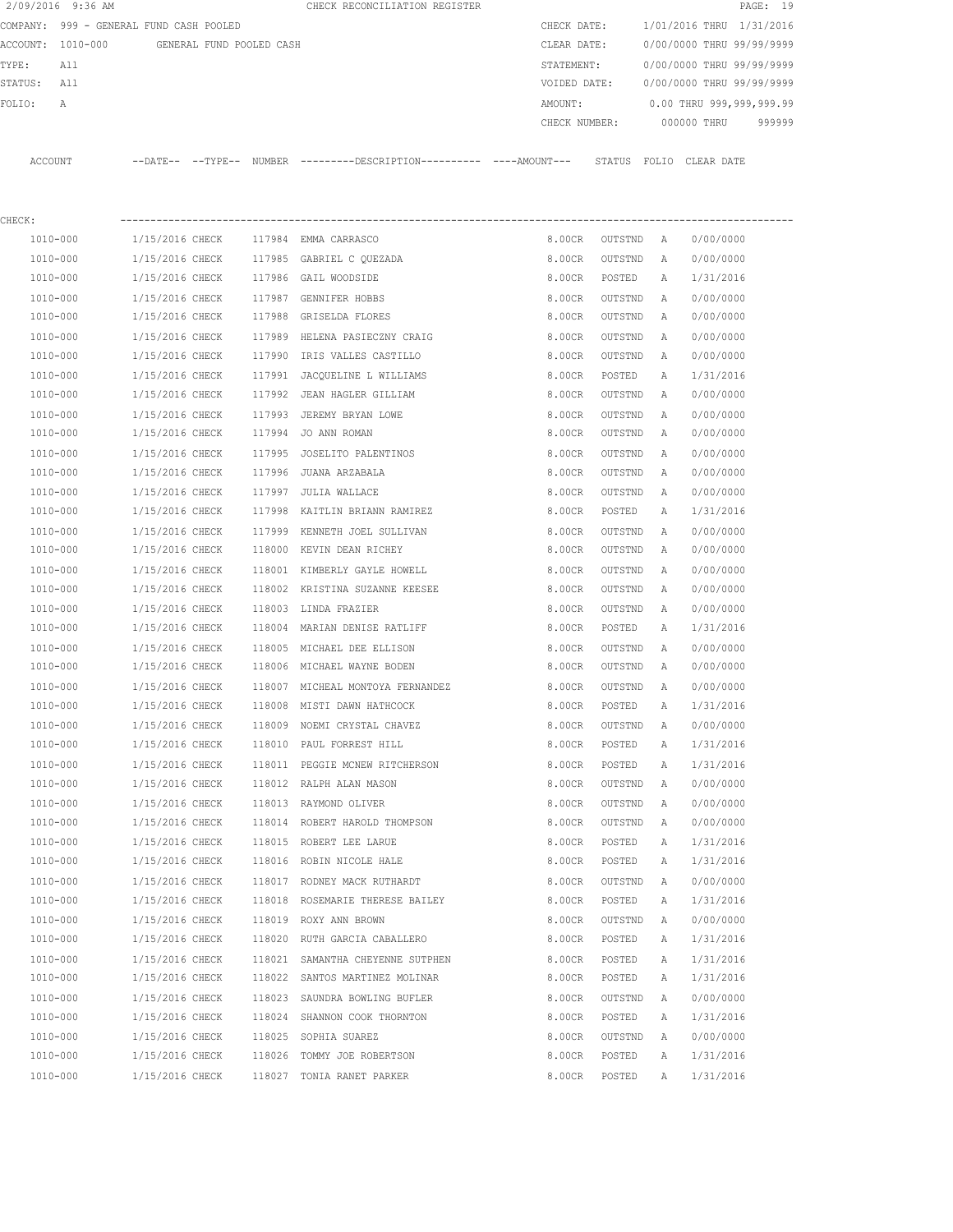|         | 2/09/2016 9:36 AM                       |                            |                          |        | CHECK RECONCILIATION REGISTER                 |               |       |                           | PAGE: 20 |  |
|---------|-----------------------------------------|----------------------------|--------------------------|--------|-----------------------------------------------|---------------|-------|---------------------------|----------|--|
|         | COMPANY: 999 - GENERAL FUND CASH POOLED |                            |                          |        |                                               | CHECK DATE:   |       | 1/01/2016 THRU 1/31/2016  |          |  |
|         | ACCOUNT: 1010-000                       |                            | GENERAL FUND POOLED CASH |        |                                               | CLEAR DATE:   |       | 0/00/0000 THRU 99/99/9999 |          |  |
| TYPE:   | All                                     |                            |                          |        |                                               | STATEMENT:    |       | 0/00/0000 THRU 99/99/9999 |          |  |
| STATUS: | All                                     |                            |                          |        |                                               | VOIDED DATE:  |       | 0/00/0000 THRU 99/99/9999 |          |  |
| FOLIO:  | A                                       |                            |                          |        |                                               | AMOUNT:       |       | 0.00 THRU 999,999,999.99  |          |  |
|         |                                         |                            |                          |        |                                               | CHECK NUMBER: |       | 000000 THRU               | 999999   |  |
|         |                                         |                            |                          |        |                                               |               |       |                           |          |  |
| ACCOUNT |                                         | $--$ DATE $- --$ TYPE $--$ |                          | NUMBER | ---------DESCRIPTION----------- ----AMOUNT--- | STATUS        | FOLTO | CLEAR DATE                |          |  |

| CHECK:   |                                          |        |                                                                         |                    |                |   |           |
|----------|------------------------------------------|--------|-------------------------------------------------------------------------|--------------------|----------------|---|-----------|
| 1010-000 | 1/15/2016 CHECK 118028 TONYA LEE COLLINS |        |                                                                         | 8.00CR             | OUTSTND A      |   | 0/00/0000 |
| 1010-000 |                                          |        | 1/15/2016 CHECK 118029 TRACY LEANN SPURLOCK                             | 8.00CR             | OUTSTND        | A | 0/00/0000 |
| 1010-000 | 1/15/2016 CHECK                          |        | 118030 VALERIE ROSE HARRIS                                              | 8.00CR             | OUTSTND        | A | 0/00/0000 |
| 1010-000 |                                          |        | 1/15/2016 CHECK 118031 VICKIE HARTLEY KLEIN                             |                    | 8.00CR OUTSTND | A | 0/00/0000 |
| 1010-000 |                                          |        | 1/15/2016 CHECK 118032 WILLIAM MALCOLM DAVIS                            | 8.00CR POSTED      |                | Α | 1/31/2016 |
| 1010-000 |                                          |        | 1/15/2016 CHECK 118033 XAVIER ALONZO AMAYA                              | 8.00CR POSTED      |                | A | 1/31/2016 |
| 1010-000 |                                          |        | $1/15/2016$ CHECK $118034$ ALLISON, BASS & ASSOC. L.L.P.                | 616.00CR OUTSTND   |                | A | 0/00/0000 |
| 1010-000 |                                          |        | 1/15/2016 CHECK 118035 ANDREWS COUNTY NEWS INC                          | 162.00CR POSTED    |                | A | 1/31/2016 |
| 1010-000 |                                          |        | 1/15/2016 CHECK 118036 ANDREWS FAMILY MEDICINE                          | 130.23CR POSTED    |                | Α | 1/31/2016 |
| 1010-000 |                                          |        | 1/15/2016 CHECK 118037 ANDREWS PRESCRIPTION SHOP LLC 3, 217.04CR POSTED |                    |                | Α | 1/31/2016 |
| 1010-000 |                                          |        | 1/15/2016 CHECK 118038 ANDREWS WRECKIN CREW, LLC                        | 599.00CR POSTED    |                | Α | 1/31/2016 |
| 1010-000 |                                          |        | 1/15/2016 CHECK 118039 BASIN PEDIATRIC DENTISTRY AND 1,148.00CR POSTED  |                    |                | A | 1/31/2016 |
| 1010-000 |                                          |        | $1/15/2016$ CHECK 118040 BAY TECH LABEL, INC.                           | 160.30CR POSTED    |                | Α | 1/31/2016 |
| 1010-000 | 1/15/2016 CHECK 118041 BEN E. KEITH      |        |                                                                         | 5,526.41CR POSTED  |                | Α | 1/31/2016 |
| 1010-000 | 1/15/2016 CHECK                          |        | 118042 CENTER FOR DISEASE DETECTION                                     | 274.00CR POSTED    |                | Α | 1/31/2016 |
| 1010-000 | 1/15/2016 CHECK                          |        | 118043 CINDY NUTTER                                                     | 531.00CR POSTED    |                | Α | 1/31/2016 |
| 1010-000 | 1/15/2016 CHECK                          |        | 118044 CITY OF ANDREWS                                                  | 2,000.00CR POSTED  |                | A | 1/31/2016 |
| 1010-000 | 1/15/2016 CHECK                          |        | 118045 CRS DIAGNOSTIC SERVICE LLC                                       | 210.00CR POSTED    |                | A | 1/31/2016 |
| 1010-000 | 1/15/2016 CHECK                          |        | 118046 DANIELLE PARKINSON DBA                                           | 465.00CR POSTED    |                | Α | 1/31/2016 |
| 1010-000 | 1/15/2016 CHECK                          |        | 118047 DAVID B BROOKS                                                   | 100.00CR POSTED    |                | Α | 1/31/2016 |
| 1010-000 | 1/15/2016 CHECK                          | 118048 | DEBRA D GUTHRIE                                                         | 390.25CR POSTED    |                | A | 1/31/2016 |
| 1010-000 | 1/15/2016 CHECK 118049 DECOTY COFFEE CO  |        |                                                                         | 182.00CR POSTED    |                | A | 1/31/2016 |
| 1010-000 |                                          |        | 1/15/2016 CHECK 118050 DR. WRIGHT'S VISION SOURCE 2,842.83CR POSTED     |                    |                | A | 1/31/2016 |
| 1010-000 |                                          |        | 1/15/2016 CHECK 118051 ECLINICAL WORKS LLC                              | 2,626.60CR POSTED  |                | A | 1/31/2016 |
| 1010-000 |                                          |        | 1/15/2016 CHECK 118052 GEBO CREDIT CORPORATION                          | 653.03CR POSTED    |                | A | 1/31/2016 |
| 1010-000 |                                          |        | 1/15/2016 CHECK 118053 GLOBAL GOV/ED SOLUTIONS INC. 1,771.66CR POSTED   |                    |                | Α | 1/31/2016 |
| 1010-000 |                                          |        | $1/15/2016$ CHECK $118054$ HIGGINBOTHAM BROS & CO LLC                   | 68.43CR POSTED     |                | A | 1/31/2016 |
| 1010-000 |                                          |        | 1/15/2016 CHECK 118055 HIGH PLAINS RADIOLOGICAL ASSN                    | 847.00CR POSTED    |                | A | 1/31/2016 |
| 1010-000 |                                          |        | 1/15/2016 CHECK 118056 JONES LANDSCAPE CO                               | 17,395.00CR POSTED |                | A | 1/31/2016 |
| 1010-000 | 1/15/2016 CHECK                          |        | 118057 KENDA HECKLER                                                    | 47.23CR POSTED     |                | A | 1/31/2016 |
| 1010-000 |                                          |        | 1/15/2016 CHECK 118058 LEXISNEXIS A DIVISION OF REED                    | 200.00CR POSTED    |                | A | 1/31/2016 |
| 1010-000 | 1/15/2016 CHECK                          |        | 118059 LINDA FOSTER                                                     | 175.00CR POSTED    |                | A | 1/31/2016 |
| 1010-000 | 1/15/2016 CHECK                          |        | 118060 LUKE GARRETT, ATTORNEY                                           | 208.60CR POSTED    |                | A | 1/31/2016 |
| 1010-000 | 1/15/2016 CHECK                          |        | 118061 MCH PROFESSIONAL CARE                                            | 632.67CR           | POSTED         | A | 1/31/2016 |
| 1010-000 | 1/15/2016 CHECK                          |        | 118062 NEIGHBORHOOD PHARMACY                                            | 2,491.14CR         | POSTED         | Α | 1/31/2016 |
| 1010-000 | 1/15/2016 CHECK                          |        | 118063 NEW DAY COUNSELING                                               | 384.00CR           | POSTED         | А | 1/31/2016 |
| 1010-000 | 1/15/2016 CHECK                          |        | 118064 O'REILLY AUTO PARTS                                              | 801.97CR           | POSTED         | Α | 1/31/2016 |
| 1010-000 | 1/15/2016 CHECK                          |        | 118065 VOID CHECK                                                       | 0.00               | POSTED         | Α | 1/31/2016 |
| 1010-000 | 1/15/2016 CHECK                          |        | 118066 OFFICE DEPOT                                                     | 112.73CR           | POSTED         | Α | 1/31/2016 |
| 1010-000 | 1/15/2016 CHECK                          |        | 118067 OFFICEWISE FURNITURE AND SUPPL                                   | 50.97CR            | POSTED         | Α | 1/31/2016 |
| 1010-000 | 1/15/2016 CHECK                          |        | 118068 PDR DISTRIBUTION LLC                                             | 59.95CR            | POSTED         | Α | 1/31/2016 |
| 1010-000 | 1/15/2016 CHECK                          |        | 118069 PEAK COMMUNICATIONS & SECURITY                                   | 189.99CR           | POSTED         | Α | 1/31/2016 |
| 1010-000 | 1/15/2016 CHECK                          |        | 118070 PERMIAN REGIONAL MEDICAL CENTE                                   | 4,815.46CR         | POSTED         | Α | 1/31/2016 |
| 1010-000 | 1/15/2016 CHECK                          |        | 118071 PORTERS THRIFTWAY                                                | 841.96CR           | POSTED         | Α | 1/31/2016 |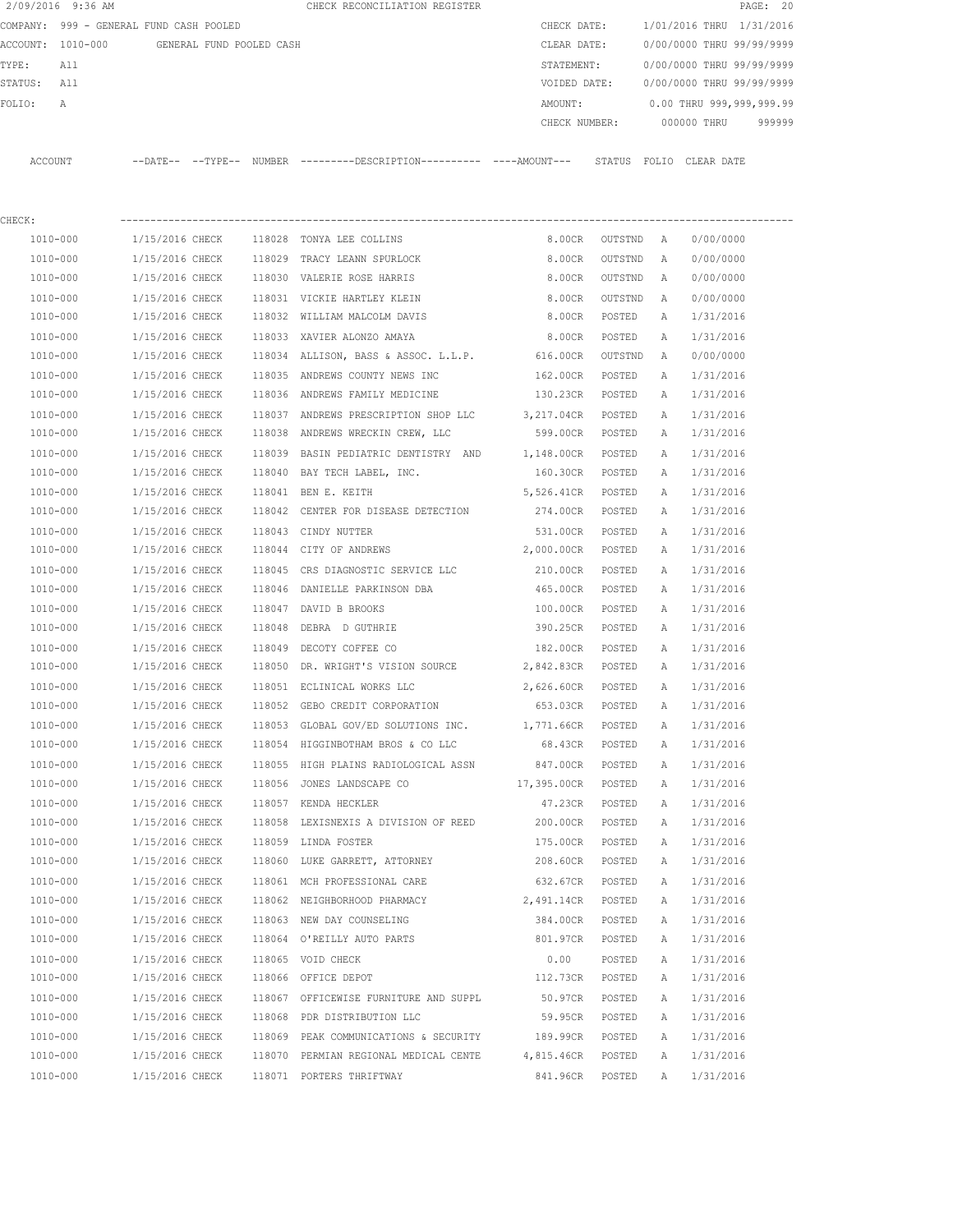|          | 2/09/2016 9:36 AM              |                            |                          | CHECK RECONCILIATION REGISTER |               |                           | PAGE: 21 |
|----------|--------------------------------|----------------------------|--------------------------|-------------------------------|---------------|---------------------------|----------|
| COMPANY: | 999 - GENERAL FUND CASH POOLED |                            |                          |                               | CHECK DATE:   | 1/01/2016 THRU 1/31/2016  |          |
|          | ACCOUNT: 1010-000              |                            | GENERAL FUND POOLED CASH |                               | CLEAR DATE:   | 0/00/0000 THRU 99/99/9999 |          |
| TYPE:    | All                            |                            |                          |                               | STATEMENT:    | 0/00/0000 THRU 99/99/9999 |          |
| STATUS:  | All                            |                            |                          |                               | VOIDED DATE:  | 0/00/0000 THRU 99/99/9999 |          |
| FOLIO:   | A                              |                            |                          |                               | AMOUNT:       | 0.00 THRU 999,999,999.99  |          |
|          |                                |                            |                          |                               | CHECK NUMBER: | 000000 THRU               | 999999   |
|          |                                |                            |                          |                               |               |                           |          |
| ACCOUNT  |                                | $--$ DATE $- --$ TYPE $--$ | <b>NUMBER</b>            |                               | STATUS        | FOLIO<br>CLEAR DATE       |          |
|          |                                |                            |                          |                               |               |                           |          |

| CHECK:   |                 |              |                                                         |                    |           |              |           |
|----------|-----------------|--------------|---------------------------------------------------------|--------------------|-----------|--------------|-----------|
| 1010-000 | 1/15/2016 CHECK |              | 118072 VOID CHECK                                       | 0.00               | POSTED    | $\mathbb{A}$ | 1/31/2016 |
| 1010-000 | 1/15/2016 CHECK |              | 118073 PREMIER FENCE                                    | 672.00CR POSTED    |           | Α            | 1/31/2016 |
| 1010-000 | 1/15/2016 CHECK |              | 118074 PROFESSIONAL TURF PRODUCTS 4,289.69CR            |                    | POSTED    | Α            | 1/31/2016 |
| 1010-000 | 1/15/2016 CHECK |              | 118075 OUILL CORPORATION                                | 209.24CR           | POSTED    | Α            | 1/31/2016 |
| 1010-000 | 1/15/2016 CHECK |              | 118076 RICHARD H DOLGENER                               | 58.94CR            | OUTSTND   | A            | 0/00/0000 |
| 1010-000 | 1/15/2016 CHECK |              | 118077 RURAL DUMPSTER SERVICE INC 423.54CR              |                    | POSTED    | Α            | 1/31/2016 |
| 1010-000 | 1/15/2016 CHECK |              | 118078 RYKIN PUMP CO. INC.                              | 683.06CR           | POSTED    | Α            | 1/31/2016 |
| 1010-000 | 1/15/2016 CHECK | 118079       | SANOFI PASTEUR INC. 945.04CR                            |                    | POSTED    | А            | 1/31/2016 |
| 1010-000 | 1/15/2016 CHECK |              | 118080 SIERRA SPRINGS<br>136.20CR                       |                    | POSTED    | Α            | 1/31/2016 |
| 1010-000 | 1/15/2016 CHECK |              | 118081 SIMS PLASTICS, INC. 176.26CR                     |                    | POSTED    | Α            | 1/31/2016 |
| 1010-000 | 1/15/2016 CHECK |              | 118082 SMITH MEDICAL PARTNERS, LLC 662.36CR POSTED      |                    |           | Α            | 1/31/2016 |
| 1010-000 | 1/15/2016 CHECK |              | 118083 SONYA TORBERT MA, LPC, NCC, LS 1,500.00CR POSTED |                    |           | Α            | 1/31/2016 |
| 1010-000 | 1/15/2016 CHECK |              | 118084 STANDARD COFFEE SERVICE CO                       | 22.38CR POSTED     |           | Α            | 1/31/2016 |
| 1010-000 | 1/15/2016 CHECK |              | 118085 STATE COMPTROLLER SALES TAX                      | 479.34CR           | POSTED    | Α            | 1/31/2016 |
| 1010-000 | 1/15/2016 CHECK |              | 118086 SUDDENLINK                                       | 49.86CR            | POSTED    | Α            | 1/31/2016 |
| 1010-000 | 1/15/2016 CHECK |              | 118087 SUMMERS CHIROPRACTIC, PA 126.07CR                |                    | POSTED    | Α            | 1/31/2016 |
| 1010-000 | 1/15/2016 CHECK | 118088       | SYSCO WEST TEXAS INC                                    | 3,581.64CR         | POSTED    | Α            | 1/31/2016 |
| 1010-000 | 1/15/2016 CHECK | 118089       | TASCOSA OFFICE MACHINES INC 179.52CR                    |                    | POSTED    | Α            | 1/31/2016 |
| 1010-000 | 1/15/2016 CHECK | 118090       | TEXAS COMMISSION ON                                     | 300.00CR           | POSTED    | Α            | 1/31/2016 |
| 1010-000 | 1/15/2016 CHECK |              | 118091 TEXAS DEPARTMENT OF AGRICULTUR 152.00CR          |                    | POSTED    | Α            | 1/31/2016 |
| 1010-000 | 1/15/2016 CHECK |              | 118092 TEXAS GAS SERVICE CORP 2,003.41CR                |                    | POSTED    | Α            | 1/31/2016 |
| 1010-000 | 1/15/2016 CHECK |              | 118093 THYSSENKRUPP ELEVATOR CORP                       | 700.69CR           | POSTED    | Α            | 1/31/2016 |
| 1010-000 | 1/15/2016 CHECK |              | 118094 TRANE US INC.                                    | 2,297.00CR         | POSTED    | Α            | 1/31/2016 |
| 1010-000 | 1/15/2016 CHECK | 118095 ULINE |                                                         | 220.55CR           | POSTED    | Α            | 1/31/2016 |
| 1010-000 | 1/15/2016 CHECK |              | 118096 UM AUTO PARTS                                    | 29.99CR POSTED     |           | Α            | 1/31/2016 |
| 1010-000 | 1/15/2016 CHECK |              | 118097 VERIZON WIRELESS                                 | 1,226.63CR         | POSTED    | Α            | 1/31/2016 |
| 1010-000 | 1/15/2016 CHECK |              | 118098 WAGNER SUPPLY COMPANY                            | 965.92CR POSTED    |           | Α            | 1/31/2016 |
| 1010-000 | 1/15/2016 CHECK |              | 118099 WEST TEXAS COUNTY JUDGES & COM                   | 100.00CR           | OUTSTND   | $\mathbb{A}$ | 0/00/0000 |
| 1010-000 | 1/15/2016 CHECK |              | 118100 WHEELER MOTOR CO. INC.                           | 262.50CR POSTED    |           | Α            | 1/31/2016 |
| 1010-000 | 1/15/2016 CHECK | 118101       | WINDSTREAM COMMUNICATIONS 1,940.85CR                    |                    | POSTED    | Α            | 1/31/2016 |
| 1010-000 | 1/15/2016 CHECK |              | 118102 WINZER CORPORATION                               | 1,315.37CR         | POSTED    | Α            | 1/31/2016 |
| 1010-000 | 1/15/2016 CHECK |              | 118103 ZENO OFFICE SOLUTIONS                            | 130.00CR           | POSTED    | Α            | 1/31/2016 |
| 1010-000 | 1/22/2016 CHECK |              | 118104 AMY FIERRO                                       | 46.44CR            | POSTED    | A            | 1/31/2016 |
| 1010-000 | 1/22/2016 CHECK |              | 118105 ANDREWS COUNTY NEWS INC 432.00CR                 |                    | OUTSTND A |              | 0/00/0000 |
| 1010-000 | 1/22/2016 CHECK |              | 118106 AT&T MOBILITY                                    | 274.90CR OUTSTND A |           |              | 0/00/0000 |
| 1010-000 | 1/22/2016 CHECK |              | 118107 BASCO SUPPLY COMPANY, INC.                       | 81.00CR            | OUTSTND   | A            | 0/00/0000 |
| 1010-000 | 1/22/2016 CHECK |              | 118108 BI INC.                                          | 319.03CR           | OUTSTND   | Α            | 0/00/0000 |
| 1010-000 | 1/22/2016 CHECK |              | 118109 BYRON & MARY SUE BALL                            | 69.08CR            | POSTED    | Α            | 1/31/2016 |
| 1010-000 | 1/22/2016 CHECK | 118110       | CHARLES SILVERMAN MS LPA LSSP                           | 400.00CR           | POSTED    | Α            | 1/31/2016 |
| 1010-000 | 1/22/2016 CHECK |              | 118111 CODY & ALLYSON PAYNE                             | 126.58CR           | POSTED    | Α            | 1/31/2016 |
| 1010-000 | 1/22/2016 CHECK |              | 118112 CORNERSTONE PROGRAMS CORPORATI                   | 4,577.13CR         | OUTSTND   | Α            | 0/00/0000 |
| 1010-000 | 1/22/2016 CHECK | 118113       | COUNTY JUDGES & COMMISSIONER A                          | 1,500.00CR         | OUTSTND   | Α            | 0/00/0000 |
| 1010-000 | 1/22/2016 CHECK |              | 118114 CRS DIAGNOSTIC SERVICE LLC                       | 30.00CR            | POSTED    | Α            | 1/31/2016 |
| 1010-000 | 1/22/2016 CHECK |              | 118115 DANIELLE PARKINSON DBA                           | 350.00CR           | OUTSTND   | Α            | 0/00/0000 |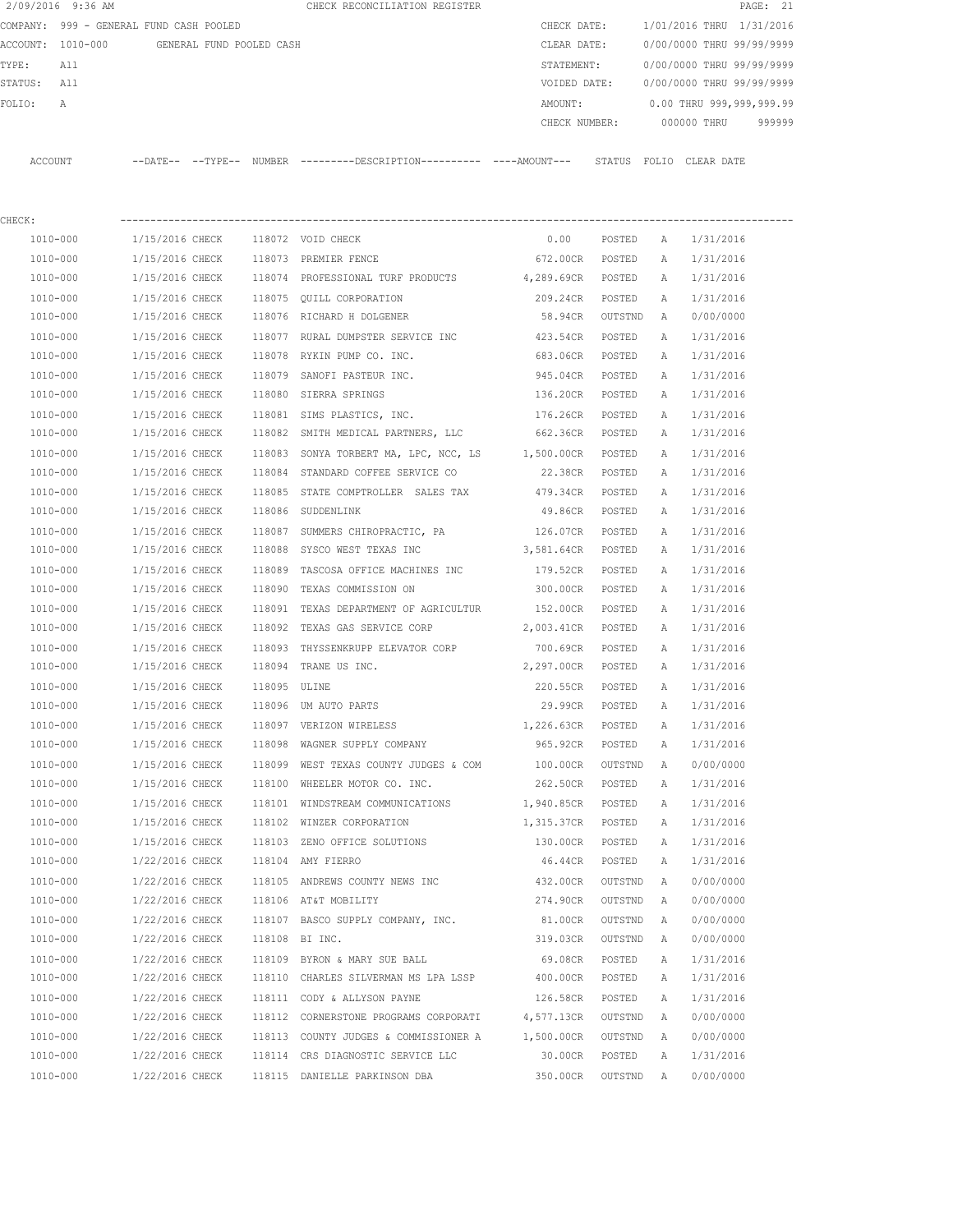|                                         | 2/09/2016 9:36 AM |                          |  | CHECK RECONCILIATION REGISTER                                                              |                              |           |                          |                           | PAGE: 22 |
|-----------------------------------------|-------------------|--------------------------|--|--------------------------------------------------------------------------------------------|------------------------------|-----------|--------------------------|---------------------------|----------|
| COMPANY: 999 - GENERAL FUND CASH POOLED |                   |                          |  | CHECK DATE:                                                                                |                              |           | 1/01/2016 THRU 1/31/2016 |                           |          |
|                                         | ACCOUNT: 1010-000 | GENERAL FUND POOLED CASH |  |                                                                                            | CLEAR DATE:                  |           |                          | 0/00/0000 THRU 99/99/9999 |          |
| TYPE:                                   | All               |                          |  |                                                                                            | STATEMENT:                   |           |                          | 0/00/0000 THRU 99/99/9999 |          |
| STATUS: All                             |                   |                          |  |                                                                                            | VOIDED DATE:                 |           |                          | 0/00/0000 THRU 99/99/9999 |          |
| FOLIO:                                  | A                 |                          |  |                                                                                            | AMOUNT:                      |           |                          | 0.00 THRU 999,999,999.99  |          |
|                                         |                   |                          |  |                                                                                            | CHECK NUMBER:                |           |                          | 000000 THRU 999999        |          |
|                                         | ACCOUNT           |                          |  | --DATE-- --TYPE-- NUMBER --------DESCRIPTION--------- ----AMOUNT--- STATUS FOLIO CLEARDATE |                              |           |                          |                           |          |
|                                         |                   |                          |  |                                                                                            |                              |           |                          |                           |          |
| CHECK:                                  |                   |                          |  |                                                                                            |                              |           |                          |                           |          |
|                                         |                   |                          |  | 1010-000 1/22/2016 CHECK 118116 DARREN & TINA POOL                                         | 149.12CR OUTSTND A           |           |                          | 0/00/0000                 |          |
|                                         | 1010-000          |                          |  | 1/22/2016 CHECK 118117 DEYMA DAVILA                                                        | 33.35CR OUTSTND A            |           |                          | 0/00/0000                 |          |
|                                         | 1010-000          |                          |  | 1/22/2016 CHECK 118118 E&M DESIGNS                                                         | 260.00CR OUTSTND             |           | A                        | 0/00/0000                 |          |
|                                         | 1010-000          | 1/22/2016 CHECK          |  | 118119 ELLEN RAENELLE MITCHELL                                                             | 308.73CR OUTSTND             |           | <b>A</b>                 | 0/00/0000                 |          |
|                                         | 1010-000          | 1/22/2016 CHECK          |  | 118120 GAIL'S FLAGS & GOLF COURSE ACC                                                      | 464.10CR OUTSTND             |           | A                        | 0/00/0000                 |          |
|                                         | 1010-000          | 1/22/2016 CHECK          |  | 118121 GEBO CREDIT CORPORATION                                                             | 198.14CR OUTSTND             |           | A                        | 0/00/0000                 |          |
|                                         | 1010-000          | 1/22/2016 CHECK          |  | 118122 GLOBAL GOV/ED SOLUTIONS INC.                                                        | 1,275.76CR OUTSTND           |           | <b>A</b>                 | 0/00/0000                 |          |
|                                         | 1010-000          | 1/22/2016 CHECK          |  | 118123 HARRELL'S LLC                                                                       | 2,523.60CR                   | OUTSTND   | A                        | 0/00/0000                 |          |
|                                         | 1010-000          | 1/22/2016 CHECK          |  | 118124 HIGHLAND COUNCIL FOR THE DEAF                                                       | 370.00CR                     | OUTSTND A |                          | 0/00/0000                 |          |
|                                         | 1010-000          | 1/22/2016 CHECK          |  |                                                                                            |                              |           | Α                        | 1/22/2016                 |          |
|                                         | 1010-000          |                          |  | 1/22/2016 CHECK 118126 IRMA BENAVIDES                                                      | 148.78CR OUTSTND             |           | A                        | 0/00/0000                 |          |
|                                         | 1010-000          |                          |  | $1/22/2016$ CHECK $118127$ JAMES & CHELSEA ROBERTS                                         | 133.06CR POSTED              |           | Α                        | 1/31/2016                 |          |
|                                         | 1010-000          |                          |  | 1/22/2016 CHECK 118128 JOSE FRANCISCO ROJAS                                                | 168.67CR                     | OUTSTND   | A                        | 0/00/0000                 |          |
|                                         | 1010-000          | 1/22/2016 CHECK          |  | 118129 JOSUE & CONCEPCION DELOSRIOS                                                        | 60.65CR                      | OUTSTND   | A                        | 0/00/0000                 |          |
|                                         | 1010-000          | 1/22/2016 CHECK          |  | 118130 KENDA HECKLER                                                                       | 1,397.92CR POSTED            |           | А                        | 1/31/2016                 |          |
|                                         | 1010-000          | 1/22/2016 CHECK          |  | 118131 KLEINMAN CONSULTANTS PLLC                                                           | 900.00CR                     | OUTSTND   | A                        | 0/00/0000                 |          |
|                                         | 1010-000          | 1/22/2016 CHECK          |  | 118132 KNIGHTS TIRE & SERVICE                                                              | 30.00CR OUTSTND              |           | A                        | 0/00/0000                 |          |
|                                         | 1010-000          | 1/22/2016 CHECK          |  | 118133 LOVELL, LOVELL, NEWSOM & ISERN                                                      | 300.00CR                     | POSTED    | A                        | 1/31/2016                 |          |
|                                         | 1010-000          | 1/22/2016 CHECK          |  | 118134 LUIS RAMON PORTILLO & AMBER WI                                                      | 143.90CR POSTED              |           | Α                        | 1/31/2016                 |          |
|                                         | 1010-000          | 1/22/2016 CHECK          |  | 118135 MANGO LANGUAGES                                                                     | 2,555.00CR OUTSTND A         |           |                          | 0/00/0000                 |          |
|                                         | 1010-000          | 1/22/2016 CHECK          |  | 118136 MANUEL & NANCY LUJAN - VOIDED                                                       | 223.11CR VOIDED              |           | A                        | 1/22/2016                 |          |
|                                         | 1010-000          |                          |  | 1/22/2016 CHECK 118137 MIDLAND COUNTY JUVENILE PROBAT 1,210.00CR OUTSTND A                 |                              |           |                          | 0/00/0000                 |          |
|                                         | 1010-000          | 1/22/2016 CHECK          |  | 118138 MIDLAND RAPE CRISIS AND CHILDR 14,000.00CR OUTSTND A                                |                              |           |                          | 0/00/0000                 |          |
|                                         | 1010-000          |                          |  | 1/22/2016 CHECK 118139 MIKE HOLMES                                                         | 500.00CR OUTSTND A 0/00/0000 |           |                          |                           |          |
|                                         | 1010-000          | 1/22/2016 CHECK          |  | 118140 MORRIS & STEPHANIE MILLER                                                           | 357.97CR                     | OUTSTND   | A                        | 0/00/0000                 |          |
|                                         | $1010 - 000$      | 1/22/2016 CHECK          |  | 118141 NATIONAL ASSOCIATION OF COUNTI                                                      | 515.00CR                     | OUTSTND   | Α                        | 0/00/0000                 |          |
|                                         | 1010-000          | 1/22/2016 CHECK          |  | 118142 PORTERS THRIFTWAY                                                                   | 113.78CR                     | OUTSTND   | Α                        | 0/00/0000                 |          |
|                                         | 1010-000          | 1/22/2016 CHECK          |  | 118143 PROFESSIONAL TURF PRODUCTS                                                          | 699.49CR                     | POSTED    | Α                        | 1/31/2016                 |          |
|                                         | 1010-000          | 1/22/2016 CHECK          |  | 118144 QUILL CORPORATION                                                                   | 164.80CR                     | OUTSTND   | Α                        | 0/00/0000                 |          |
|                                         | $1010 - 000$      | 1/22/2016 CHECK          |  | 118145 RICHARD H DOLGENER                                                                  | 43.20CR                      | OUTSTND   | Α                        | 0/00/0000                 |          |
|                                         | 1010-000          | 1/22/2016 CHECK          |  | 118146 RITE OF PASSAGE, INC.                                                               | 1,886.17CR                   | OUTSTND   | Α                        | 0/00/0000                 |          |
|                                         | 1010-000          | 1/22/2016 CHECK          |  | 118147 ROBIN HARPER TAC                                                                    | 7.50CR                       | POSTED    | Α                        | 1/31/2016                 |          |
|                                         | 1010-000          | 1/22/2016 CHECK          |  | 118148 SEAN COLIN CASSIDY                                                                  | 73.73CR                      | POSTED    | Α                        | 1/31/2016                 |          |
|                                         | 1010-000          | 1/22/2016 CHECK          |  | 118149 SIERRA SPRINGS                                                                      | 237.84CR                     | OUTSTND   | Α                        | 0/00/0000                 |          |
|                                         | 1010-000          | 1/22/2016 CHECK          |  | 118150 SOUTH PLAINS FORENSIC PATHOLOG                                                      | 4,400.00CR                   | OUTSTND   | Α                        | 0/00/0000                 |          |
|                                         | 1010-000          | 1/22/2016 CHECK          |  | 118151 STANDBY POWER SUPPORT SYSTEMS,                                                      | 504.64CR                     | OUTSTND   | А                        | 0/00/0000                 |          |
|                                         | 1010-000          | 1/22/2016 CHECK          |  | 118152 STERICYCLE INC                                                                      | 1,170.95CR                   | OUTSTND   | $\mathbb{A}$             | 0/00/0000                 |          |
|                                         | 1010-000          | 1/22/2016 CHECK          |  | 118153 SYNETRA INC                                                                         | 1,937.00CR                   | OUTSTND   | Α                        | 0/00/0000                 |          |
|                                         |                   |                          |  |                                                                                            |                              |           |                          |                           |          |

 1010-000 1/22/2016 CHECK 118154 TASCOSA OFFICE MACHINES INC 264.91CR OUTSTND A 0/00/0000 1010-000 1/22/2016 CHECK 118155 TEXAS DEPARTMENT OF AGRICULTUR 75.00CR OUTSTND A 0/00/0000 1010-000 1/22/2016 CHECK 118156 TIM L WORKMAN 276.05CR OUTSTND A 0/00/0000 1010-000 1/22/2016 CHECK 118157 UNIFIRST 110.70CR POSTED A 1/31/2016 1010-000 1/22/2016 CHECK 118158 VERIZON WIRELESS 163.87CR POSTED A 1/31/2016 1010-000 1/22/2016 CHECK 118159 WINDSTREAM COMMUNICATIONS 1,940.85CR OUTSTND A 0/00/0000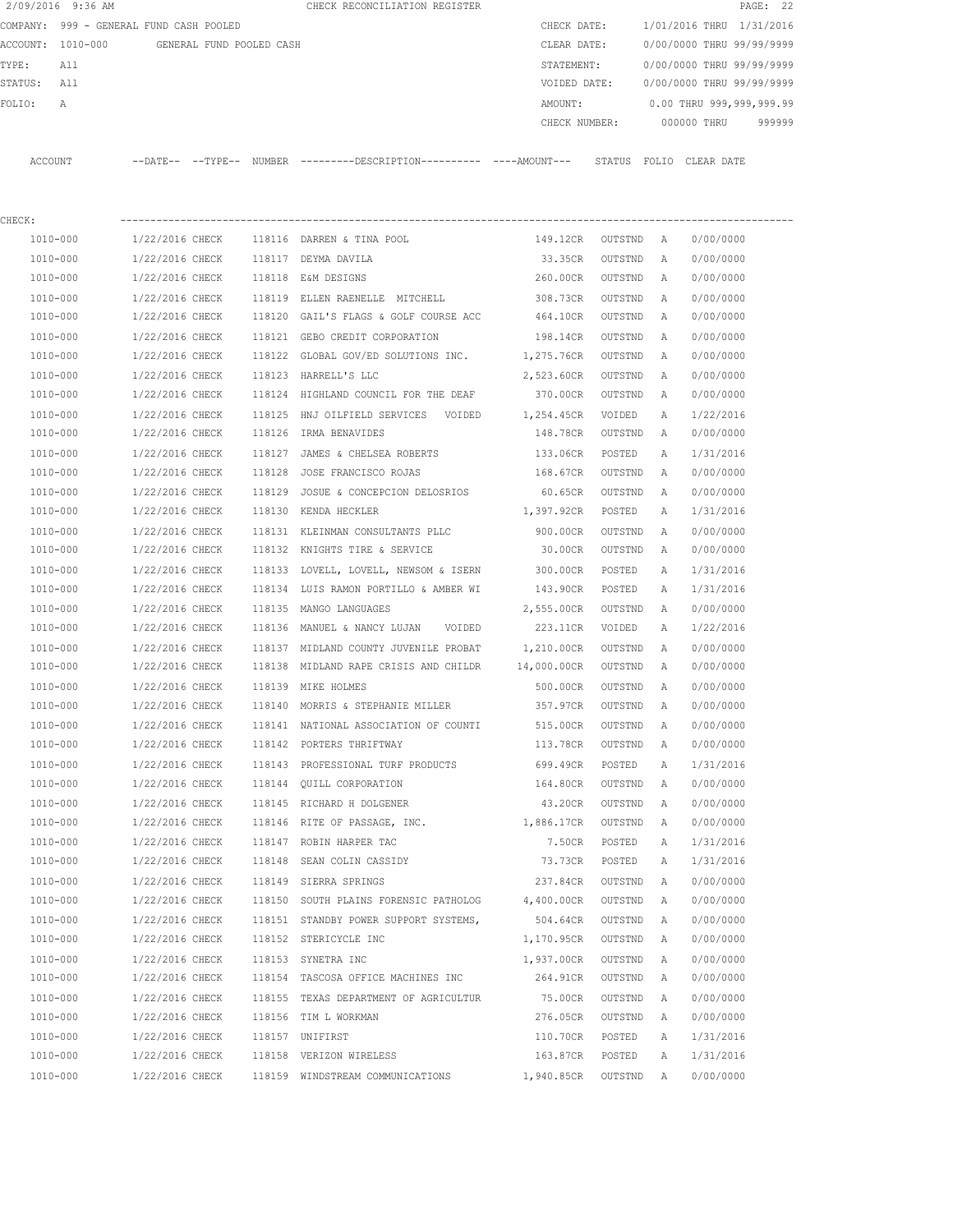| 2/09/2016 9:36 AM |                                         |        | CHECK RECONCILIATION REGISTER                                                               |               |         |   | PAGE: 23                  |
|-------------------|-----------------------------------------|--------|---------------------------------------------------------------------------------------------|---------------|---------|---|---------------------------|
|                   | COMPANY: 999 - GENERAL FUND CASH POOLED |        |                                                                                             | CHECK DATE:   |         |   | 1/01/2016 THRU 1/31/2016  |
| ACCOUNT: 1010-000 | GENERAL FUND POOLED CASH                |        |                                                                                             | CLEAR DATE:   |         |   | 0/00/0000 THRU 99/99/9999 |
| TYPE:<br>All      |                                         |        |                                                                                             | STATEMENT:    |         |   | 0/00/0000 THRU 99/99/9999 |
| STATUS:<br>All    |                                         |        |                                                                                             | VOIDED DATE:  |         |   | 0/00/0000 THRU 99/99/9999 |
| FOLIO:<br>Α       |                                         |        |                                                                                             | AMOUNT:       |         |   | 0.00 THRU 999,999,999.99  |
|                   |                                         |        |                                                                                             | CHECK NUMBER: |         |   | 000000 THRU<br>999999     |
| ACCOUNT           |                                         |        | --DATE-- --TYPE-- NUMBER --------DESCRIPTION---------- ----AMOUNT--- STATUS FOLIO CLEARDATE |               |         |   |                           |
|                   |                                         |        |                                                                                             |               |         |   |                           |
| CHECK:            |                                         |        |                                                                                             |               |         |   |                           |
| 1010-000          | 1/22/2016 CHECK                         |        | 118160 BARBARA J MCKINNEY                                                                   | 40.00CR       | OUTSTND | A | 0/00/0000                 |
| 1010-000          | 1/22/2016 CHECK                         |        | 118161 CHRISTY G PALMA                                                                      | 40.00CR       | POSTED  | A | 1/31/2016                 |
| 1010-000          | 1/22/2016 CHECK                         |        | 118162 CLAYTON D CHISUM                                                                     | 8.00CR        | OUTSTND | A | 0/00/0000                 |
| 1010-000          | 1/22/2016 CHECK                         |        | 118163 DARRYL K MOTE                                                                        | 40.00CR       | OUTSTND | A | 0/00/0000                 |
| 1010-000          | 1/22/2016 CHECK                         |        | 118164 DENIA LYNN PEARCE                                                                    | 40.00CR       | OUTSTND | A | 0/00/0000                 |
| 1010-000          | 1/22/2016 CHECK                         |        | 118165 DIANA DALE                                                                           | 40.00CR       | POSTED  | Α | 1/31/2016                 |
| 1010-000          | 1/22/2016 CHECK                         |        | 118166 DUSTIN KELLY ONEAL                                                                   | 40.00CR       | OUTSTND | A | 0/00/0000                 |
| 1010-000          | 1/22/2016 CHECK                         |        | 118167 ELLEN A MEDINA                                                                       | 8.00CR        | OUTSTND | A | 0/00/0000                 |
| 1010-000          | 1/22/2016 CHECK                         |        | 118168 ERIKA BAEZA                                                                          | 8.00CR        | POSTED  | A | 1/31/2016                 |
| 1010-000          | 1/22/2016 CHECK                         |        | 118169 GLEN E HACKLER                                                                       | 40.00CR       | POSTED  | Α | 1/31/2016                 |
| 1010-000          | 1/22/2016 CHECK                         |        | 118170 HECTOR C CONTRERAS                                                                   | 40.00CR       | OUTSTND | Α | 0/00/0000                 |
| 1010-000          | 1/22/2016 CHECK                         |        | 118171 HELLEN AKRIDGE WILLIAMS                                                              | 8.00CR        | POSTED  | Α | 1/31/2016                 |
| 1010-000          | 1/22/2016 CHECK                         |        | 118172 HILDA MENDOZA GARCIA                                                                 | 8.00CR        | OUTSTND | Α | 0/00/0000                 |
| 1010-000          | 1/22/2016 CHECK                         |        | 118173 HUMBERTO CARRASCO ACOSTA                                                             | 8.00CR        | OUTSTND | Α | 0/00/0000                 |
| 1010-000          | 1/22/2016 CHECK                         |        | 118174 JAMES THOMAS CHRISTIAN                                                               | 40.00CR       | OUTSTND | A | 0/00/0000                 |
| 1010-000          | 1/22/2016 CHECK                         | 118175 | JOSE SANCHEZ                                                                                | 8.00CR        | OUTSTND | A | 0/00/0000                 |
| 1010-000          | 1/22/2016 CHECK                         | 118176 | JOSE TORRES                                                                                 | 8.00CR        | OUTSTND | A | 0/00/0000                 |
| 1010-000          | 1/22/2016 CHECK                         | 118177 | JOSE URIEL SANDOVAL                                                                         | 40.00CR       | POSTED  | Α | 1/31/2016                 |
| 1010-000          | 1/22/2016 CHECK                         | 118178 | JUSTIN L NELSON                                                                             | 8.00CR        | OUTSTND | Α | 0/00/0000                 |
| 1010-000          | 1/22/2016 CHECK                         | 118179 | KRISSY L FRESHOUR                                                                           | 8.00CR        | OUTSTND | A | 0/00/0000                 |
| 1010-000          | 1/22/2016 CHECK                         |        | 118180 LORRIE M KELLERMAN - FU                                                              | 8.00CR        | POSTED  | A | 1/31/2016                 |
| 1010-000          | 1/22/2016 CHECK                         |        | 118181 LUIOS A ESTRADA                                                                      | 8.00CR        | OUTSTND | A | 0/00/0000                 |
| 1010-000          | 1/22/2016 CHECK                         |        | 118182 MARY LOU CORNEJO                                                                     | 40.00CR       | POSTED  | A | 1/31/2016                 |
| 1010-000          | 1/22/2016 CHECK                         |        | 118183 NOE BENAVIDES                                                                        | 8.00CR        | OUTSTND | A | 0/00/0000                 |
| 1010-000          | 1/22/2016 CHECK                         |        | 118184 NOEMI INFANTE SANCHEZ                                                                | 40.00CR       | POSTED  | Α | 1/31/2016                 |
| 1010-000          | 1/22/2016 CHECK                         |        | 118185 RUSSELL ALLEN YATES                                                                  | 8.00CR        | OUTSTND | Α | 0/00/0000                 |
| 1010-000          | 1/22/2016 CHECK                         |        | 118186 SANDRA E NAVARRO                                                                     | 8.00CR        | POSTED  | Α | 1/31/2016                 |
| 1010-000          | 1/22/2016 CHECK                         |        | 118187 SUZETTE D BAIRD                                                                      | 8.00CR        | OUTSTND | Α | 0/00/0000                 |
| 1010-000          | 1/22/2016 CHECK                         | 118188 | TANYA J ROGERS                                                                              | 8.00CR        | OUTSTND | Α | 0/00/0000                 |
| 1010-000          | 1/22/2016 CHECK                         | 118189 | TWANA L VANDEVER                                                                            | 8.00CR        | OUTSTND | Α | 0/00/0000                 |
| 1010-000          | 1/25/2016 CHECK                         | 118190 | TOMMY DARLAND GOLF SALES 8,173.63CR                                                         |               | OUTSTND | Α | 0/00/0000                 |
| $1010 - 000$      | 1/26/2016 CHECK                         |        | 118191 BARBARA J MCKINNEY                                                                   | 40.00CR       | OUTSTND | Α | 0/00/0000                 |
| 1010-000          | 1/26/2016 CHECK                         |        | 118192 CHRISTY RAMOS PALMA                                                                  | 40.00CR       | OUTSTND | Α | 0/00/0000                 |
| 1010-000          | 1/26/2016 CHECK                         | 118193 | DENIA LYNN PEARCE                                                                           | 40.00CR       | OUTSTND | Α | 0/00/0000                 |
| 1010-000          | 1/26/2016 CHECK                         |        | 118194 DIANA NATIVIDAD DALE                                                                 | 40.00CR       | OUTSTND | Α | 0/00/0000                 |
| 1010-000          | 1/26/2016 CHECK                         |        | 118195 DUSTIN KELLY ONEAL                                                                   | 40.00CR       | OUTSTND | Α | 0/00/0000                 |
| 1010-000          | 1/26/2016 CHECK                         |        | 118196 GLEN E HACKLER                                                                       | 40.00CR       | OUTSTND | Α | 0/00/0000                 |
| 1010-000          | 1/26/2016 CHECK                         |        | 118197 HECTOR C CONTRERAS                                                                   | 40.00CR       | OUTSTND | Α | 0/00/0000                 |
| 1010-000          | 1/26/2016 CHECK                         |        | 118198 JAMES THOMAS CHRISTIAN                                                               | 40.00CR       | OUTSTND | Α | 0/00/0000                 |
| 1010-000          | 1/26/2016 CHECK                         |        | 118199 MARY LOU CORNEJO                                                                     | 40.00CR       | OUTSTND | Α | 0/00/0000                 |
| 1010-000          | 1/26/2016 CHECK                         |        | 118200 NOEMI INFANTE SANCHEZ                                                                | 40.00CR       | OUTSTND | Α | 0/00/0000                 |
| 1010-000          | 1/29/2016 CHECK                         |        | 118201 AIR FILTRATION PRODUCTS AND SE                                                       | 534.39CR      | OUTSTND | Α | 0/00/0000                 |
| 1010-000          | 1/29/2016 CHECK                         |        | 118202 AMERICA SUPPLY LLC                                                                   | 154.82CR      | OUTSTND | Α | 0/00/0000                 |
| 1010-000          | 1/29/2016 CHECK                         |        | 118203 ANDREWS COUNTY FEED & SUPPLY                                                         | 193.00CR      | OUTSTND | Α | 0/00/0000                 |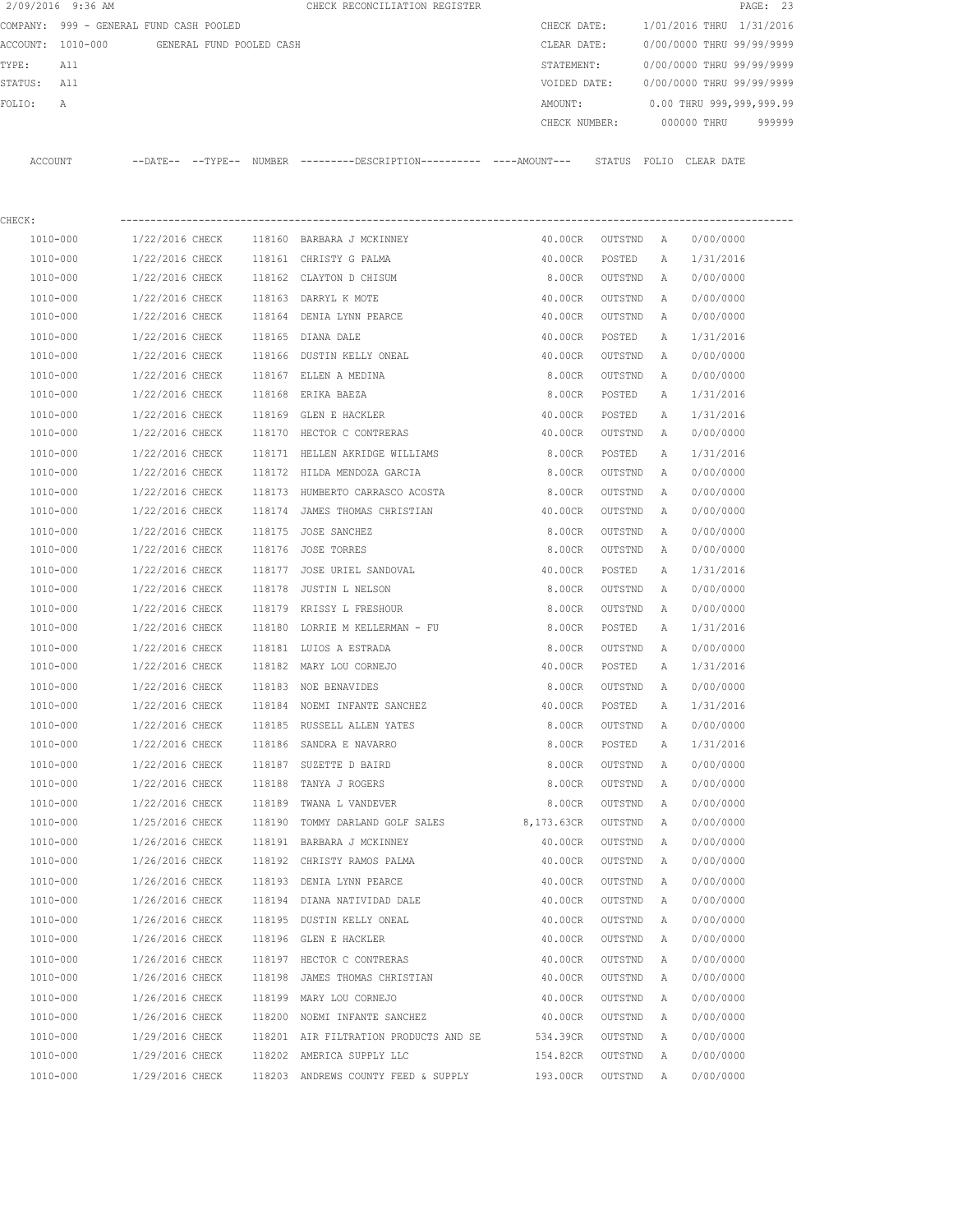|                                         | 2/09/2016 9:36 AM |                 |                          |             | CHECK RECONCILIATION REGISTER                                                               |                          |           |              |                           | PAGE: 24 |
|-----------------------------------------|-------------------|-----------------|--------------------------|-------------|---------------------------------------------------------------------------------------------|--------------------------|-----------|--------------|---------------------------|----------|
| COMPANY: 999 - GENERAL FUND CASH POOLED |                   |                 |                          | CHECK DATE: |                                                                                             | 1/01/2016 THRU 1/31/2016 |           |              |                           |          |
|                                         | ACCOUNT: 1010-000 |                 | GENERAL FUND POOLED CASH |             |                                                                                             | CLEAR DATE:              |           |              | 0/00/0000 THRU 99/99/9999 |          |
| TYPE:                                   | All               |                 |                          |             |                                                                                             | STATEMENT:               |           |              | 0/00/0000 THRU 99/99/9999 |          |
| STATUS:                                 | All               |                 |                          |             |                                                                                             | VOIDED DATE:             |           |              | 0/00/0000 THRU 99/99/9999 |          |
| FOLIO:                                  | Α                 |                 |                          |             |                                                                                             | AMOUNT:                  |           |              | 0.00 THRU 999,999,999.99  |          |
|                                         |                   |                 |                          |             |                                                                                             | CHECK NUMBER:            |           |              | 000000 THRU               | 999999   |
|                                         | ACCOUNT           |                 |                          |             | --DATE-- --TYPE-- NUMBER --------DESCRIPTION---------- ----AMOUNT--- STATUS FOLIO CLEARDATE |                          |           |              |                           |          |
| CHECK:                                  |                   |                 |                          |             |                                                                                             |                          |           |              |                           |          |
|                                         | 1010-000          | 1/29/2016 CHECK |                          |             | 118204 ANDREWS COUNTY NEWS INC                                                              | 240.00CR                 | OUTSTND A |              | 0/00/0000                 |          |
|                                         | 1010-000          | 1/29/2016 CHECK |                          |             | 118205 ANDREWS FAMILY MEDICINE                                                              | 40.27CR                  | OUTSTND   | A            | 0/00/0000                 |          |
|                                         | 1010-000          | 1/29/2016 CHECK |                          |             | 118206 ANDREWS OFFICE SUPPLY                                                                | 86.83CR                  | OUTSTND   | A            | 0/00/0000                 |          |
|                                         | 1010-000          | 1/29/2016 CHECK |                          |             | 118207 ANDREWS PEST CONTROL                                                                 | 240.00CR                 | OUTSTND   | Α            | 0/00/0000                 |          |
|                                         | 1010-000          | 1/29/2016 CHECK |                          |             | 118208 AUTO-CHLOR SYSTEM OF GOLDEN LI                                                       | 292.00CR                 | OUTSTND   | Α            | 0/00/0000                 |          |
|                                         | 1010-000          | 1/29/2016 CHECK |                          |             | 118209 AUTOZONE COMMERCIAL                                                                  | 1,356.52CR               | OUTSTND   | $\mathbb{A}$ | 0/00/0000                 |          |
|                                         | 1010-000          | 1/29/2016 CHECK |                          |             | 118210 VOID CHECK                                                                           | 0.00                     | POSTED    | Α            | 1/31/2016                 |          |
|                                         | 1010-000          | 1/29/2016 CHECK |                          |             | 118211 BAILEY COUNTY SHERIFF DEPT                                                           | 14,560.65CR              | OUTSTND   | A            | 0/00/0000                 |          |
|                                         | 1010-000          | 1/29/2016 CHECK |                          |             | 118212 BASIN DENTISTRY                                                                      | 656.30CR                 | OUTSTND   | A            | 0/00/0000                 |          |
|                                         | 1010-000          | 1/29/2016 CHECK |                          | 118213      | BASIN PEDIATRIC DENTISTRY AND                                                               | 2,819.00CR               | OUTSTND   | Α            | 0/00/0000                 |          |
|                                         | 1010-000          | 1/29/2016 CHECK |                          |             | 118214 BILL WILLIAMS TIRE CENTER                                                            | 103.00CR                 | OUTSTND   | A            | 0/00/0000                 |          |
|                                         | 1010-000          | 1/29/2016 CHECK |                          |             | 118215 BORDER STATES ELECTRIC SUPPLY 863.73CR                                               |                          | OUTSTND   | Α            | 0/00/0000                 |          |
|                                         | 1010-000          | 1/29/2016 CHECK |                          |             | 118216 BRODART CO                                                                           | 21.96CR                  | OUTSTND   | Α            | 0/00/0000                 |          |
|                                         | 1010-000          | 1/29/2016 CHECK |                          |             | 118217 CAIN ELECTRICAL SUPPLY CORP 1,229.80CR                                               |                          | OUTSTND   | Α            | 0/00/0000                 |          |
|                                         | 1010-000          | 1/29/2016 CHECK |                          | 118218      | CANON FINANCIAL SERVICES INC                                                                | 4,417.61CR               | OUTSTND   | Α            | 0/00/0000                 |          |
|                                         | 1010-000          | 1/29/2016 CHECK |                          | 118219      | CENTER POINT LARGE PRINT                                                                    | 120.42CR                 | OUTSTND   | Α            | 0/00/0000                 |          |
|                                         | 1010-000          | 1/29/2016 CHECK |                          |             | 118220 CERTIFIED LABORATORIES                                                               | 465.00CR                 | OUTSTND   | Α            | 0/00/0000                 |          |
|                                         | 1010-000          | 1/29/2016 CHECK |                          |             | 118221 CHEM-AQUA, INC                                                                       | 116.66CR                 | OUTSTND   | Α            | 0/00/0000                 |          |
|                                         | 1010-000          | 1/29/2016 CHECK |                          |             | 118222 CHIEF LAW ENFORECEMNT SUPPLY C                                                       | 99.20CR                  | OUTSTND   | A            | 0/00/0000                 |          |
|                                         | 1010-000          | 1/29/2016 CHECK |                          |             | 118223 CORY MARSHALL                                                                        | 513.20CR                 | OUTSTND   | A            | 0/00/0000                 |          |
|                                         | 1010-000          | 1/29/2016 CHECK |                          |             | 118224 COUNTY JUDGES EDUCATION FUND                                                         | 125.00CR                 | OUTSTND   | A            | 0/00/0000                 |          |
|                                         | 1010-000          | 1/29/2016 CHECK |                          | 118225      | CRS DIAGNOSTIC SERVICE LLC                                                                  | 60.00CR                  | OUTSTND   | Α            | 0/00/0000                 |          |
|                                         | 1010-000          | 1/29/2016 CHECK |                          |             | 118226 CYNTHIA JONES                                                                        | 1,054.46CR               | OUTSTND   | Α            | 0/00/0000                 |          |
|                                         | 1010-000          | 1/29/2016 CHECK |                          |             | 118227 DANIELLE PARKINSON DBA                                                               | 800.00CR                 | OUTSTND   | A            | 0/00/0000                 |          |
|                                         | 1010-000          | 1/29/2016 CHECK |                          | 118228      | DECKER'S FARM SUPPLY & NURSERY                                                              | 1,900.00CR               | OUTSTND   | A            | 0/00/0000                 |          |
|                                         | 1010-000          | 1/29/2016 CHECK |                          |             | 118229 DONNA WRIGHT COUNTY CLERK                                                            | 1,319.00CR               | OUTSTND   | Α            | 0/00/0000                 |          |
|                                         | 1010-000          | 1/29/2016 CHECK |                          |             | 118230 ECTOR COUNTY HOSPITAL                                                                | 663.78CR                 | OUTSTND   | Α            | 0/00/0000                 |          |
|                                         | 1010-000          | 1/29/2016 CHECK |                          |             | 118231 ELLIOTT ELECTRIC SUPPLY                                                              | 238.24CR                 | OUTSTND   | Α            | 0/00/0000                 |          |
|                                         | 1010-000          | 1/29/2016 CHECK |                          |             | 118232 ENTENMANN ROVIN CO                                                                   | 111.50CR                 | OUTSTND   | Α            | 0/00/0000                 |          |
|                                         | 1010-000          | 1/29/2016 CHECK |                          |             | 118233 FALCON SEPTIC SERVICE INC                                                            | 600.00CR                 | OUTSTND   | Α            | 0/00/0000                 |          |
|                                         | 1010-000          | 1/29/2016 CHECK |                          |             | 118234 FLOODMASTERS                                                                         | 446.65CR                 | OUTSTND   | Α            | 0/00/0000                 |          |
|                                         | 1010-000          | 1/29/2016 CHECK |                          |             | 118235 GALE/CENGAGE LEARNING                                                                | 691.65CR                 | OUTSTND   | Α            | 0/00/0000                 |          |
|                                         | 1010-000          | 1/29/2016 CHECK |                          |             | 118236 GARZA COUNTY LAW ENFORCEMENT C 11,340.00CR                                           |                          | OUTSTND   | Α            | 0/00/0000                 |          |
|                                         | 1010-000          | 1/29/2016 CHECK |                          |             | 118237 GARZA COUNTY TREASURER                                                               | 342.00CR                 | OUTSTND   | Α            | 0/00/0000                 |          |
|                                         | 1010-000          | 1/29/2016 CHECK |                          | 118238      | GEBO CREDIT CORPORATION                                                                     | 19.99CR                  | OUTSTND   | Α            | 0/00/0000                 |          |
|                                         | 1010-000          | 1/29/2016 CHECK |                          |             | 118239 GRAINGER INC                                                                         | 4,249.73CR               | OUTSTND   | Α            | 0/00/0000                 |          |
|                                         | 1010-000          | 1/29/2016 CHECK |                          |             | 118240 VOID CHECK                                                                           | 0.00                     | POSTED    | Α            | 1/31/2016                 |          |
|                                         | 1010-000          | 1/29/2016 CHECK |                          |             | 118241 VOID CHECK                                                                           | 0.00                     | POSTED    | Α            | 1/31/2016                 |          |
|                                         | 1010-000          | 1/29/2016 CHECK |                          |             | 118242 HIGGINBOTHAM BROS & CO LLC                                                           | 671.70CR                 | OUTSTND   | Α            | 0/00/0000                 |          |
|                                         | 1010-000          | 1/29/2016 CHECK |                          |             | 118243 VOID CHECK                                                                           | 0.00                     | POSTED    | Α            | 1/31/2016                 |          |
|                                         | 1010-000          | 1/29/2016 CHECK |                          |             | 118244 HILLIARD ENERGY DBA                                                                  | 58.00CR                  | OUTSTND   | Α            | 0/00/0000                 |          |
|                                         | 1010-000          | 1/29/2016 CHECK |                          |             | 118245 HOMETOWN PHARMACY                                                                    | 315.03CR                 | OUTSTND   | Α            | 0/00/0000                 |          |
|                                         | 1010-000          | 1/29/2016 CHECK |                          |             | 118246 J ROXANE BLOUNT                                                                      | 400.00CR                 | OUTSTND   | Α            | 0/00/0000                 |          |
|                                         | 1010-000          |                 |                          |             | 1/29/2016 CHECK 118247 JACKSONCO SUPPLY LLC                                                 | 1,038.12CR OUTSTND A     |           |              | 0/00/0000                 |          |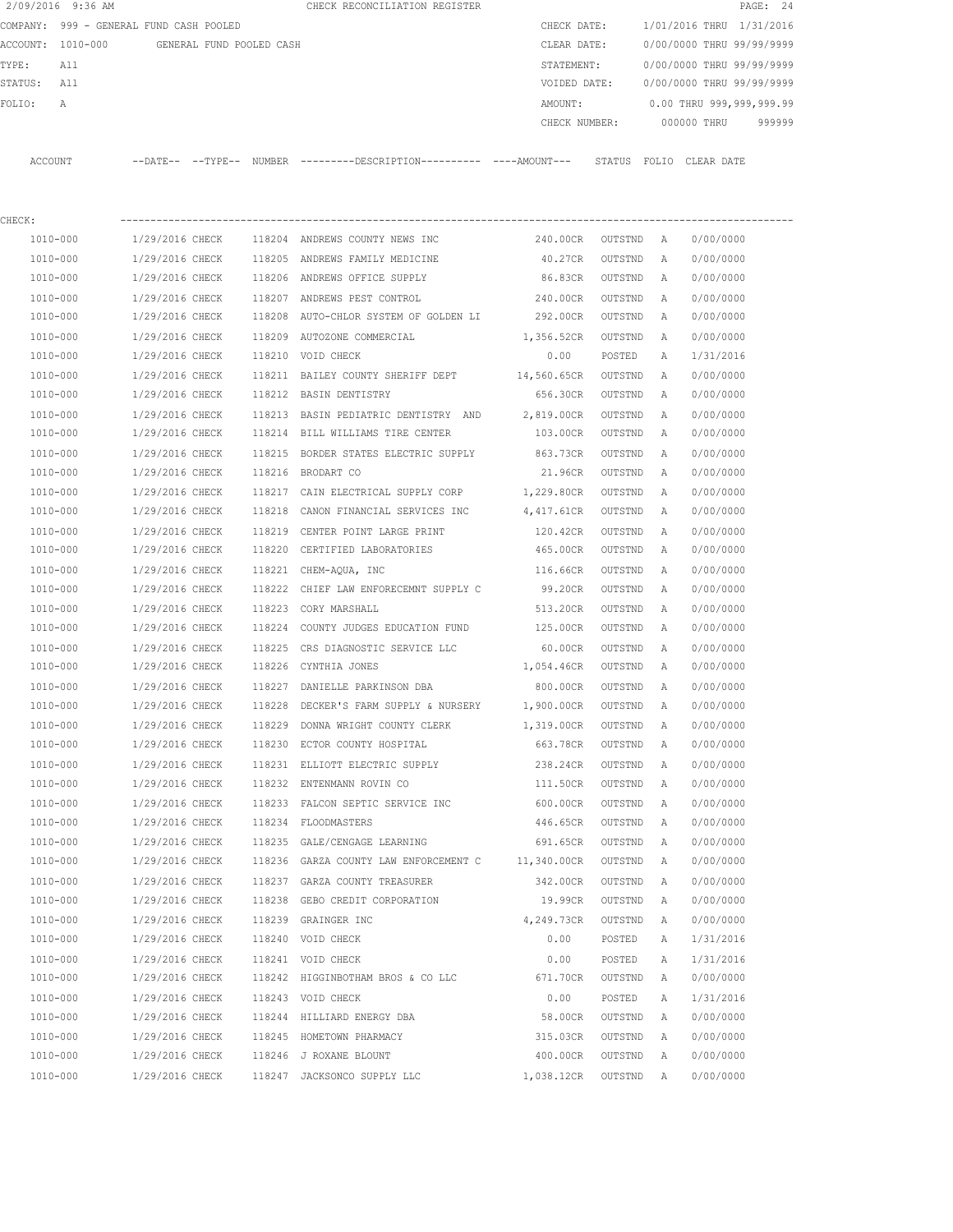|          | 2/09/2016 9:36 AM                       |                       |                          |        | CHECK RECONCILIATION REGISTER                |             |               |              |             | PAGE: 25                  |
|----------|-----------------------------------------|-----------------------|--------------------------|--------|----------------------------------------------|-------------|---------------|--------------|-------------|---------------------------|
|          | COMPANY: 999 - GENERAL FUND CASH POOLED |                       |                          |        |                                              | CHECK DATE: |               |              |             | 1/01/2016 THRU 1/31/2016  |
| ACCOUNT: | 1010-000                                |                       | GENERAL FUND POOLED CASH |        |                                              | CLEAR DATE: |               |              |             | 0/00/0000 THRU 99/99/9999 |
| TYPE:    | All                                     |                       |                          |        |                                              | STATEMENT:  |               |              |             | 0/00/0000 THRU 99/99/9999 |
| STATUS:  | All                                     |                       |                          |        |                                              |             | VOIDED DATE:  |              |             | 0/00/0000 THRU 99/99/9999 |
| FOLIO:   | Α                                       |                       |                          |        |                                              | AMOUNT:     |               |              |             | 0.00 THRU 999,999,999.99  |
|          |                                         |                       |                          |        |                                              |             | CHECK NUMBER: |              | 000000 THRU | 999999                    |
| ACCOUNT  |                                         | $---DAT E---TYP E---$ |                          | NUMBER | ---------DESCRIPTION---------- ----AMOUNT--- |             | STATUS        | FOLIO        | CLEAR DATE  |                           |
| CHECK:   |                                         |                       |                          |        |                                              |             |               |              |             |                           |
| 1010-000 |                                         | 1/29/2016 CHECK       |                          | 118248 | JOE'S DIESEL REPAIR & MAINTENA               | 7.00CR      | OUTSTND       | $\mathbb{A}$ | 0/00/0000   |                           |
| 1010-000 |                                         | 1/29/2016 CHECK       |                          | 118249 | JOHN JORDIN                                  | 140.00CR    | OUTSTND       | Α            | 0/00/0000   |                           |
| 1010-000 |                                         | 1/29/2016 CHECK       |                          | 118250 | KENDA HECKLER                                | 586.55CR    | OUTSTND       | Α            | 0/00/0000   |                           |
|          |                                         |                       |                          |        |                                              |             |               |              |             |                           |

| 1010-000 | 1/29/2016 CHECK | 118251 KEVIN ACKER                                    | 275.00CR           | OUTSTND | A            | 0/00/0000 |
|----------|-----------------|-------------------------------------------------------|--------------------|---------|--------------|-----------|
| 1010-000 | 1/29/2016 CHECK | 118252 KYOCERA MITA AMERICA, INC.                     | 210.94CR           | OUTSTND | A            | 0/00/0000 |
| 1010-000 | 1/29/2016 CHECK | 118253 LEXISNEXIS RISK DATA MANAGEMEN                 | 100.00CR           | OUTSTND | A            | 0/00/0000 |
| 1010-000 | 1/29/2016 CHECK | 118254 LIQUID CAPITAL EXCHANGE INC. &                 | 601.56CR           | OUTSTND | A            | 0/00/0000 |
| 1010-000 | 1/29/2016 CHECK | 118255 LOVELL, LOVELL, NEWSOM & ISERN 1,800.00CR      |                    | OUTSTND | А            | 0/00/0000 |
| 1010-000 | 1/29/2016 CHECK | 118256 MATTHEW BENDER & CO., INC.                     | 56.44CR            | OUTSTND | A            | 0/00/0000 |
| 1010-000 | 1/29/2016 CHECK | 118257 MCH PROFESSIONAL CARE                          | 68.84CR            | OUTSTND | А            | 0/00/0000 |
| 1010-000 | 1/29/2016 CHECK | 118258 MIDLAND WATERJET                               | 990.00CR           | OUTSTND | Α            | 0/00/0000 |
| 1010-000 | 1/29/2016 CHECK | 118259 MUSTANG LUMBER CO                              | 1,906.46CR         | OUTSTND | A            | 0/00/0000 |
| 1010-000 | 1/29/2016 CHECK | 118260 VOID CHECK                                     | 0.00               | POSTED  | A            | 1/31/2016 |
| 1010-000 | 1/29/2016 CHECK | 118261 VOID CHECK                                     | 0.00               | POSTED  | Α            | 1/31/2016 |
| 1010-000 | 1/29/2016 CHECK | 118262 VOID CHECK                                     | 0.00               | POSTED  | Α            | 1/31/2016 |
| 1010-000 | 1/29/2016 CHECK | 118263 VOID CHECK                                     | 0.00               | POSTED  | A            | 1/31/2016 |
| 1010-000 | 1/29/2016 CHECK | 118264 VOID CHECK                                     | 0.00               | POSTED  | А            | 1/31/2016 |
| 1010-000 | 1/29/2016 CHECK | 118265 NAVICURE, INC                                  | 158.00CR           | OUTSTND | A            | 0/00/0000 |
| 1010-000 | 1/29/2016 CHECK | 118266 NOGGLER FARM SERVICE                           | 1,523.47CR         | OUTSTND | A            | 0/00/0000 |
| 1010-000 | 1/29/2016 CHECK | 118267 O'REILLY AUTO PARTS                            | 213.58CR           | OUTSTND | A            | 0/00/0000 |
| 1010-000 | 1/29/2016 CHECK | 118268 OFFICE DEPOT                                   | 222.84CR           | OUTSTND | A            | 0/00/0000 |
| 1010-000 | 1/29/2016 CHECK | 118269 PAULCOR, INC.                                  | 14.00CR            | OUTSTND | A            | 0/00/0000 |
| 1010-000 | 1/29/2016 CHECK | 118270 PEAK COMMUNICATIONS & SECURITY                 | 1,654.99CR OUTSTND |         | A            | 0/00/0000 |
| 1010-000 | 1/29/2016 CHECK | 118271 PERMIAN REGIONAL MEDICAL CENTE                 | 1,224.00CR         | OUTSTND | A            | 0/00/0000 |
| 1010-000 | 1/29/2016 CHECK | 118272 PHILLIPS 66 CO/GECRB                           | 23.18CR            | OUTSTND | A            | 0/00/0000 |
| 1010-000 | 1/29/2016 CHECK | 118273 POSSUM GRAPE RHK, INC.                         | 190.14CR           | OUTSTND | A            | 0/00/0000 |
| 1010-000 | 1/29/2016 CHECK | 118274 PREMIER FENCE                                  | 224.00CR           | OUTSTND | A            | 0/00/0000 |
| 1010-000 | 1/29/2016 CHECK | 118275 PROFESSIONAL TURF PRODUCTS                     | 373.19CR OUTSTND   |         | A            | 0/00/0000 |
| 1010-000 | 1/29/2016 CHECK | 118276 OT PETROLEUM ON DEMAND                         | 1,595.00CR         | OUTSTND | А            | 0/00/0000 |
| 1010-000 | 1/29/2016 CHECK | 118277 QUILL CORPORATION                              | 2,932.51CR         | OUTSTND | Α            | 0/00/0000 |
| 1010-000 | 1/29/2016 CHECK | 118278 VOID CHECK                                     | 0.00               | POSTED  | Α            | 1/31/2016 |
| 1010-000 | 1/29/2016 CHECK | 118279 R & R PRODUCTS INC                             | 113.32CR           | OUTSTND | $\mathbb{A}$ | 0/00/0000 |
| 1010-000 | 1/29/2016 CHECK | 118280 RAFAEL RODRIGUEZ DBA                           | 800.00CR           | OUTSTND | $\mathbb{A}$ | 0/00/0000 |
| 1010-000 | 1/29/2016 CHECK | 118281 RECORDED BOOKS, LLC                            | 146.88CR           | OUTSTND | Α            | 0/00/0000 |
| 1010-000 | 1/29/2016 CHECK | 118282 RELIANT                                        | 16,805.67CR        | OUTSTND | Α            | 0/00/0000 |
| 1010-000 | 1/29/2016 CHECK | 118283 RELIANT ENERGY                                 | 4,802.95CR         | OUTSTND | А            | 0/00/0000 |
| 1010-000 | 1/29/2016 CHECK | 118284 RICHARD H DOLGENER                             | 18.27CR            | OUTSTND | А            | 0/00/0000 |
| 1010-000 | 1/29/2016 CHECK | 118285 ROBIN HARPER TAC                               | 7.50CR             | OUTSTND | A            | 0/00/0000 |
| 1010-000 | 1/29/2016 CHECK | 118286 ROSARIO PERALEZ                                | 400.00CR           | OUTSTND | $\mathbb{A}$ | 0/00/0000 |
| 1010-000 | 1/29/2016 CHECK | 118287 SALEM PRESS INC                                | 324.00CR           | OUTSTND | Α            | 0/00/0000 |
| 1010-000 | 1/29/2016 CHECK | 118288 SAM'S CLUB DIRECT                              | 153.37CR           | OUTSTND | A            | 0/00/0000 |
| 1010-000 |                 | 1/29/2016 CHECK 118289 SECURED DOCUMENT SHREDDING, IN | 50.00CR            | OUTSTND | A            | 0/00/0000 |
| 1010-000 | 1/29/2016 CHECK | 118290 SIERRA IRRIGATION SUPPLY INC                   | 990.64CR           | OUTSTND | A            | 0/00/0000 |
| 1010-000 | 1/29/2016 CHECK | 118291 SIERRA SPRINGS                                 | 187.42CR           | OUTSTND | A            | 0/00/0000 |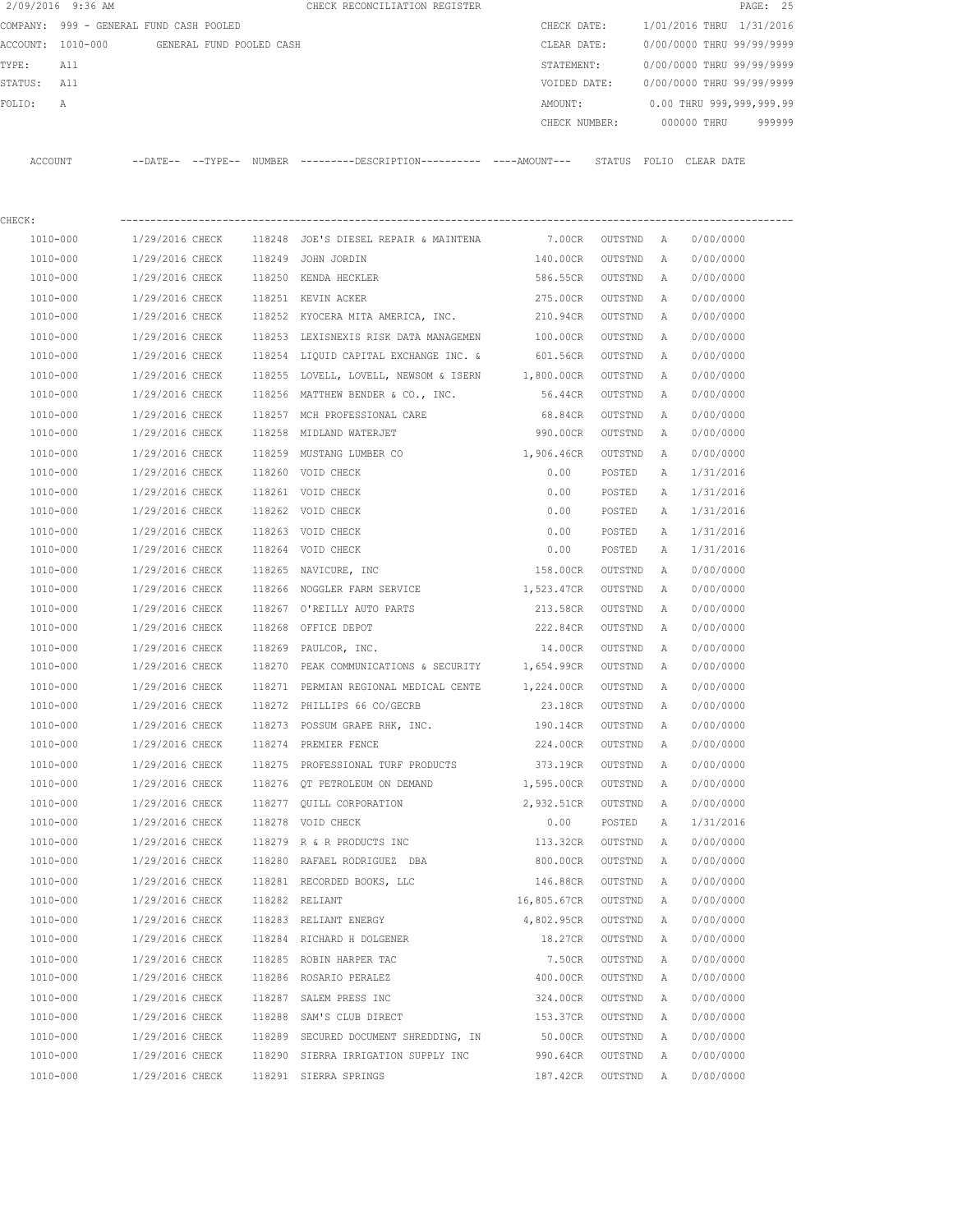|                                         | 2/09/2016 9:36 AM |                 |                          |              | CHECK RECONCILIATION REGISTER                                            |        |                                        |         |                           |                           | PAGE: 26 |
|-----------------------------------------|-------------------|-----------------|--------------------------|--------------|--------------------------------------------------------------------------|--------|----------------------------------------|---------|---------------------------|---------------------------|----------|
| COMPANY: 999 - GENERAL FUND CASH POOLED |                   |                 |                          |              |                                                                          |        | CHECK DATE:                            |         | 1/01/2016 THRU 1/31/2016  |                           |          |
|                                         | ACCOUNT: 1010-000 |                 | GENERAL FUND POOLED CASH |              |                                                                          |        | CLEAR DATE:                            |         |                           | 0/00/0000 THRU 99/99/9999 |          |
| TYPE:                                   | All               |                 |                          |              |                                                                          |        | STATEMENT:                             |         |                           | 0/00/0000 THRU 99/99/9999 |          |
| STATUS: All                             |                   |                 |                          |              |                                                                          |        | VOIDED DATE:                           |         | 0/00/0000 THRU 99/99/9999 |                           |          |
| FOLIO:                                  | А                 |                 |                          |              |                                                                          |        | AMOUNT:                                |         |                           | 0.00 THRU 999,999,999.99  |          |
|                                         |                   |                 |                          |              |                                                                          |        | 000000 THRU<br>CHECK NUMBER:<br>999999 |         |                           |                           |          |
|                                         | ACCOUNT           |                 |                          |              | --DATE-- --TYPE-- NUMBER --------DESCRIPTION---------- ----AMOUNT---     |        |                                        |         |                           | STATUS FOLIO CLEAR DATE   |          |
| CHECK:                                  |                   |                 |                          |              |                                                                          |        |                                        |         |                           |                           |          |
|                                         | 1010-000          |                 |                          |              | 1/29/2016 CHECK 118292 SOUTH PLAINS FORENSIC PATHOLOG 2,200.00CR OUTSTND |        |                                        |         | A                         | 0/00/0000                 |          |
|                                         | 1010-000          | 1/29/2016 CHECK |                          |              | 118293 SPORT VIDEOS                                                      |        | 514.00CR                               | OUTSTND | Α                         | 0/00/0000                 |          |
|                                         | 1010-000          | 1/29/2016 CHECK |                          |              | 118294 STANDARD AUTOMATIC FIRE ENTERP                                    |        | 885.00CR                               | OUTSTND | $\mathbb{A}$              | 0/00/0000                 |          |
|                                         | 1010-000          | 1/29/2016 CHECK |                          |              | 118295 STANLEY FORD - ANDREWS                                            |        | 199.01CR                               | OUTSTND | A                         | 0/00/0000                 |          |
|                                         | 1010-000          | 1/29/2016 CHECK |                          | 118296 TDCAA |                                                                          |        | 175.00CR                               | OUTSTND | Α                         | 0/00/0000                 |          |
|                                         | 1010-000          | 1/29/2016 CHECK |                          |              | 118297 TEXAS ASSOCIATION OF COUNTIES                                     |        | 820.00CR                               | OUTSTND | А                         | 0/00/0000                 |          |
|                                         | 1010-000          | 1/29/2016 CHECK |                          |              | 118298 TEXAS GAS SERVICE CORP                                            |        | 2,293.49CR                             | OUTSTND | A                         | 0/00/0000                 |          |
|                                         | 1010-000          | 1/29/2016 CHECK |                          | 118299       | THOMSON REUTERS - WEST                                                   |        | 437.72CR                               | OUTSTND | A                         | 0/00/0000                 |          |
|                                         | 1010-000          | 1/29/2016 CHECK |                          |              | 118300 TKJ INC                                                           |        | 700.00CR                               | OUTSTND | A                         | 0/00/0000                 |          |
|                                         | 1010-000          | 1/29/2016 CHECK |                          |              | 118301 UM AUTO PARTS                                                     |        | 742.79CR                               | OUTSTND | Α                         | 0/00/0000                 |          |
|                                         | 1010-000          | 1/29/2016 CHECK |                          |              | 118302 UPTON COUNTY                                                      |        | 7,327.50CR                             | OUTSTND | A                         | 0/00/0000                 |          |
|                                         | 1010-000          | 1/29/2016 CHECK |                          | 118303       | WALA PRODUCTION INC                                                      |        | 953.60CR                               | OUTSTND | Α                         | 0/00/0000                 |          |
|                                         | 1010-000          | 1/29/2016 CHECK |                          | 118304       | WARREN CAT                                                               |        | 131.24CR                               | OUTSTND | Α                         | 0/00/0000                 |          |
|                                         | 1010-000          | 1/29/2016 CHECK |                          |              | 118305 WAYNE FROST ATTORNEY AT LAW                                       |        | 950.00CR                               | OUTSTND | Α                         | 0/00/0000                 |          |
|                                         | 1010-000          | 1/29/2016 CHECK |                          |              | 118306 WEST TX FIRE EXTINGUISHER INC                                     |        | 5,268.36CR                             | OUTSTND | A                         | 0/00/0000                 |          |
|                                         | 1010-000          | 1/29/2016 CHECK |                          |              | 118307 WINDSTREAM COMMUNICATIONS                                         |        | 538.90CR                               | OUTSTND | A                         | 0/00/0000                 |          |
|                                         | 1010-000          | 1/29/2016 CHECK |                          |              | 118308 WTG FUELS, INC                                                    |        | 3,808.50CR                             | OUTSTND | A                         | 0/00/0000                 |          |
|                                         | 1010-000          |                 |                          |              | 1/29/2016 CHECK 118309 WYLIE IMPLEMENT                                   |        | 6.72CR                                 | OUTSTND | A                         | 0/00/0000                 |          |
|                                         |                   |                 |                          |              |                                                                          |        |                                        |         |                           |                           |          |
| MISCELLANEOUS:                          | 1010-000          |                 |                          |              | 1/07/2016 MISC. 114860 ANNA ARANDA                                       | UNPOST | 8.00                                   | POSTED  | A                         | 1/31/2016                 |          |
|                                         | 1010-000          |                 |                          |              | 1/07/2016 MISC. 114861 ARNULFO SANCHEZ                                   | UNPOST | 8.00                                   | POSTED  | A                         | 1/31/2016                 |          |
|                                         | 1010-000          |                 |                          |              | 1/07/2016 MISC. 114881 JOE TREVINO                                       | UNPOST | 8.00                                   | POSTED  | A                         | 1/31/2016                 |          |
|                                         | 1010-000          | 1/07/2016 MISC. |                          |              | 114887 LEEROY VASQUEZ                                                    | UNPOST | 8.00                                   | POSTED  | Α                         | 1/31/2016                 |          |
|                                         | 1010-000          | 1/07/2016 MISC. |                          |              | 114899 RUBEN MARTIN DEL CAMPO                                            | UNPOST | 8.00                                   |         | Α                         | 1/31/2016                 |          |
|                                         |                   |                 |                          |              |                                                                          |        |                                        | POSTED  |                           |                           |          |
|                                         | 1010-000          | 1/07/2016 MISC. |                          |              | 114901 SALVADOR ESPARZA                                                  | UNPOST | 8.00<br>8.00                           | POSTED  | Α                         | 1/31/2016                 |          |
|                                         | 1010-000          | 1/07/2016 MISC. |                          |              | 114902 SAMANTHA VALENZUELA                                               | UNPOST |                                        | POSTED  | Α                         | 1/31/2016                 |          |
|                                         | 1010-000          | 1/07/2016 MISC. |                          |              | 114907 VANESSA TREVINO                                                   | UNPOST | 8.00                                   | POSTED  | Α                         | 1/31/2016                 |          |
|                                         | 1010-000          | 1/07/2016 MISC. |                          |              | 114965 ROBIN HARPER TAC                                                  | UNPOST | 7.50                                   | POSTED  | Α                         | 1/31/2016                 |          |
|                                         | $1010 - 000$      | 1/07/2016 MISC. |                          | 114990       | BILLY WALLACE LAIRD                                                      | UNPOST | 8.00                                   | POSTED  | Α                         | 1/31/2016                 |          |
|                                         | 1010-000          | 1/07/2016 MISC. |                          | 115001       | DANIEL H GONZALES                                                        | UNPOST | 8.00                                   | POSTED  | Α                         | 1/31/2016                 |          |
|                                         | 1010-000          | 1/07/2016 MISC. |                          | 115007       | DON DELMOND BOREN                                                        | UNPOST | 8.00                                   | POSTED  | Α                         | 1/31/2016                 |          |
|                                         | 1010-000          | 1/07/2016 MISC. |                          | 115010       | ENRIQUE MILLAN                                                           | UNPOST | 8.00                                   | POSTED  | Α                         | 1/31/2016                 |          |
|                                         | 1010-000          | 1/07/2016 MISC. |                          |              | 115011 FEDERICO VALENZUEL PLANCUNPOST                                    |        | 8.00                                   | POSTED  | Α                         | 1/31/2016                 |          |
|                                         | 1010-000          | 1/07/2016 MISC. |                          |              | 115013 GREGORY SCOTT GEISLER                                             | UNPOST | 8.00                                   | POSTED  | Α                         | 1/31/2016                 |          |
|                                         | 1010-000          | 1/07/2016 MISC. |                          | 115016       | JACOB ANTHONY RAMIREZ                                                    | UNPOST | 8.00                                   | POSTED  | Α                         | 1/31/2016                 |          |
|                                         | 1010-000          | 1/07/2016 MISC. |                          | 115019       | JAVIER ESCONTRIA RODRIGUUNPOST                                           |        | 80.00                                  | POSTED  | Α                         | 1/31/2016                 |          |
|                                         | 1010-000          | 1/07/2016 MISC. |                          |              | 115024 JOSEPH PREVOST                                                    | UNPOST | 8.00                                   | POSTED  | Α                         | 1/31/2016                 |          |
|                                         | 1010-000          | 1/07/2016 MISC. |                          |              | 115029 MADELYN JEAN DUPREE                                               | UNPOST | 8.00                                   | POSTED  | Α                         | 1/31/2016                 |          |
|                                         | 1010-000          | 1/07/2016 MISC. |                          |              | 115030 MARGARITA STONE                                                   | UNPOST | 8.00                                   | POSTED  | Α                         | 1/31/2016                 |          |
|                                         | 1010-000          | 1/07/2016 MISC. |                          |              | 115039 RAMIRO SALINAS                                                    | UNPOST | 8.00                                   | POSTED  | Α                         | 1/31/2016                 |          |
|                                         | 1010-000          | 1/07/2016 MISC. |                          | 115045       | SHON REESE SCOTT                                                         | UNPOST | 8.00                                   | POSTED  | Α                         | 1/31/2016                 |          |
|                                         | 1010-000          | 1/07/2016 MISC. |                          | 115113       | TEXAS A&M AGRILIFE EXTENUNPOST                                           |        | 15.00                                  | POSTED  | Α                         | 1/31/2016                 |          |
|                                         | 1010-000          | 1/07/2016 MISC. |                          |              | 115120 ABRAHAM PLANCARTE                                                 | UNPOST | 8.00                                   | POSTED  | Α                         | 1/31/2016                 |          |